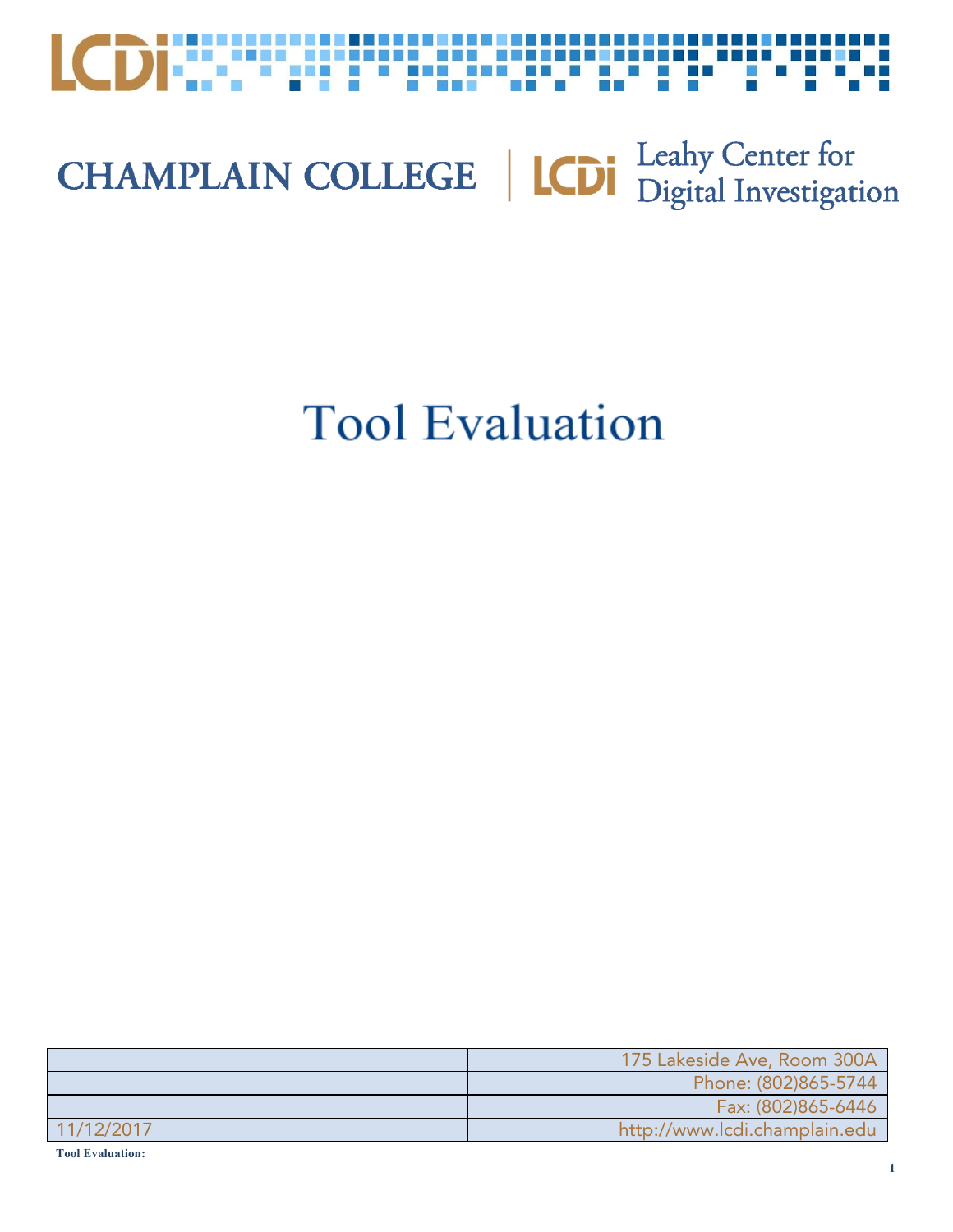

#### **Disclaimer:**

*This document contains information based on research that has been gathered by employee(s) of The Senator Patrick Leahy Center for Digital Investigation (LCDI). The data contained in this project is submitted* voluntarily and is unaudited. Every effort has been made by LCDI to assure the accuracy and reliability of the *data contained in this report. However, LCDI nor any of our employees make no representation, warranty or guarantee in connection with this report and hereby expressly disclaims any liability or responsibility for loss* or damage resulting from use of this data. Information in this report can be downloaded and redistributed by *any person or persons. Any redistribution must maintain the LCDI logo and any references from this report must be properly annotated.*

#### **Contents**

| Introduction                                              | 5                       |
|-----------------------------------------------------------|-------------------------|
| Background:                                               | 5                       |
| Terminology:                                              | $\boldsymbol{6}$        |
| <b>Methodology and Methods</b>                            | $\overline{\mathbf{z}}$ |
| <b>Equipment Used</b>                                     | $\overline{7}$          |
| Data Collection:                                          | 8                       |
| Data Generation:                                          | 8                       |
| Search Results:                                           | 8                       |
| <b>Analysis</b>                                           | 10                      |
| What processing capabilities are available for each tool? | 10                      |
| EnCase                                                    | 10                      |
| <b>Forensic Toolkit</b>                                   | 10                      |
| <b>SIFT</b>                                               | 10                      |
| Magnet IEF                                                | 11                      |
| How quickly does each tool process data?                  | 11                      |
| EnCase                                                    | 11                      |
| <b>Forensic Toolkit</b>                                   | 11                      |
| <b>SIFT</b>                                               | 11                      |
| Magnet IEF                                                | 12                      |
| What are some key features of each tool?                  | 12                      |
| EnCase                                                    | 12                      |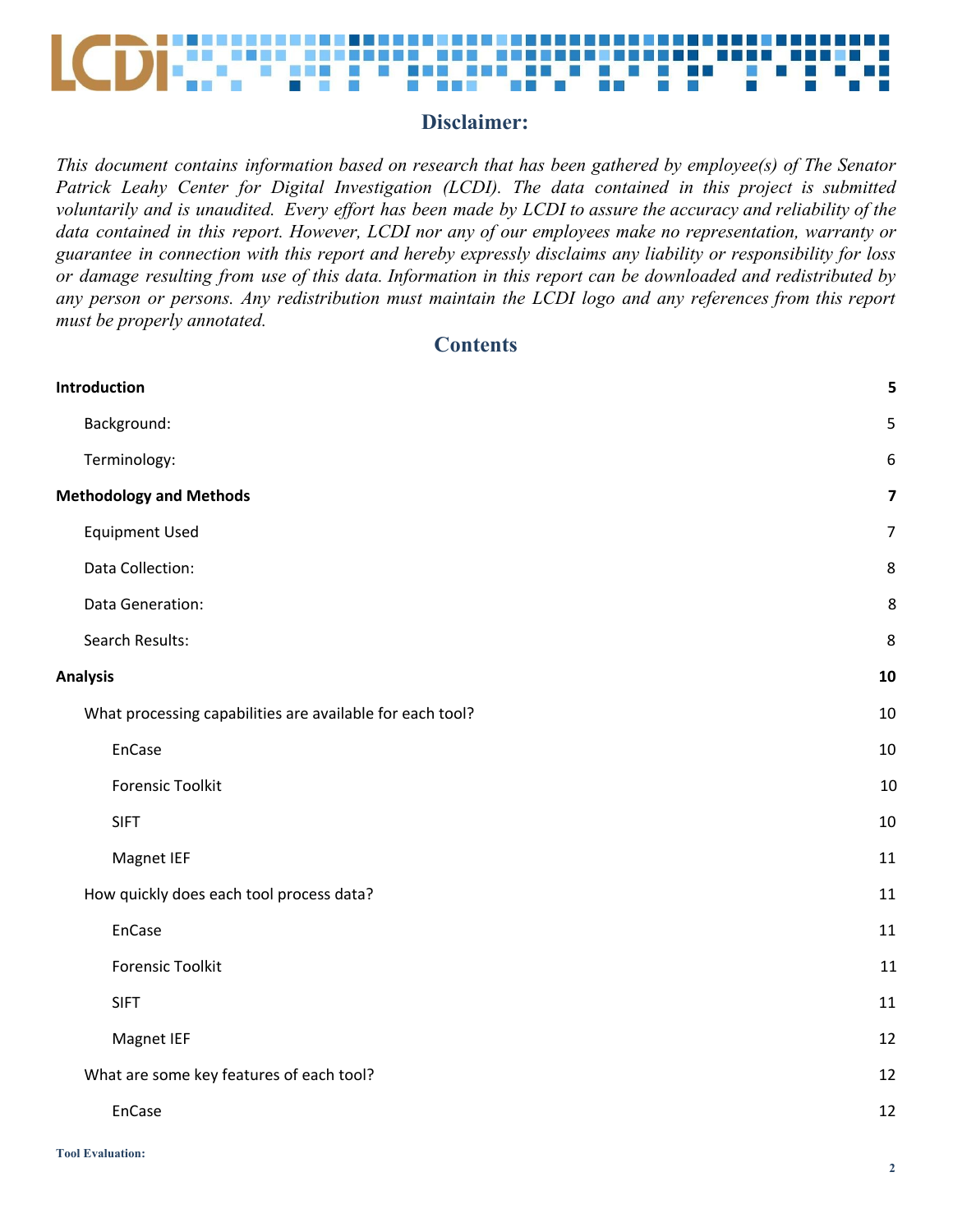## LCDisconsigning and consideration of the

| <b>Forensic Toolkit</b>                                                                             | 12 |
|-----------------------------------------------------------------------------------------------------|----|
| <b>SIFT</b>                                                                                         | 12 |
| Magnet IEF                                                                                          | 13 |
| To what extent is each tool able to correctly obtain artifacts?                                     | 13 |
| EnCase                                                                                              | 13 |
| <b>Forensic Toolkit</b>                                                                             | 13 |
| <b>SIFT</b>                                                                                         | 13 |
| Magnet IEF                                                                                          | 14 |
| How fast were the Forensic tools able to do their search for terms?                                 | 14 |
| EnCase                                                                                              | 14 |
| <b>Forensic Toolkit</b>                                                                             | 14 |
| <b>SIFT</b>                                                                                         | 14 |
| Magnet IEF                                                                                          | 15 |
| How easily was each tool able to find and recover deleted files?                                    | 15 |
| EnCase                                                                                              | 15 |
| <b>Forensic Toolkit</b>                                                                             | 15 |
| <b>SIFT</b>                                                                                         | 15 |
| Magnet IEF                                                                                          | 15 |
| How easy would each tool be in the hands of an individual with limited digital forensic experience? | 16 |
| EnCase                                                                                              | 16 |
| <b>Forensic Toolkit</b>                                                                             | 16 |
| <b>SIFT</b>                                                                                         | 16 |
| Magnet IEF                                                                                          | 17 |
| <b>Results</b>                                                                                      | 17 |
| Processing Capabilities and Speed                                                                   | 17 |
| Ability to Correctly Obtain Relevant Artifacts                                                      | 17 |
| <b>Search Capabilities</b>                                                                          | 18 |
| Scope of Use                                                                                        | 18 |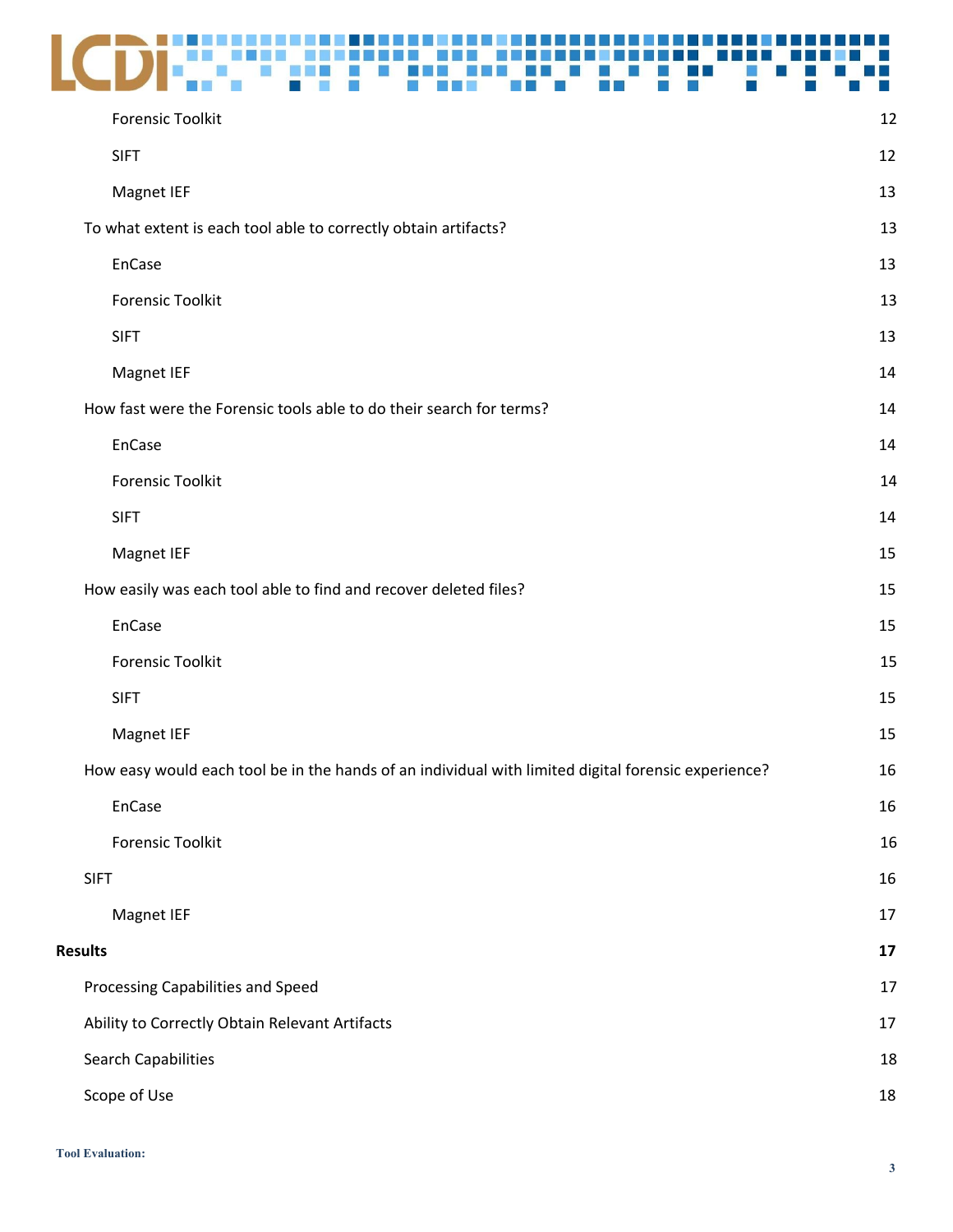| Ease of Use       | 19 |
|-------------------|----|
| <b>Conclusion</b> | 20 |
| Appendix          | 21 |
| Data Gen Sheet    | 21 |
| <b>References</b> | 45 |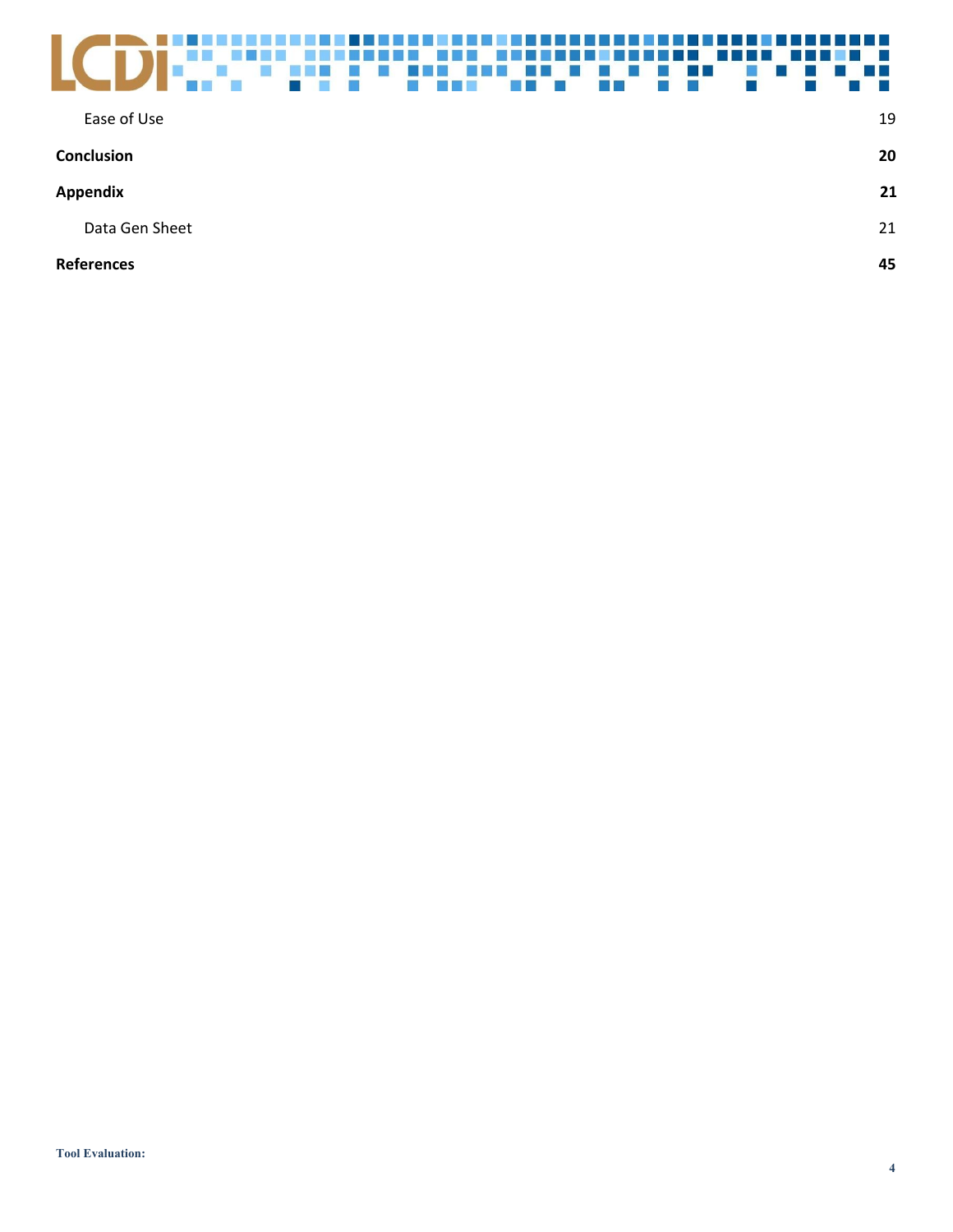#### **Introduction**

<span id="page-4-0"></span>In the world of Digital Forensics, the researcher is only as good as their tool. It is essential for the accuracy and the validity of an investigation that one has the best tools at their disposal to extract, locate, and document digital evidence. At the Leahy Center for Digital Investigations (LCDI), the Tool Evaluation team will be working to determine the ease of use, similarities, differences, utility, and effectiveness of EnCase, Forensic Toolkit (FTK), Magnet Internet Evidence Finder (Magnet IEF), and SANS Investigative Forensic Toolkit (SIFT)..

#### <span id="page-4-1"></span>**Background:**

At the Leahy Center for Digital Investigation, an evaluation of digital forensic tools occurs bi-annually (each semester) and this comparison usually involves FTK and EnCase. Due to an increased demand for internships at the LCDI, this toolset has been expanded to many other forensic software tools such as Magnet IEF and SIFT. The tools that will be examined this semester are EnCase, FTK, Magnet IEF, and SIFT.

#### **Purpose and Scope:**

A valid comparison between tools cannot be constructed without hands on experience with the tools in question. The main purpose of this project is to compare and contrast the different forensic tools using quantifiable data. This data can be used to draw conclusions about which tool is best based on ease of use and efficiency. It is important for the LCDI to do this report as each new version of a tool comes out to keep data up to date. Additionally, as interns, this project helps introduce us to the basic principles of the digital forensics field.

#### **Research Questions:**

- 1. The tool's features
	- a. *How does it process, index, search, etc.?*
- 2. The tool's ability to obtain artifacts
	- a. *How many artifacts?*
	- b. *How many relevant artifacts?*
	- c. *How quickly were artifacts obtained?*
- 3. The tools searching speed
	- a. *What differences are present between the tool's searches?*
- 4. The tool's ability to recover deleted files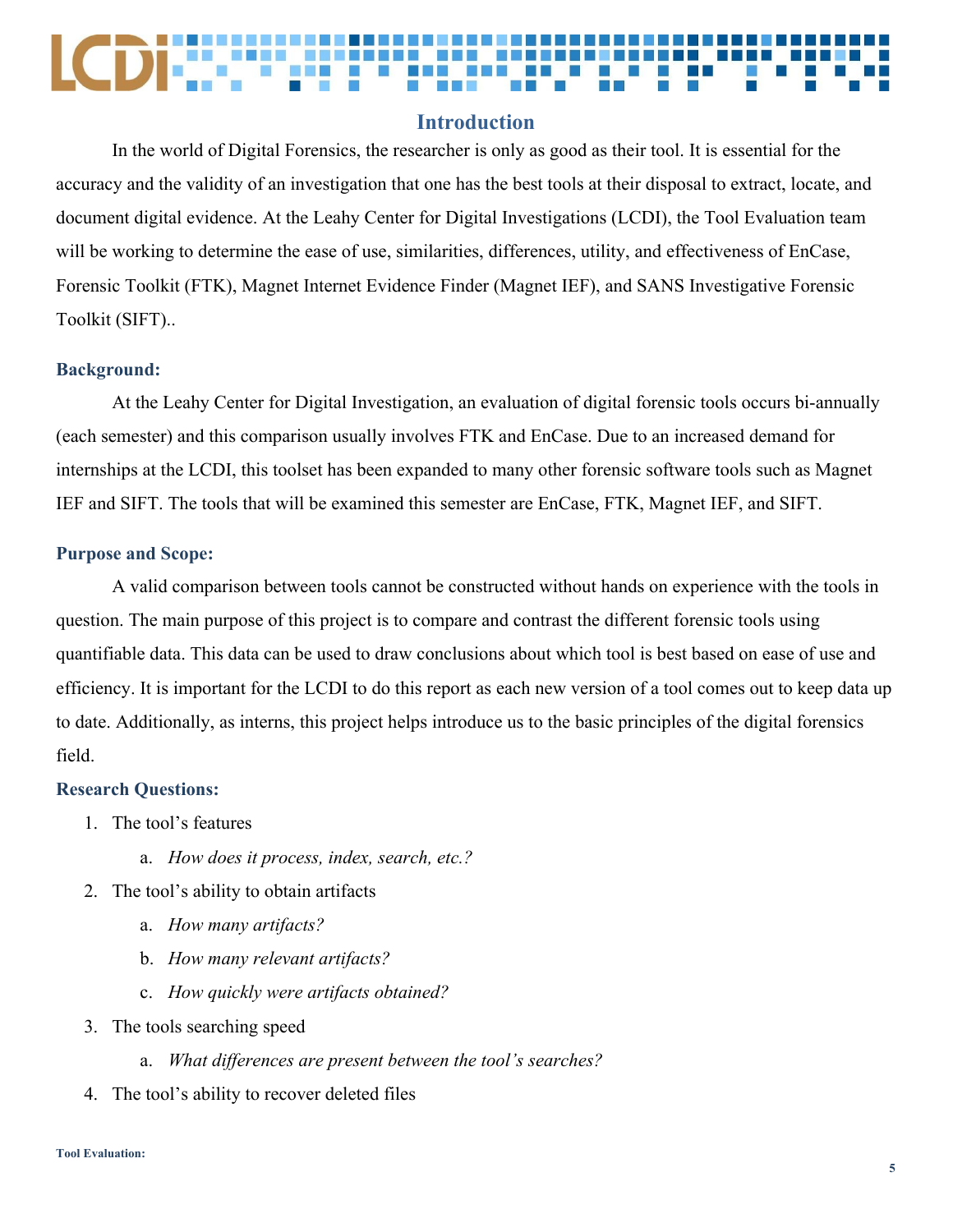#### 5. The tool's level of difficulty

a. *Is it easy for beginners?*

#### <span id="page-5-0"></span>**Terminology:**

**Acquisition** - The process of copying data from a piece of evidence to another location in a forensically sound manner so that the data may be analyzed at a later time.

**Artifact** - Any digital data, created by user interaction, than can be used during a digital investigation.

**Cache** - A fast access portion of memory that is stored in a separate location from normal memory.

**Clone** - Copies the drive exactly to another drive.

**Compression** - The process of altering data or changing the data storage in order to store it using less space.

**EnCase** - A specific branch of tools developed by Guidance Software for various forms of digital investigation. Different versions include EnCase Forensic, Cybersecurity, eDiscovery, and Portable.

**Encryption** - A way of translating plain text into unreadable ciphertext, which needs to be decrypted in order to be read.

**Forensic Toolkit (FTK)** - A computer forensics software made by Access Data. It scans a hard drive looking for artifacts. For example, it can locate deleted emails and scan a disk for text strings to use them as a password dictionary to crack encryption.

**Hashing** - A process that converts text or a file into a string or value representation which can be used to verify the data's validity.

**Image** - A file that contains a copy of a hard disk drive.

**Linux** - An open-source operating system modelled on UNIX.

**Magnet Internet Evidence Finder (Magnet IEF)** - Magnet IEF is an acquisition software developed by Magnet Forensics. It emphasizes the ability to find hundreds of types of evidence while remaining intuitive. **Partition** - The process of separating one physical drive into several separate, independent data locations.

**SANS Investigative Forensic Toolkit (SIFT)** - A collection of various tools that aid in several forensic analysis tasks.

**Verification** - A process that utilizes the hash values of a source media as well as the image in order to verify the accuracy of the imaging process.

**Virtual Machine (VM)** - Software that mimics a computer. It has an operating system and is capable of running applications.

**Write Blocker** – Allows acquisition of a drive by blocking "write commands" which might alter data.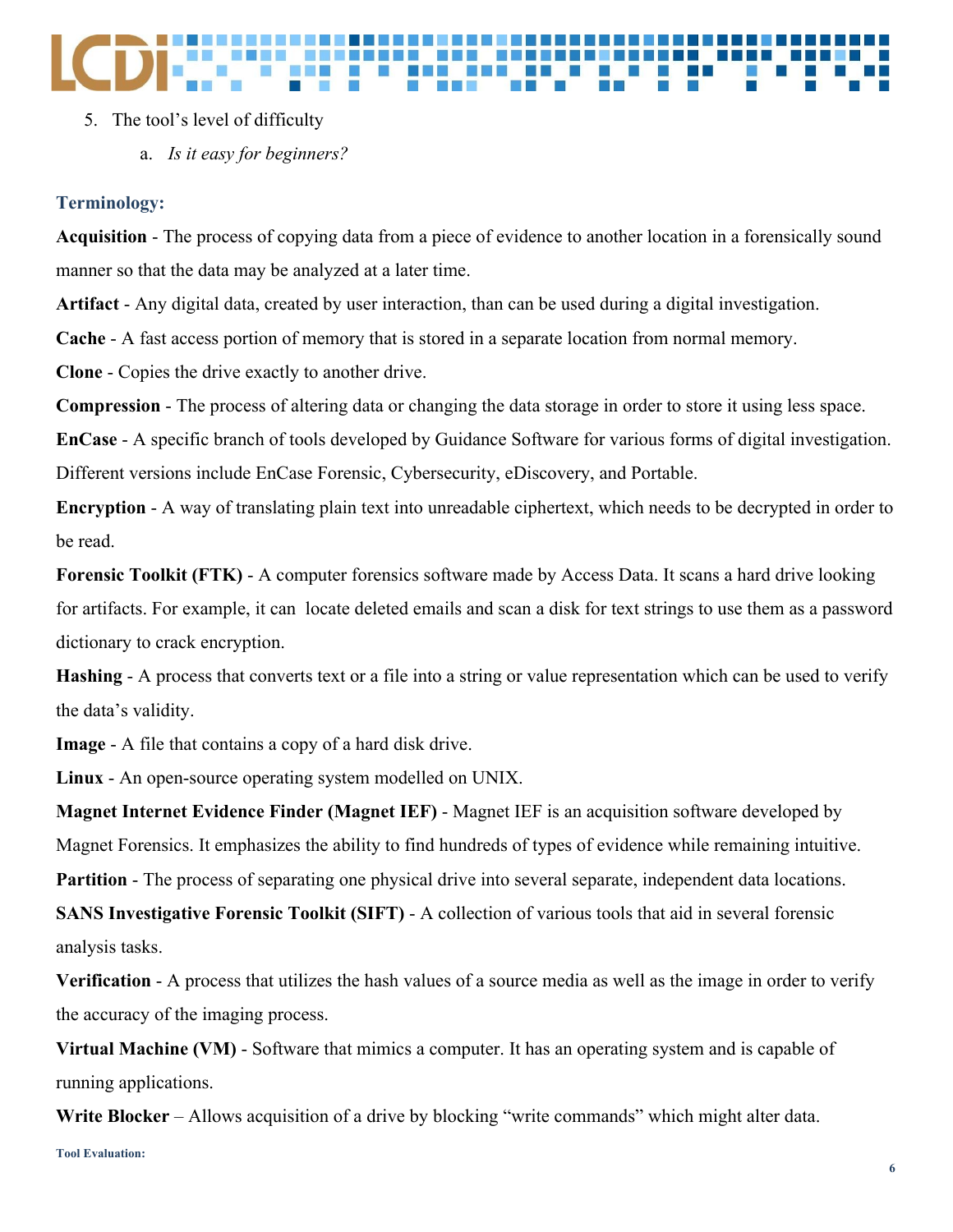#### 8 8 8 8 8 8 8 8 LCDE: **. . . . . . . . NO**

### **Methodology and Methods**

<span id="page-6-0"></span>For our Data Generation, we used a virtual machine using vSphere that was running Windows 10. The use of the virtual machine allowed every team member to log in to a tool specific VM from any workstation in the LCDI Research room. The virtual machine was imaged using FTK Imager 3.4.2.6 and was placed on virtual machines running FTK, EnCase, Magnet IEF, and SIFT. The use of virtual machines for running these forensic tools allowed team members to pick up where others left off. Searches could be run on a server machine where individual workstations were powered down.

#### <span id="page-6-1"></span>**Equipment Used**

#### **Table 1: Hardware used**

| <b>Device</b>                     | <b>Specifications</b>                                                     |
|-----------------------------------|---------------------------------------------------------------------------|
| Virtual Machine (Tool)            | 16GB RAM, 4 x 10369MHZ CPU cores, Windows 10 Enterprise, 185GB<br>Storage |
| Virtual Machine (Data Generation) | 16GB RAM, 4 x 10369MHz CPU cores, Windows 10 Enterprise, 50GB<br>Storage  |
|                                   |                                                                           |

#### **Table 2: Software**

| <b>Device</b>                              | <b>Version</b> | <b>OS</b>             |
|--------------------------------------------|----------------|-----------------------|
| Forensic Toolkit (FTK) 6.1                 | V6.1.0.130     | Windows 10 Enterprise |
| Forensic Toolkit (FTK) Imager              | V4.1.1.1       | Windows 10 Enterprise |
| <b>SANS</b> Investigative Forensic Toolkit | v2017.36.0     | Linux Ubuntu 16.04    |
| (SIFT) Workstation                         |                |                       |
| EnCase Forensic v8                         | V8.01.01.03    | Windows 10 Enterprise |
| Magnet Internet Evidence Finder            | V6.9.3.7144    | Windows 10 Enterprise |
| (Magnet IEF)                               |                |                       |
| <b>VMware vSphere</b>                      | V6.0.0         | Windows 10 Enterprise |
|                                            |                |                       |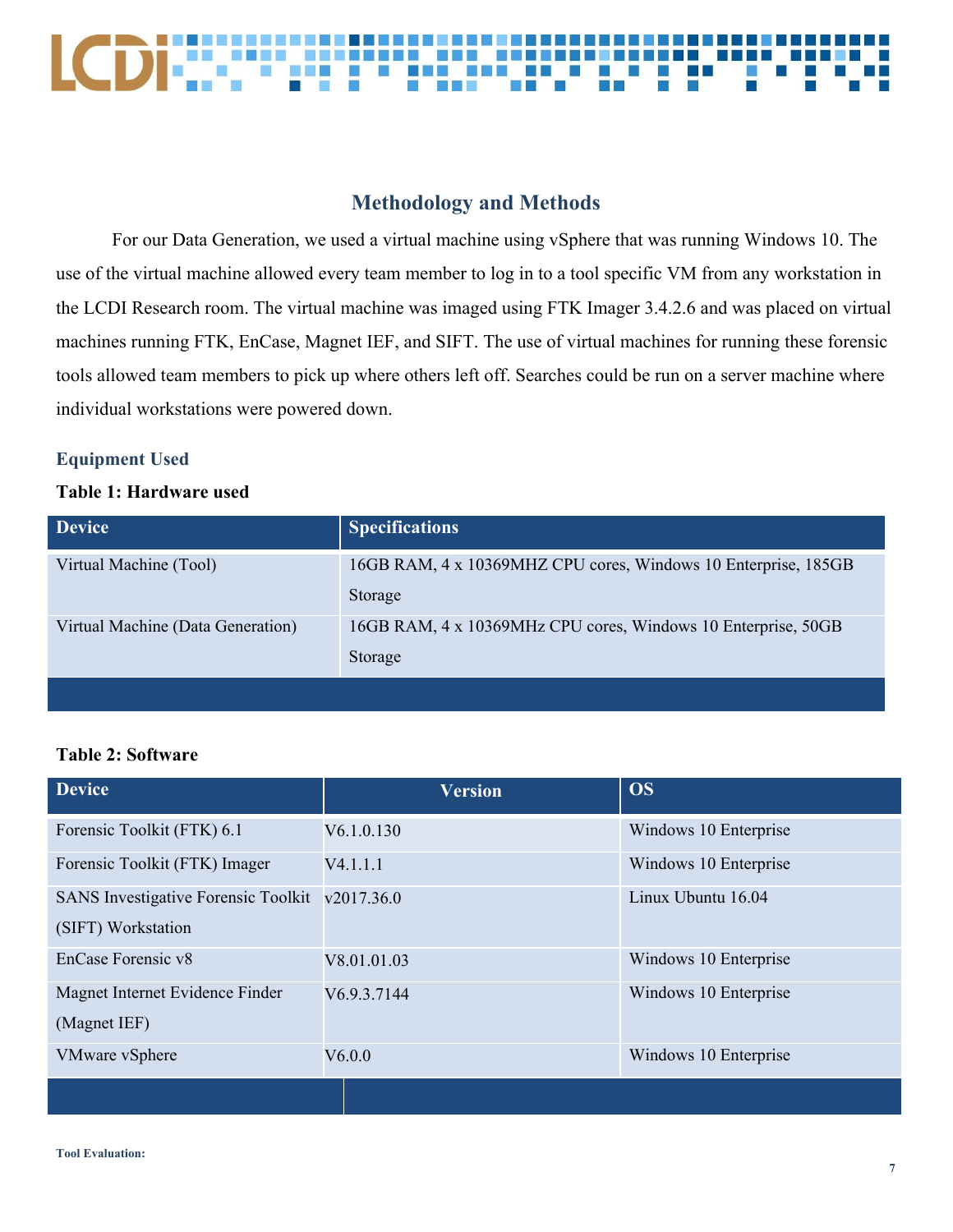#### <span id="page-7-0"></span>**Data Collection:**

In order to replicate a real digital forensic investigation, our team needed to create a case by accessing a virtual machine as if we were the criminal. Our first order of business was to construct and agree upon a schedule of events \which we would execute on the VM. All of our work acting as the criminal in our search history, downloaded files, and installed applications was contained within the virtual machine that acted as the criminal's computer. After this point, the VM was imaged and evaluated for artifacts and keyword searches using our tools. Each tool was run on a separate VM to save physical real estate and ensure the analysis was not interrupted between shifts.

#### <span id="page-7-1"></span>**Data Generation:**

Our data generation was conducted on a clean virtual machine instead of a physical computer. This was to free up physical real estate in the lab and ensure our data came out as intended. There was three days' worth of data that had been generated. This data included file management and manipulation using OpenOffice version 4.1.4, web surfing on a variety of browsers including Mozilla Firefox, Google Chrome, and Microsoft Edge, and image manipulation. We put in deliberate breaks in the activity to simulate a user logging on and off to run errands, go to class, or some other interruption. Our scenario involved Professor Plum killing his colleague, Professor White, with sodium cyanide. The following data generation involves his research, planning, and day-to-day activities including correcting homework, researching jazz and golf, and looking for new recipes to prepare at home. The data generation schedule can be viewed in its entirety in the appendix.

#### <span id="page-7-2"></span>**Search Results:**

#### **Table 3: Keyword search for "e"**

| Program               | <b>Number of Hits</b> | <b>Number of Files</b> | <b>Time Elapsed (MM:SS)</b> |
|-----------------------|-----------------------|------------------------|-----------------------------|
| EnCase (raw)          | 600,083,899           | 206,359                | 59:05                       |
| <b>EnCase (index)</b> | 12                    | 6                      | 00:01                       |
| <b>FTK</b>            | 28,537,152            | 363,459                | $6:18:00$ (estimation)      |
| <b>SIFT</b>           | 34, 115, 445          | N/A                    | 14:43                       |

**Tool Evaluation:**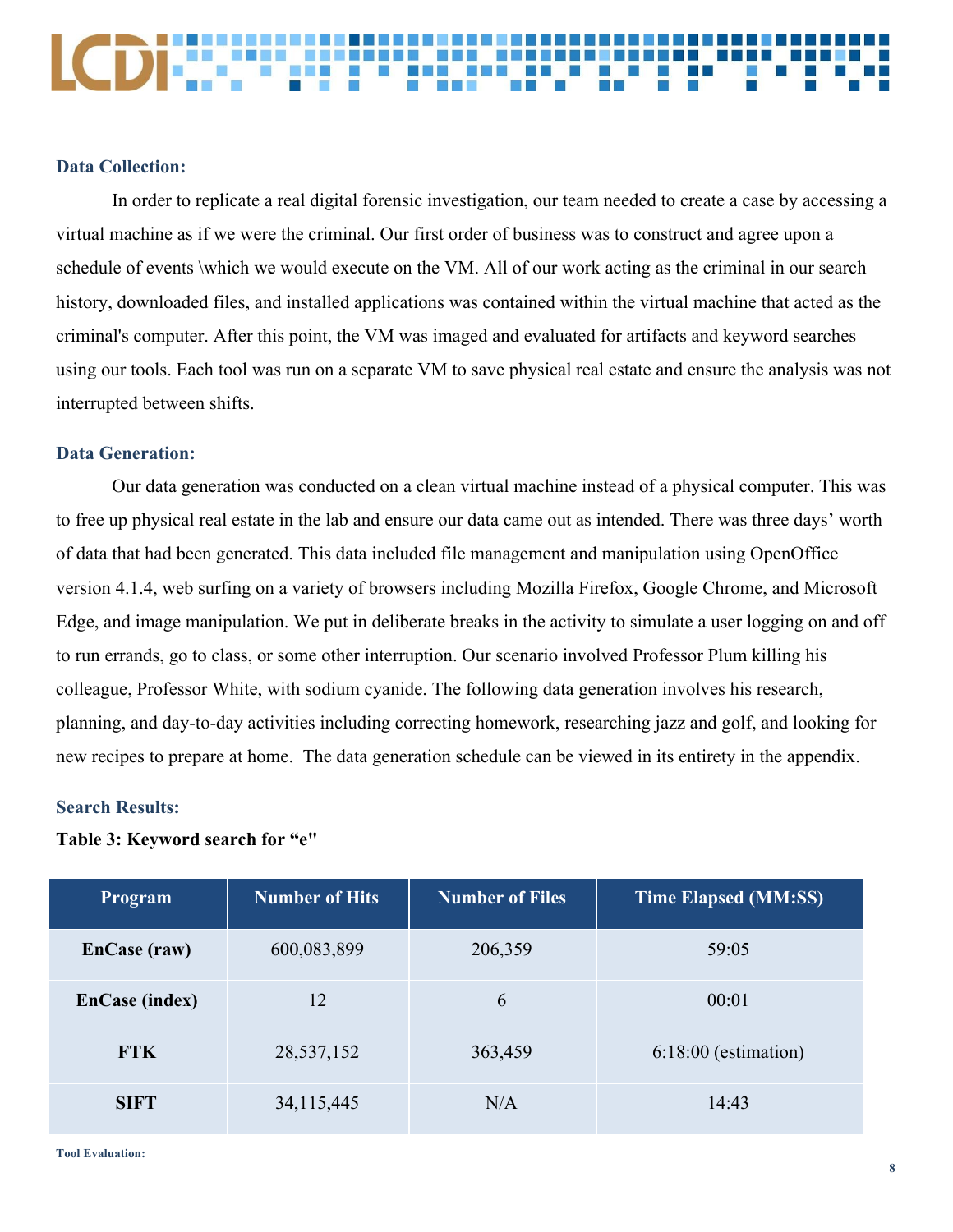**ICE DE LE Barbara** <u>, 1999-1999 - 1999-1999-1999-1999</u> **BEE DES LCDF:** w an<br>B Ę D

| <b>Magnet IEF</b> | 199,876 | 64,480 | $4:2$ , |
|-------------------|---------|--------|---------|
|                   |         |        |         |

### **Table 4: Keyword Search for "asdfghjkl"**

| Program               | <b>Number of Hits</b> | <b>Number of Files</b> | <b>Time Elapsed (MM:SS)</b> |
|-----------------------|-----------------------|------------------------|-----------------------------|
| EnCase (raw)          | 1,590                 | 1,542                  | 24:21                       |
| <b>EnCase (index)</b> | $\mathbf{0}$          | $\theta$               | 00:01                       |
| <b>FTK</b>            | 78                    | 43                     | 34:43                       |
| <b>SIFT</b>           | $\boldsymbol{0}$      | $\theta$               | 1:00                        |
| <b>Magnet IEF</b>     | $\mathfrak{D}$        | $\mathcal{D}_{\cdot}$  | 1:58                        |

### **Table 5: Keyword search for "sodium cyanide"**

| Program               | <b>Number of</b><br><b>Hits</b> | <b>Number of</b><br><b>Files</b> | <b>Number of Relevant</b><br><b>Files</b> | <b>Time Elapsed</b><br>(MM:SS) |
|-----------------------|---------------------------------|----------------------------------|-------------------------------------------|--------------------------------|
| EnCase (raw)          | 20                              | $\overline{2}$                   | 1                                         | 26:41                          |
| <b>EnCase (index)</b> | $\boldsymbol{0}$                | $\boldsymbol{0}$                 | $\overline{0}$                            | 00:01                          |
| <b>FTK</b>            | 95                              | 14                               | 3                                         | 47:55                          |
| <b>SIFT</b>           | $\boldsymbol{0}$                | $\theta$                         | $\bf{0}$                                  | 1:00                           |
| <b>Magnet IEF</b>     | $\mathbf{0}$                    | $\boldsymbol{0}$                 | $\theta$                                  | 2:00                           |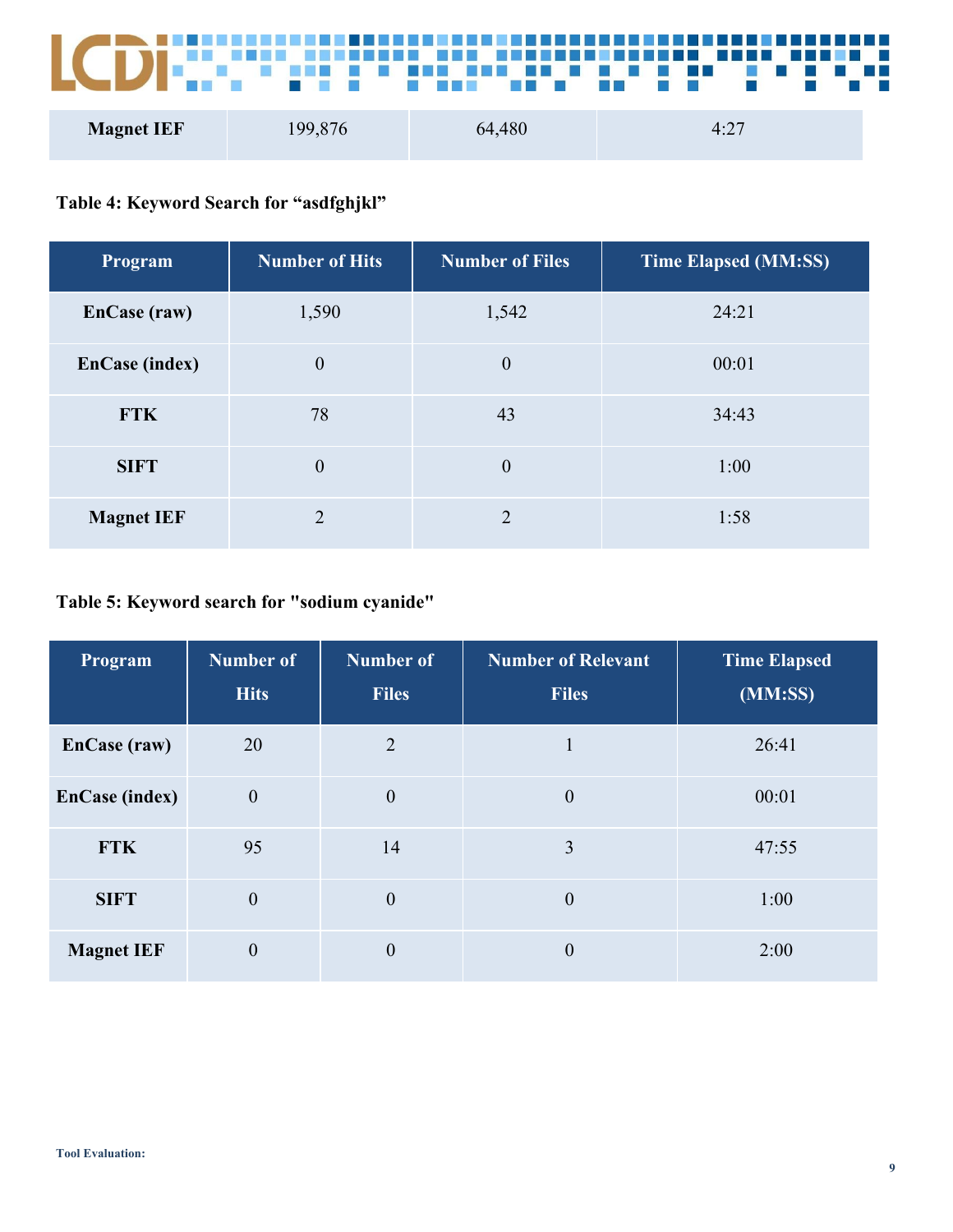### <span id="page-9-0"></span>**Analysis**

#### <span id="page-9-1"></span>**What processing capabilities are available for each tool?**

#### <span id="page-9-2"></span>**EnCase**

The EnCase processor is able to recover folders, perform file signature analysis, perform protected file analysis, create thumbnails, perform hash analysis, expand compound files, find emails, find internet artifacts, index data, prioritize data by type and date of file, and do keyword searches. EnCase also offers a processor manager where tasks can be queued and run on local and remote processors. This processor manager also allows the user to see the times it took for each process to run, and offers discrete pathways in Version 8, such as Full Investigation that easily allows an investigator to complete all necessary steps for completing a case.

#### <span id="page-9-3"></span>**Forensic Toolkit**

The processing capabilities of FTK begin with adding a disk as evidence. This process is divided into three different tasks: processing, post-processing and indexing. First, the disk is processed. After this, post-processing, which is FTK verifying the new digital image, begins. Lastly, it indexes, which takes the longest out of the three. This part usually includes the rearranging and the organizing of data on the digital image, allowing for faster index searches when needed. Once the processing is completed, the user is given the times for all the various parts along with the number of items found, processed, and indexed.

#### <span id="page-9-4"></span>**SIFT**

SIFT comes with a variety of tools that can be used to process and index data. Autopsy 2.24 allows for indexing and searching of ASCII and Unicode on forensic images. It also has tools like mactime and log2timeline that can be used to generate a timeline of events that occurred on the system by taking the artifacts extracted from another tool. There are also various tools and methods you can use to recover deleted files and fragmented files. SIFT can analyze a variety of forensic image formats, including Expert Witness Format, Advanced Forensics Format, and Raw Formats. SIFT can also process images of volatile memory using Volatility.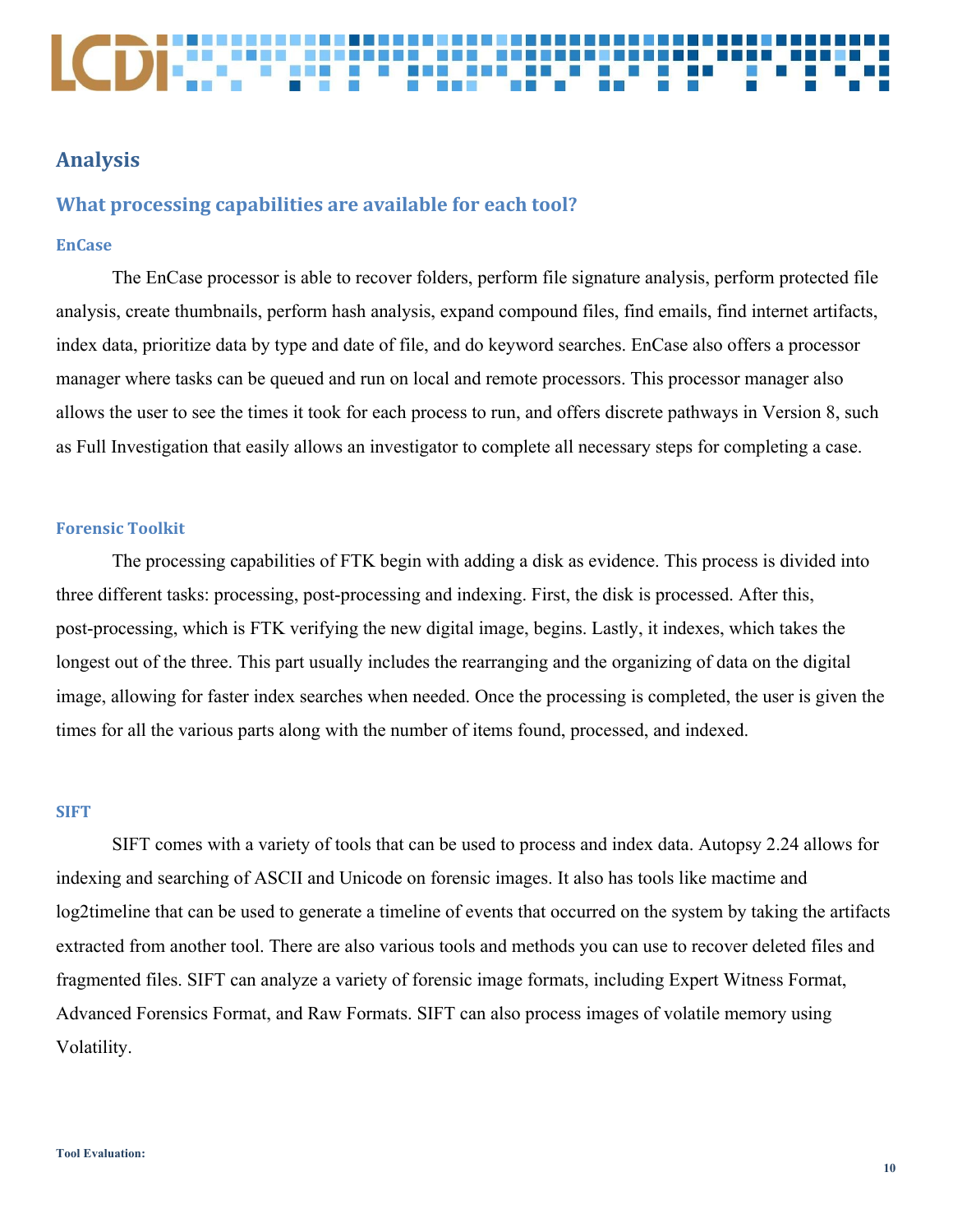<span id="page-10-0"></span>Magnet IEF has one processing function to scan hard drives, image files (including EnCase files, FTK images, raw images, virtual machine images, and DMG images), archive images, and volume shadow copies. It also allows you to select individual partitions on drives, as well as specific files and folders. There is provided support for mobile forensics on Android, iOS, Windows phones, and Kindle devices. An image will be taken and scanned for social media, web activity, applications, chat logs, text documents, PDFs, and other user files. While the processing lacks the granularity of other tools, it is very easy to use and accepts a multitude of image types and other media. With Magnet IEF, the analyst is able to control what the tool scans for in the image, this allows shorter processing times while finding exactly what is needed.

#### <span id="page-10-1"></span>**How quickly does each tool process data?**

#### <span id="page-10-2"></span>**EnCase**

EnCase took 10:56 to process the image with the standard processing preset that excluded indexing. For indexing alone, it took EnCase 7:40. A standard search with indexing took 11:12. These fast processing times were largely due to the fact that EnCase allowed us to search specifically for what we wanted and gave total control over the parameters of the search to the user.

#### <span id="page-10-3"></span>**Forensic Toolkit**

Forensic Toolkit required 01:15:16 to process the image, and 01:57:08 to index the image. A standard search in FTK took at least 30 minutes. When searching for a common phrase, FTK could go on for hours depending on how large the drive is. When we were browsing for the keyword "e", FTK crashed multiple times due to a potential overload of hits. FTK is probably the slowest tool of the bunch here, but the results are usually very accurate.

#### <span id="page-10-4"></span>**SIFT**

The speed of processing in SIFT depends on the tool. The searches listed in the tables were completed using Autopsy's keyword search function. Searches using this method were fast because they only extracted the ASCII and Unicode strings and then searched them. We later ran a search using Bulk\_Extractor which ran for about 30 minutes before being unable to read the image for an unknown reason. We then looked through the results manually to find artifacts.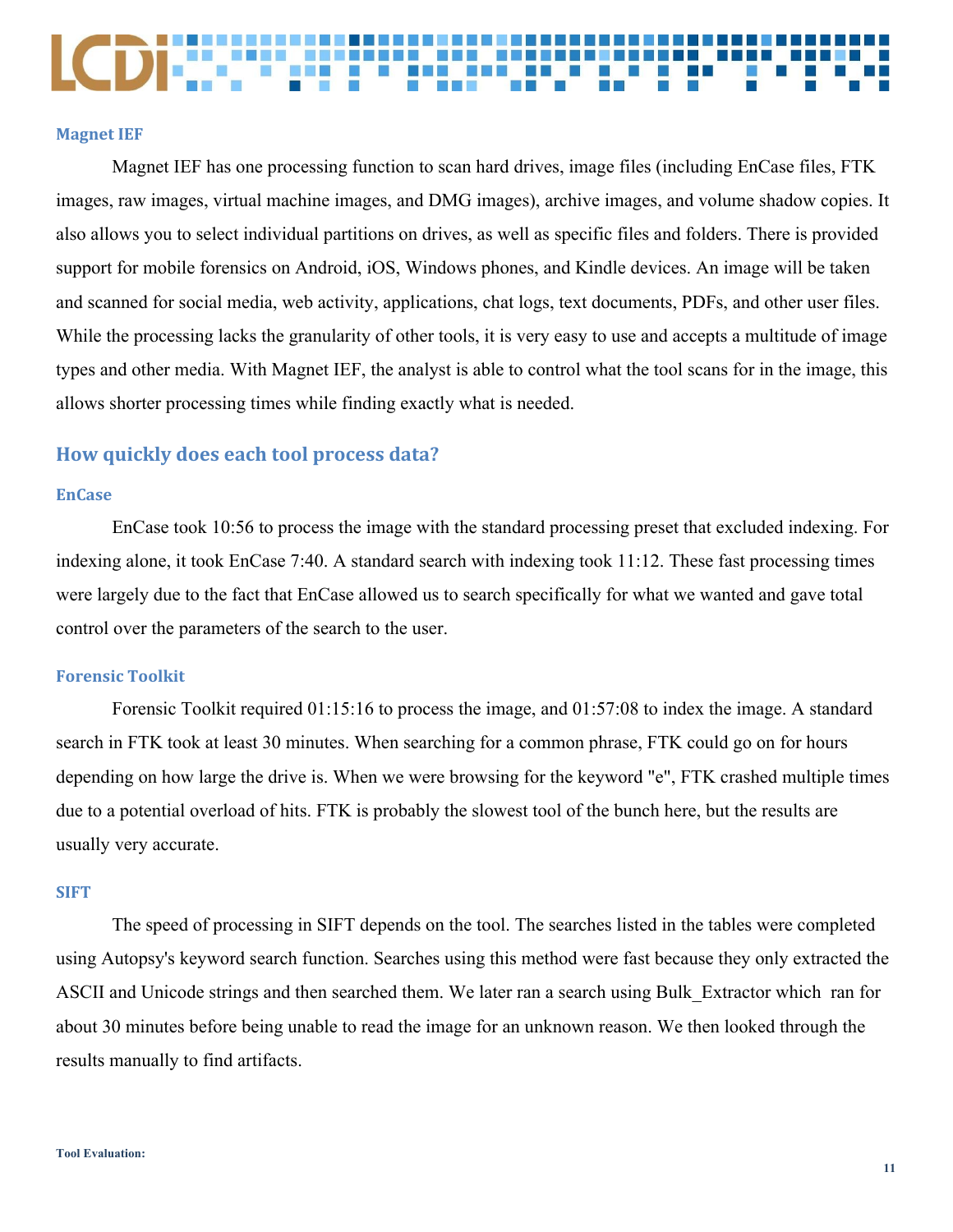<span id="page-11-0"></span>When Magnet IEF was tested it took 2 hours, 58 minutes, and 37 seconds to process the data generation image, but it did not have indexing options. Magnet IEF seems to be in the middle of the pack regarding time. This is because it was searching for specific artifacts while not going too in depth into the image.

#### <span id="page-11-1"></span>**What are some key features of each tool?**

#### <span id="page-11-2"></span>**EnCase**

The key features of EnCase include multiple write blockers, pathways, backwards compatibility, different evidence file types, and mobile support. The write blockers prevent any damage to files when they are being acquired or indexed. Pathways are templates for parts of a case or even a whole investigation. These are especially useful for people new to forensic software that need a little guidance. Version 8 of EnCase is also backwards compatible with version 7, which means that evidence files made in 7 can be used in 8. In addition, there are a variety of evidence file types: EnCase file, logical evidence file, and encrypted evidence file.

#### <span id="page-11-3"></span>**Forensic Toolkit**

FTK has a wide variety of features that increase the tool's ease of use. The tool indexes the image during the initial processing to decrease the amount of time spent searching. FTK has a condensed yet easily navigated user interface, including a search filter allowing the user to view files fitting a certain description or file type and a simple navigation system that would be familiar to any computer user. It allows users to "bookmark" for later viewing and analysis.

#### <span id="page-11-4"></span>**SIFT**

SIFT is a free collection of digital forensics tools, scripts, libraries and utilities. This creates a wide variety of options when processing data. Autopsy can be used to search for artifacts on a forensic image through a graphical interface. Tools like Scalpel can automatically find and recover many deleted files. Volatility can be used to examine a system's volatile memory.

SIFT comes with these and various other tools to help process various types of data. While some of these tools offer a graphical user interface, most run solely on the command line interface. More tools, scripts, libraries, and utilities can also be added to a SIFT image to increase its functionality. The base version SIFT can be installed and run on any Ubuntu 16.04 or can be downloaded as a premade VM Appliance.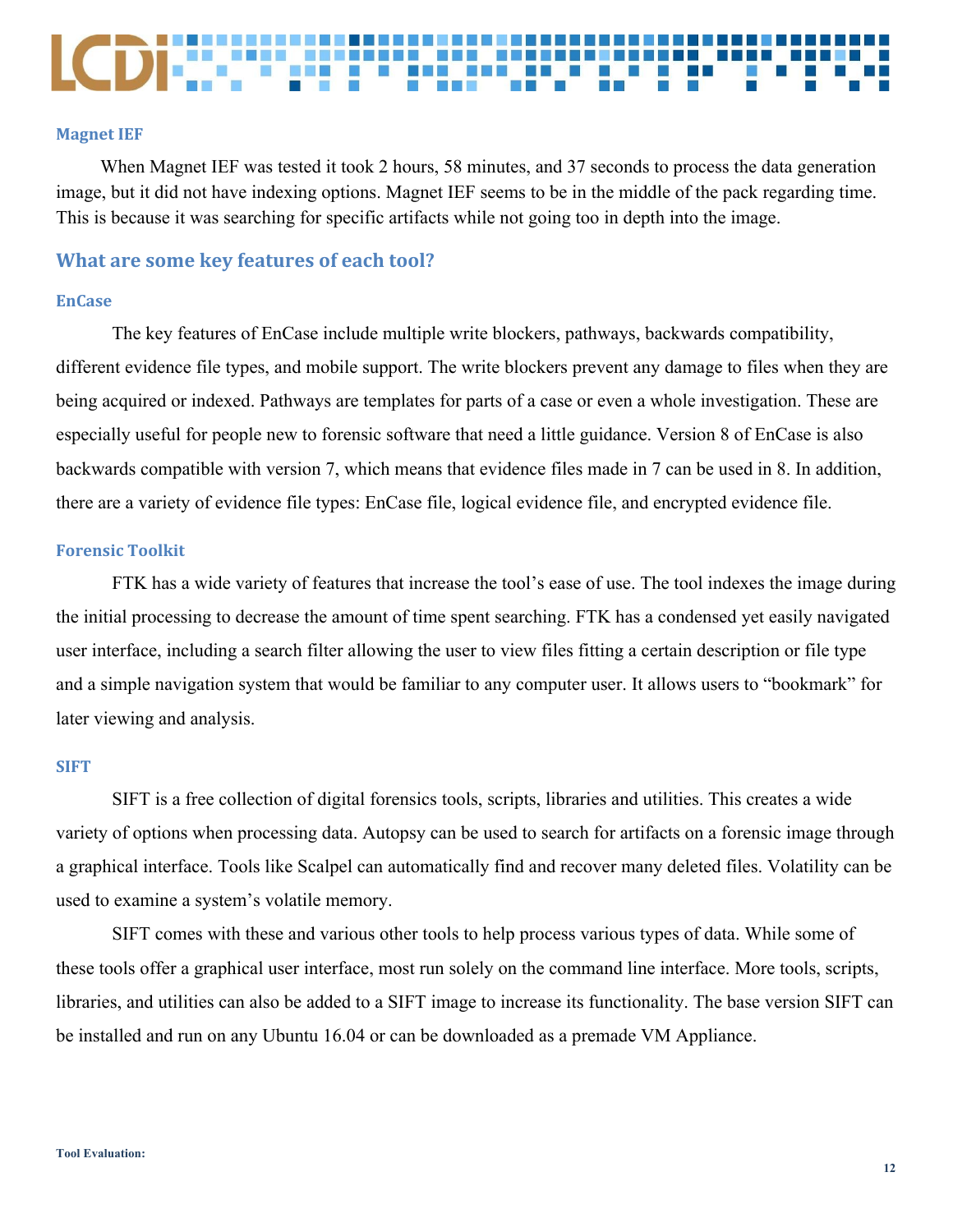<span id="page-12-0"></span>The main goal of Magnet IEF is its ease of use while not sacrificing evidence. Magnet IEF is very easy to use, the interface is user-friendly, and it has everything needed for a comprehensive case analysis. From the minute Magnet IEF boots up, the interface is streamlined, clearly describing what each option on the screen means and what it does. After processing, everything is organized by the type of data that was collected such as social media, email, web activity, files, chat, and media.

Inside those categories, it is refined even further based on the type of file or content. The logos next to the categories allow for easy recognition of desired content and make finding specific files a breeze. The timeline feature also allows for easy searching of files. The timeline organizes the processing results based on the timestamp of the activity, giving a detailed chain of events that can be viewed and analyzed. Magnet IEF also has a bookmarking feature where if a file in question is found, it can be marked for further processing.

#### <span id="page-12-1"></span>**To what extent is each tool able to correctly obtain artifacts?**

#### <span id="page-12-2"></span>**EnCase**

EnCase did a decent job at extracting artifacts from the image, but could not locate the .odt file with the keyword "sodium cyanide." EnCase was able, however, to locate the same keyword in websites that were visited in Google Chrome. In our case, index searches did not return relevant results, but keyword searches did. This can be due to the fact that raw keyword searches will return data that is stored in a non contiguous manner. Index searches in EnCase will only return data that is stored continuously and will not find data if keywords from a file are stored across various physical locations.

#### <span id="page-12-3"></span>**Forensic Toolkit**

FTK did a very good job at locating and extracting artifacts of many kinds from the image. The tool was able to find all of the files that were created during data gen, regardless of whether or not they were deleted, and organize them in an easy to understand manner.

#### <span id="page-12-4"></span>**SIFT**

We were unable to extract relevant artifacts from the image with the default tools that came in SIFT. This may be due to SIFT being incapable of extracting the data from the image, or a lack of knowledge on our part. We had to install the Bulk Extractor tool on the image to find artifacts relevant to the scenario. Even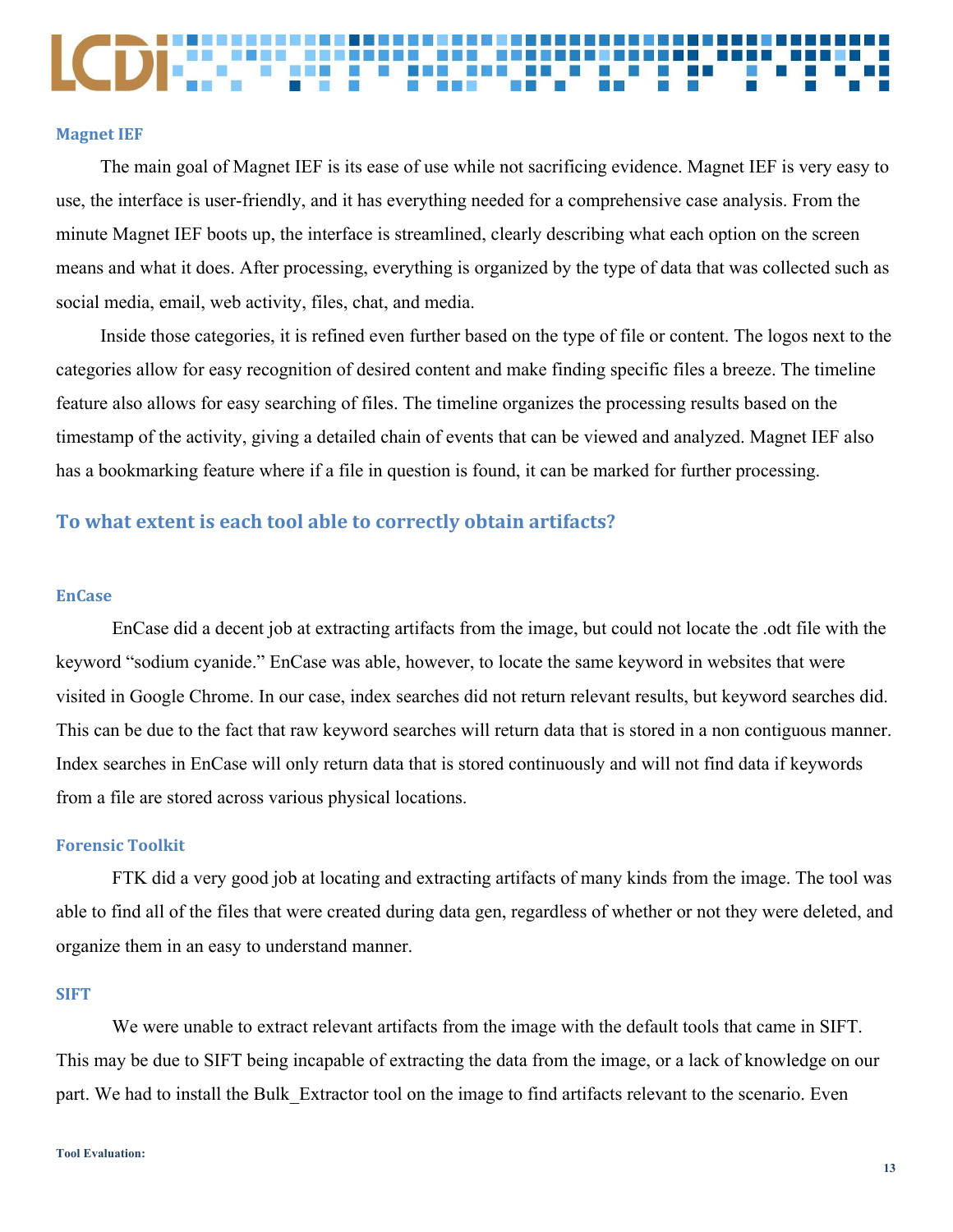though it was not able to examine the entire image, it still was able to extract artifacts that we missed with other tools available in SIFT, such as the Internet search history, email, and references to "sodium cyanide", which was missed in the keyword search we performed with Autopsy.

#### <span id="page-13-0"></span>**Magnet IEF**

Magnet IEF did not sufficiently find all the artifacts from the image. Although searches can done within a couple of minutes, they were not as accurate as other tools. For example, when searching "sodium cyanide" our tool resulted in zero artifacts even though there were certainly artifacts containing the words sodium cyanide in them. It should be noted that there are slightly different results when searching the same keywords multiple times.

#### <span id="page-13-1"></span>**How fast were the Forensic tools able to do their search for terms?**

#### <span id="page-13-2"></span>**EnCase**

It took anywhere from 24 minutes to nearly an hour to complete raw keyword searches. The time varied based on what was being searched for and the options selected for the search. This was due to the fact that EnCase index searches will not find non contiguous data, but will find this data in a raw keyword search. This means that if a piece of data such as a word in a document is stored across different sectors on a hard drive, an index search will not find this data, whereas a raw keyword search will.

#### <span id="page-13-3"></span>**Forensic Toolkit**

Depending on the type of search, and the search term, FTK's search time varied. In the searches for "sodium cyanide" and "asdfghjkl", FTK required thirty to forty minutes during a live search, and around one second for an index search. During the search for "e" the index search required around forty minutes, and the live search was unable to be completed due to the VM crashing before the search was finished. Due to this, the length of the search had to be estimated and the amount of hits and files found used. FTK was extremely consistent with its searches returning the same amount of hits and files each time a search for a term was ran.

#### <span id="page-13-4"></span>**SIFT**

Times did not vary much between index and live searches in Autopsy. The search for "e" took 14 minutes 43 seconds and produced a large number of results. The searches for "asdfghjkl" and "sodium cyanide" each took about a minute and did not produce any results. These searches are fast, but may indicate that the tool is not finding certain files. After further research into SIFT and its other tools, we were able to use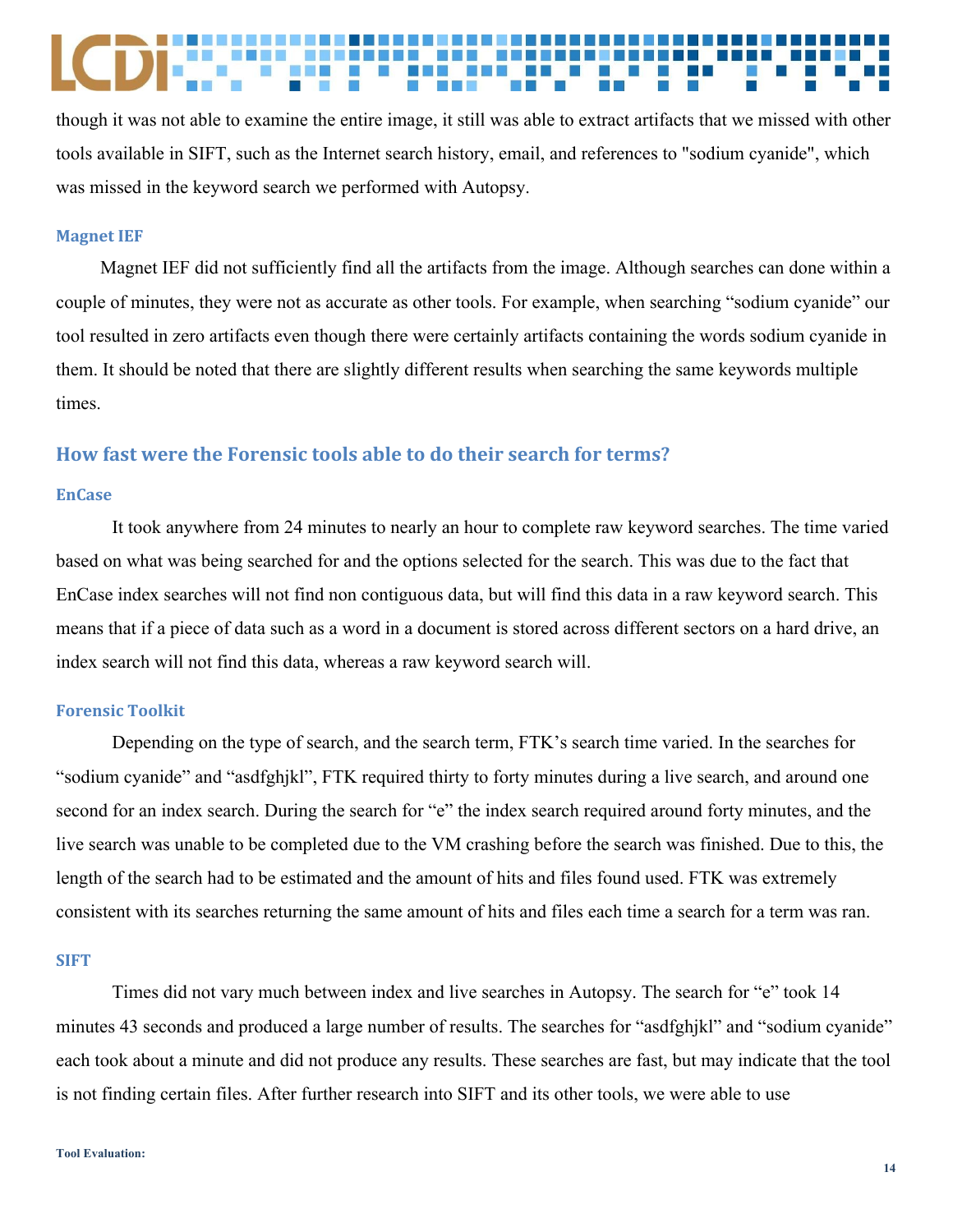Bulk Extractor to extract information to a .txt file. This file contained URL searches from data-gen and we counted over 20 hits for "sodium cyanide". This led us to believe Autopsy was not able to properly search through the image.

#### <span id="page-14-0"></span>**Magnet IEF**

Magnet IEF took 4 minutes and 27 seconds to search the processing results for "e" which had 199,876 hits with 64,480 files. Searching "asdfghjkl" took 1 minute and 58 seconds to get 2 files and 2 hits. Finally, the search for "sodium cyanide" took 2 minutes with no results. While the searches are fast compared to other tools, they go less in-depth.

#### <span id="page-14-1"></span>**How easily was each tool able to find and recover deleted files?**

#### <span id="page-14-2"></span>**EnCase**

Deleted files could be recovered through a fairly simple process. While setting up a keyword search, there was an option to "Undelete Entries Before Searching". When used, however, EnCase could not find "sodium cyanide" in our deleted .odt document.

#### <span id="page-14-3"></span>**Forensic Toolkit**

Deleted files in FTK were relatively simple to recover. When on the explore tab, the deleted file can be found in the recycle bin file located in the root folder. From there,navigate through the folders to find the desired file.Simply right click on the file, and select the export option.

#### <span id="page-14-4"></span>**SIFT**

SIFT includes Scalpel in its toolkit, which is a tool that recovers files based on known headers and footers for various file types. When searching for a file not found by Scalpel normally, the user can add it to its configuration file which allows it to be searched for. In practice, however, this did not seem to work, as even after adding headers and footers for .odt files, Scalpel did not find any of the files created in data generation.

#### <span id="page-14-5"></span>**Magnet IEF**

Magnet IEF did recover some deleted files, but they were not presented in an easily readable form, making it impractical for real-world application. Although we do believe this is because of the file type since .odt is not commonly used, we cannot give solid evidence that it is not a side effect of recovering deleted files.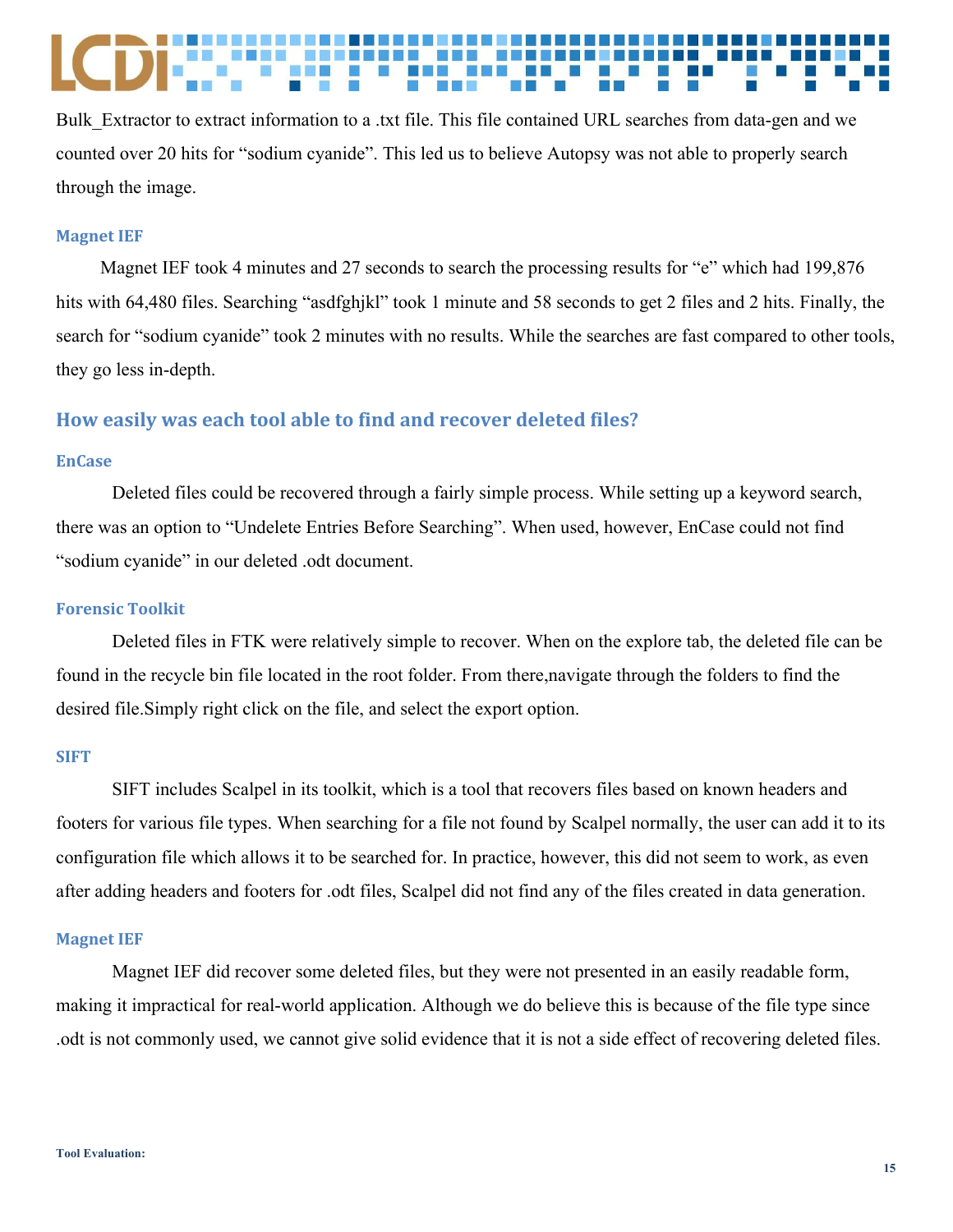### <span id="page-15-0"></span>**How easy would each tool be in the hands of an individual with limited digital forensic experience?**

#### <span id="page-15-1"></span>**EnCase**

EnCase seems daunting at first for someone with little to no experience. The user interface is confusing to navigate and the tools are not explained in the software itself. However, there are plenty of ways to get familiar with it. There are many free guides online that explain the basics of indexing, imaging, and acquisition. To make things even simpler, pathways can be used as a guide in Version 8 for individual local jobs or a full investigation. If all else fails, there are online forensics courses that focus on EnCase, though they have to be paid for. Overall, it takes a lot of getting used to, but can be a very useful tool once the user understands the vast array of options with EnCase.

#### <span id="page-15-2"></span>**Forensic Toolkit**

FTK is an extremely intuitive tool to use. Every task and operation that the user might run is clearly marked with clear and easily understood labels. All symbols used in FTK are equally simple and easily understood. For example, deleted files are marked with a red "X" over the file thumbnail. Locating a specific file in the system is simple, as files are displayed in a tree hierarchy format which would be familiar to anyone but those with the most minimal computer usage experience. For first time users though, this overlay may seem daunting and easily overwhelming. Although everything is written clearly, it is still difficult to fully understand the steps needed in order to achieve a goal. It will take, as with any other tool, a little bit of manual reading to get a general grasp and use it for intended purposes.

#### <span id="page-15-3"></span>**SIFT**

SIFT Workstation is very hard to use with limited Digital Forensics experience. There is little to no documentation on the tools included in SIFT. When you do find documentation, it generally assumes you have some experience already and does not explain why or how things work. Because all the tools run on command-line, the user has to know what they are doing, the commands needed for input are, and what their output means. After extensive research, one can start to have a simple understanding of SIFT. However, prior experience or training is vital for gaining a more in-depth, usable understanding of how to use SIFT and the various tools included in it.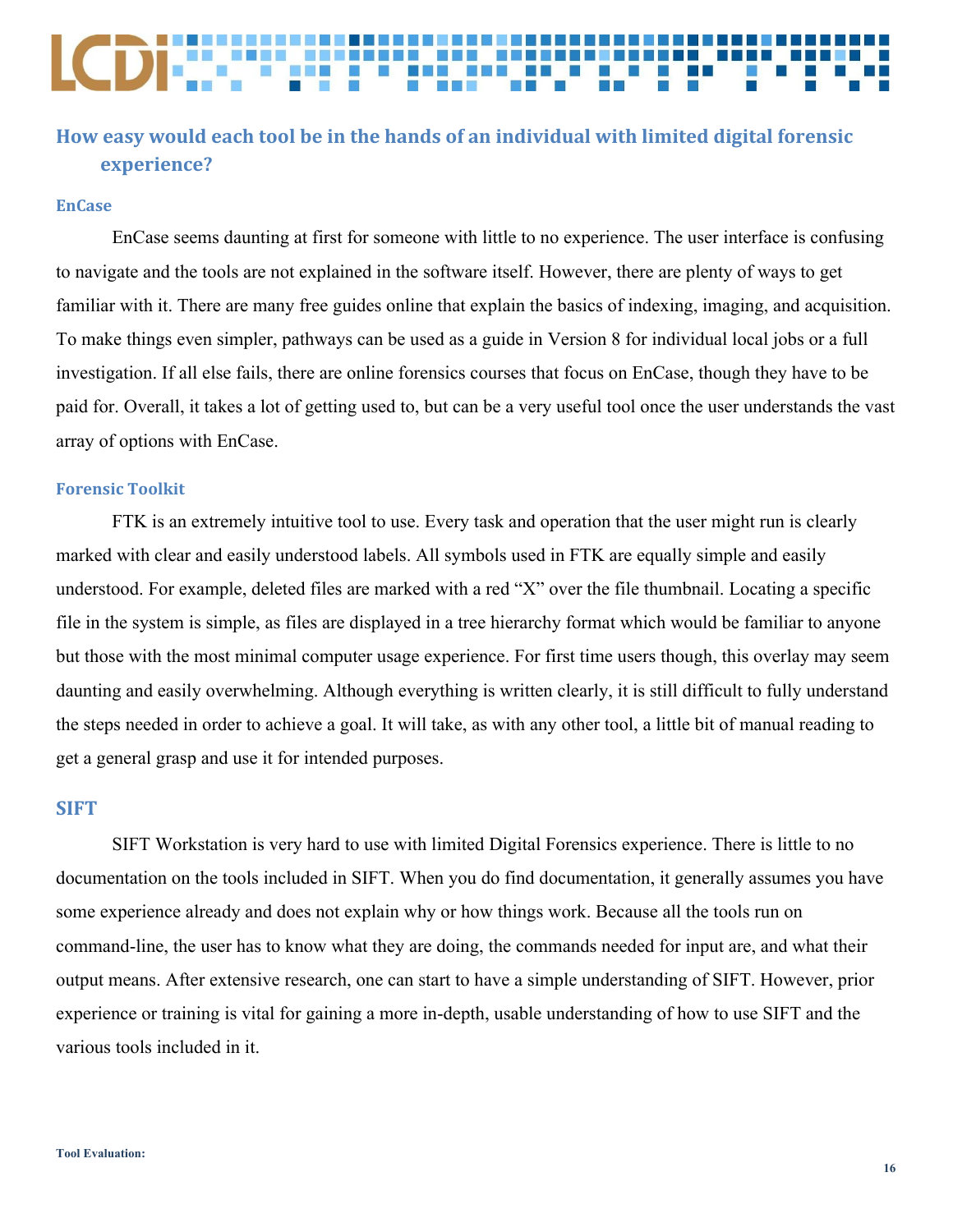<span id="page-16-0"></span>The great thing about Magnet IEF is that it is very easy for anyone to use, including those with limited Digital Forensics experience. The program makes things very straightforward for the user and performs a lot of basic steps.. From the moment it is opened, there is a very simple display with clear words pointing in the right direction. If things are still confusing, Magnet has a website that explains all the features provided in the program. They also have a YouTube channel that provides many tutorials for beginners as well as more advanced users. Magnet IEF is also able to export the search results to HTML files to have an interactive interface while not having it in the tool. Its ability to export search results and important evidence to an easily readable file makes it easier for people without a license for the tool to view evidence extracted from it. Overall, Magnet IEF is a user-friendly application that is approachable for any user.

#### **Results**

#### <span id="page-16-2"></span><span id="page-16-1"></span>**Processing Capabilities and Speed**

After our teams compared results for all of our tools, we came to the conclusion that EnCase has the fastest processing speed. This was concluded by comparing how many files the tool was able to scan per second of time searching contrary to other tools. In this section, we were not looking for its capability to find all of the deleted files, simply how fast it could go through the files.

SIFT was determined to be the slowest when compared to other tools. This is because multiple tools need to run in order to fully process an image. This means that files need to be scanned multiple times by different tools, drastically reducing the speed of processing in SIFT.

Magnet IEF seems to have quick speeds while still having decent results. While it is not as in depth as EnCase, it does have a faster processing time. This makes it ideal for more time sensitive evidence or the user with no time to spare.

FTK is very slow at searching for keywords but has very accurate results. If time is not an issue than FTK will be one of the best tools to get accurate results. Indexing is very fast in FTK. Taking less than one second with many word searches.

#### <span id="page-16-3"></span>**Ability to Correctly Obtain Relevant Artifacts**

To determine which tool could find relevant artifacts best, we used its ability to recover the predetermined deleted files which we had marked before analysis. These items consisted of downloaded images **Tool Evaluation:**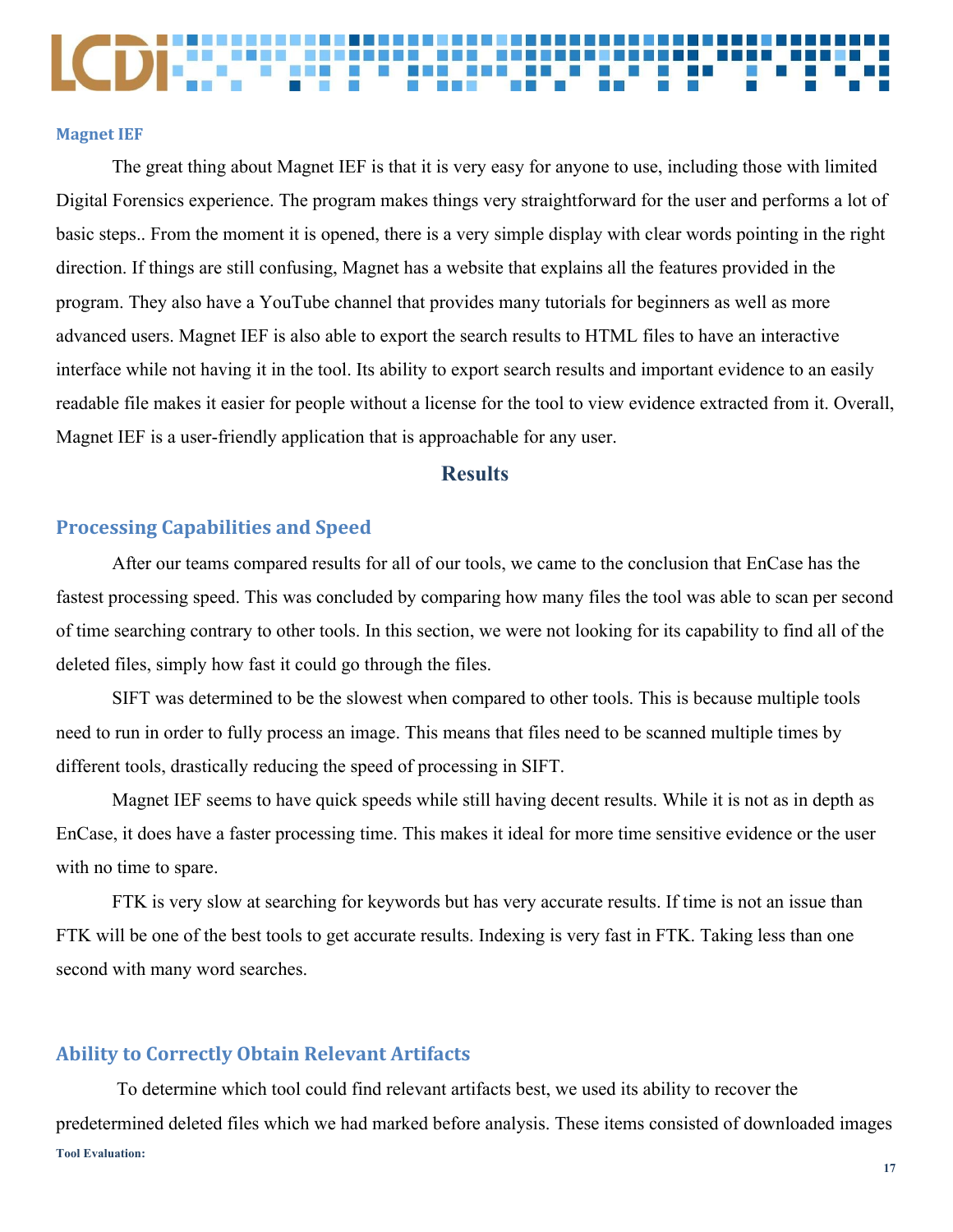and Microsoft office documents. FTK was able to find all of the deleted files and the process in which this was done was very simple and self-explanatory. We did have to sort through many junk files to find the one we were looking for but it was found.

EnCase could not find the deleted OpenOffice document, but it did find evidence of web history that included the keyword "sodium cyanide." This was more difficult to find, as text needed to be analyzed in a specific view within EnCase to be readable. Magnet IEF very well could have recovered some deleted files but if it did then they were buried under other results and not made clearly available. SIFT was able to see the deleted files in the results from Bulk\_Extractor but was not able to recover them through the use of other tools like Scalpel. This could have been due to the extremely large number of files extracted by Scalpel.

#### <span id="page-17-0"></span>**Search Capabilities**

The tools all had relatively similar searching capabilities. Some did have more advanced features that made them more useful for certain jobs. For example, EnCase contained options for index and raw keyword searches, allowing for a greater amount of control in searches across the image. Raw keyword searches in EnCase tended to find more hits due to the ability to search through both contiguous and noncontiguous data.

FTK was able to search live and index search. We would receive information on how many hits we got within a search but the specifics of where those hits came from were not exactly present. Magnet IEF had an easy search but it came up with limited results and sometimes had different results for the same search. SIFT had limited search functionality and was more based on using the Ubuntu grep command on the results from other tools.

#### <span id="page-17-1"></span>**Scope of Use**

In terms of the tools scope of use, we wanted to determine the possibilities that one could use the tool and compare it with the other tools. Magnet IEF was determined a better application for general use by an inexperienced or surface-level investigator. The program guides the user through the investigation process using clear instructions and easily identifiable interface icons. There is also very little technical knowledge needed, as many of the operations are done automatically once the user selects them.

Other tools, such as EnCase and SIFT, are better-placed in the hands of experienced investigators with more extensive knowledge of digital forensic tools. EnCase has an easy-to-use graphical user interface, but has extensive options that can easily be confusing to somebody without prior knowledge of the tool. FTK was a tool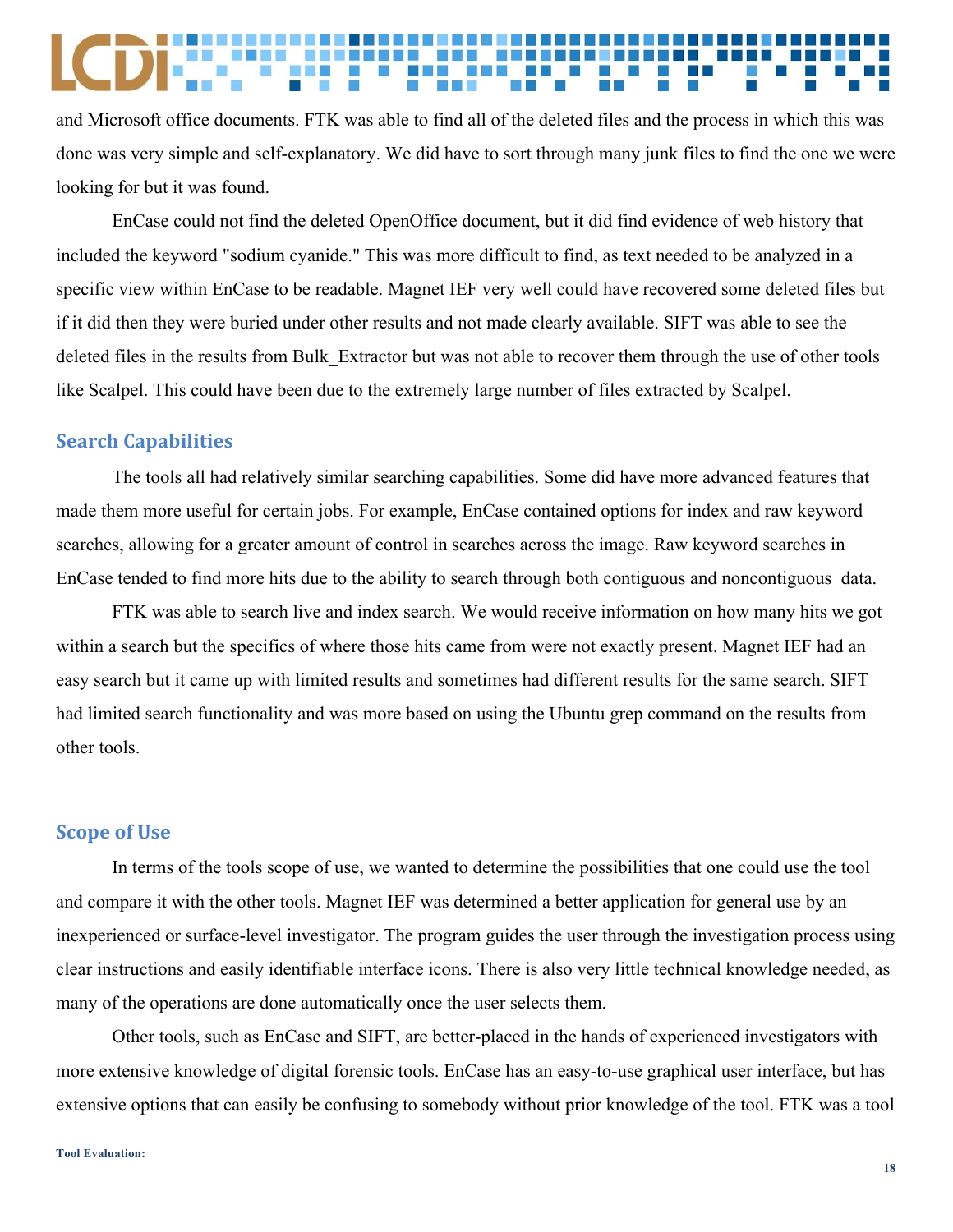that a user with no experience could use but also has the option of going extremely in depth for forensic research. Since its interface is easy to use, it makes its ability to be used for multi-purpose projects easier. SIFT has the ability to go extremely in depth but requires extensive knowledge of the Linux command line interface and digital forensics concepts to do so. With all of that said, we concluded that Magnet IEF was the best all-around tool when paired against the other tools.

#### <span id="page-18-0"></span>**Ease of Use**

We began analyzing how user friendly each tool was by listing and drawing comparisons between all of the tools. Then we conducted a poll to finalize our results. The teams came to a conclusion that SIFT was by far the most difficult tool to use, especially for beginners in the forensic field. The team also identified Magnet IEF as the simplest of the tools and the most user friendly. We came to these conclusions for SIFT because it was almost like tackling a new language. It used almost solely the command line for running tools which made it very difficult to use. Additionally, the fact that each tool that could be run then had to be learned increased the difficulty. Since we examined this as beginners, we did not have the benefit of any prior experience and had to learn specific digital forensics concepts before even being able to use the tools in SIFT. In contrast, Magnet IEF has a very simple interface allowing almost anyone to use it with ease. It was purposely designed for law enforcement so an officer with minimal technical experience would still be able to get artifacts from a hard drive. The program uses basic language and images to help guide you.

In the middle of these two tools, EnCase had an easy-to-use graphical user interface, but lacked documentation on the vast array of options that are available for the user. EnCase was an overwhelming tool for a beginner to use without prior knowledge, but pathways introduced in Version 8 greatly assisted in completing the investigation process. FTK was a relatively easy tool to use for all tabs and windows are written clearly and concisely,although the steps in order to achieve a task aren't as clear and will need some research and manual reading.

| <b>Tool</b>   | <b>Keyword Search</b> | <b>User Interface</b> | <b>Timeline</b> | Indexing/Processing |
|---------------|-----------------------|-----------------------|-----------------|---------------------|
| <b>EnCase</b> |                       |                       |                 | 0.5                 |
| <b>Magnet</b> |                       |                       |                 |                     |
| <b>FTK</b>    |                       |                       | 4.5             |                     |

#### **Average Ease of Use**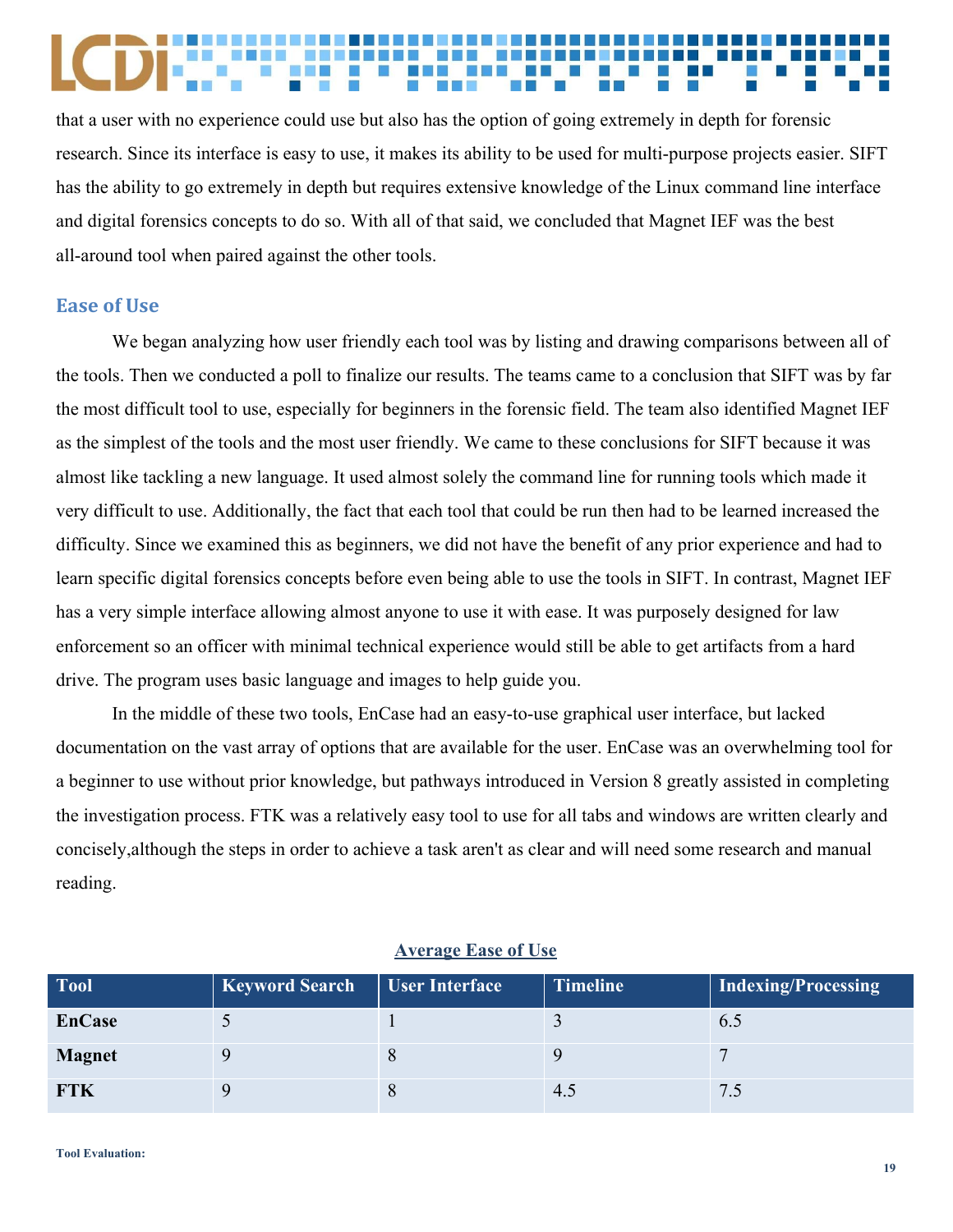# **SIFT** 1 1 1 1 1

Scale: 1-10, with 1 being the most difficult and 10 being the least difficult

### **Conclusion**

<span id="page-19-0"></span>According to the data, it is apparent that EnCase is the most feature-rich tool on average for keyword searches and processing. For the searches for "e" and "asdfghjkl", the number of results far exceeded the other tools, though the length of times were longer than most. However, EnCase fell behind FTK in the search for deleted files. While most other tools' processing speeds take hours, the EnCase processing with and without indexing is only a matter of minutes. IEF is perfect for the inexperienced investigator. Its streamlined interface and clearly labelled buttons make operating the tool effortless. SIFT is the most inexpensive to operate since it is based on open source tools. However, SIFT also requires the most training to use effectively.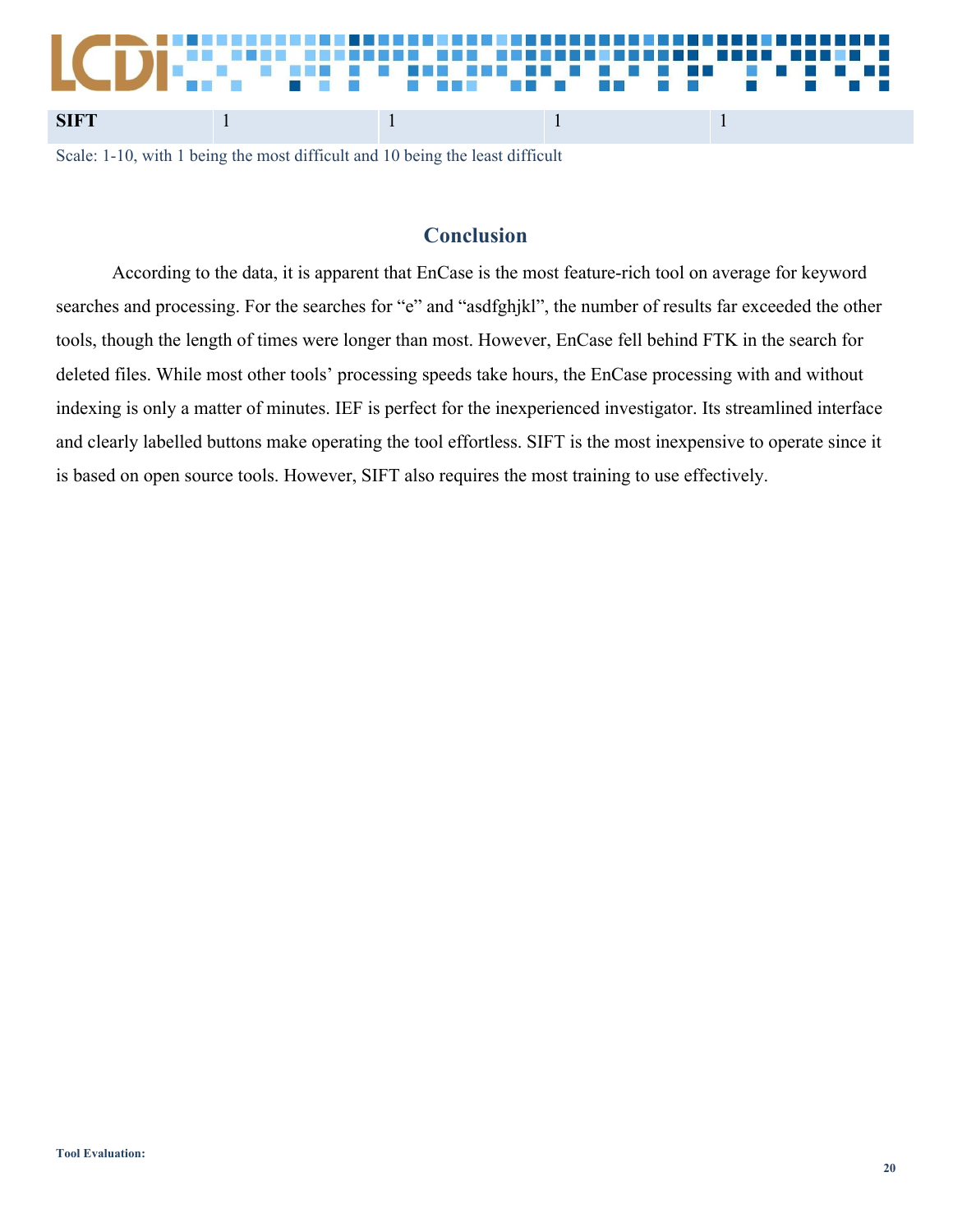

### **Appendix**

### <span id="page-20-1"></span><span id="page-20-0"></span>**Data Gen Sheet**

| <b>Time</b>     | <b>User Action</b>                                                 | <b>Machine Actions</b>           | <b>Comments</b> |
|-----------------|--------------------------------------------------------------------|----------------------------------|-----------------|
| 05/10/17        |                                                                    |                                  |                 |
| 8:04 AM         | Powers on PC                                                       | PC Powers on, begins<br>boot     |                 |
| 8:07 AM         | Logs on                                                            |                                  |                 |
| 8:07 AM         | Opens Microsoft Edge                                               | Launches Microsoft<br>Edge       |                 |
| 8:07 AM         | Opens new tab                                                      |                                  |                 |
| 8:08 AM         | In one tab search google<br>chrome                                 | Searches and displays<br>results |                 |
| 8:08 AM         | In the other tab search<br>Open office                             | Searches and displays<br>results |                 |
|                 | Clicks on first link under<br>google chrome,<br>Download, Accept & |                                  |                 |
| 8:08 AM install |                                                                    |                                  |                 |
| 8:09 AM         | Accepts all pop ups                                                | Accepts all pop ups              |                 |
| 8:09 AM         | Google Chrome opens                                                |                                  |                 |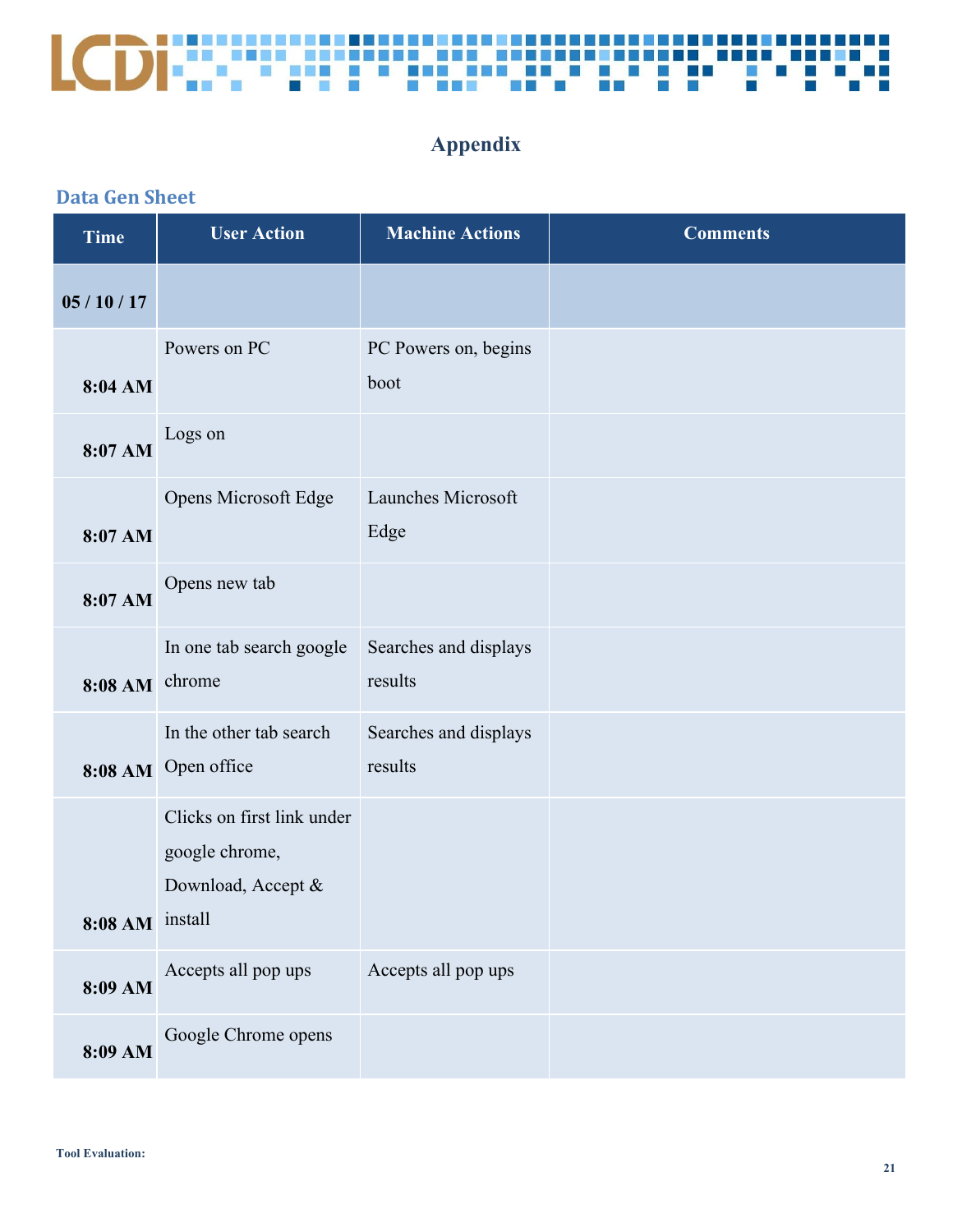|                 | Clicks "set as default"        |                       |  |
|-----------------|--------------------------------|-----------------------|--|
|                 |                                |                       |  |
|                 | 8:10 AM app" after open Chrome |                       |  |
|                 | Clicks the first link          |                       |  |
|                 | under Open office              |                       |  |
| 8:11 AM search  |                                |                       |  |
|                 |                                |                       |  |
|                 | Clicks on "I want to           |                       |  |
|                 | download Apache Open           |                       |  |
| 8:11 AM office" |                                |                       |  |
|                 | Clicks download Full           | Machine downloads     |  |
|                 | Installation                   | apache_OpenOffice     |  |
| 8:11 AM         |                                | installer             |  |
|                 |                                |                       |  |
|                 | Clicks run at bottom of        | Installs OpenOffice   |  |
|                 | 8:12 AM the screen             |                       |  |
|                 | Searches "Firefox"             | Searches and displays |  |
|                 |                                | results               |  |
| 8:13 AM         |                                |                       |  |
|                 | Clicks "Free download"         | Downloads Firefox     |  |
| 8:13 AM         |                                | installer             |  |
|                 |                                |                       |  |
|                 | Clicks downloadable file       |                       |  |
|                 | 8:13 AM and follows prompts    |                       |  |
|                 | Closes all web browsers        |                       |  |
| 8:14 AM         |                                |                       |  |
|                 | Logs off PC                    |                       |  |
| 8:14 AM         |                                |                       |  |
|                 | Powers down PC                 | PC Powers off         |  |
| 8:18 AM         |                                |                       |  |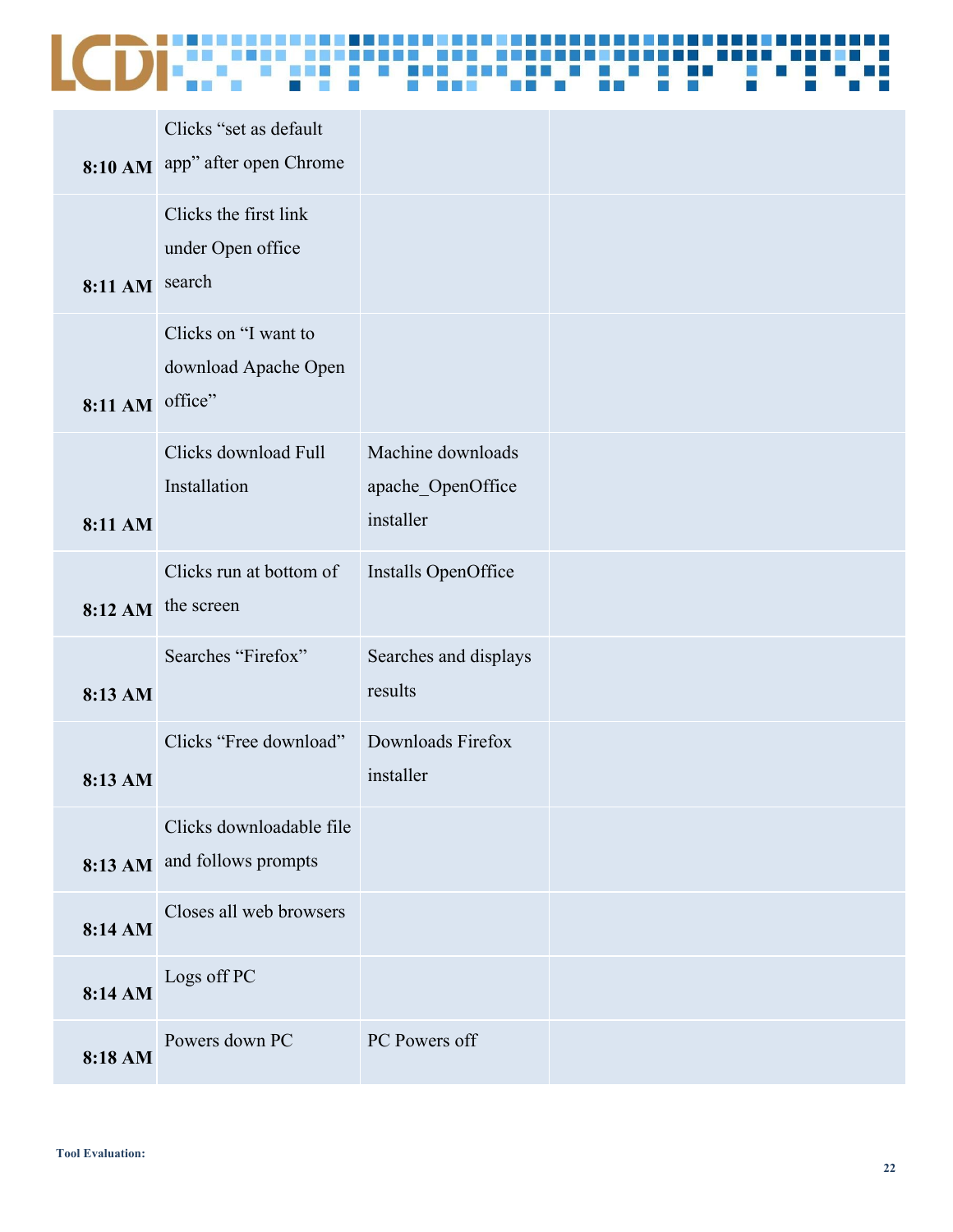| 1:06 PM | Powers on PC                                                                                                            | PC powers on, begins<br>to boot  | PC is updating                                                                                         |
|---------|-------------------------------------------------------------------------------------------------------------------------|----------------------------------|--------------------------------------------------------------------------------------------------------|
| 1:30 PM | Logs in                                                                                                                 |                                  |                                                                                                        |
| 1:32 PM | Opens Google Chrome                                                                                                     |                                  |                                                                                                        |
| 1:33 PM | Searches "difference<br>between Google Chrome<br>and Mozilla Firefox"                                                   | Searches and displays<br>results |                                                                                                        |
| 1:33 PM | Clicks on "Firefox vs<br>Google Chrome -<br>difference and<br>comparison"                                               |                                  | http://www.diffen.com/difference/Firefox vs<br>_Google_Chrome                                          |
| 1:33 PM | Searches "Which is the<br>safest browser"                                                                               | Searches and displays<br>results |                                                                                                        |
|         | Clicks on "What is the<br>safest web browser?<br>Chrome, Firefox, IE,<br>Opera, and Safari<br>1:34 PM comparison chart" |                                  | https://tiptopsecurity.com/safest-web-browse<br>r-chrome-firefox-ie-opera-safari-comparison-<br>chart/ |
| 1:34 PM | Searches "what are<br>cookies on a website"                                                                             | Searches and displays<br>results |                                                                                                        |
| 1:34 PM | Searches "Are cookies<br>bad on a website"                                                                              | Searches and displays<br>results |                                                                                                        |
| 1:34 PM | Opens incognito tab                                                                                                     |                                  |                                                                                                        |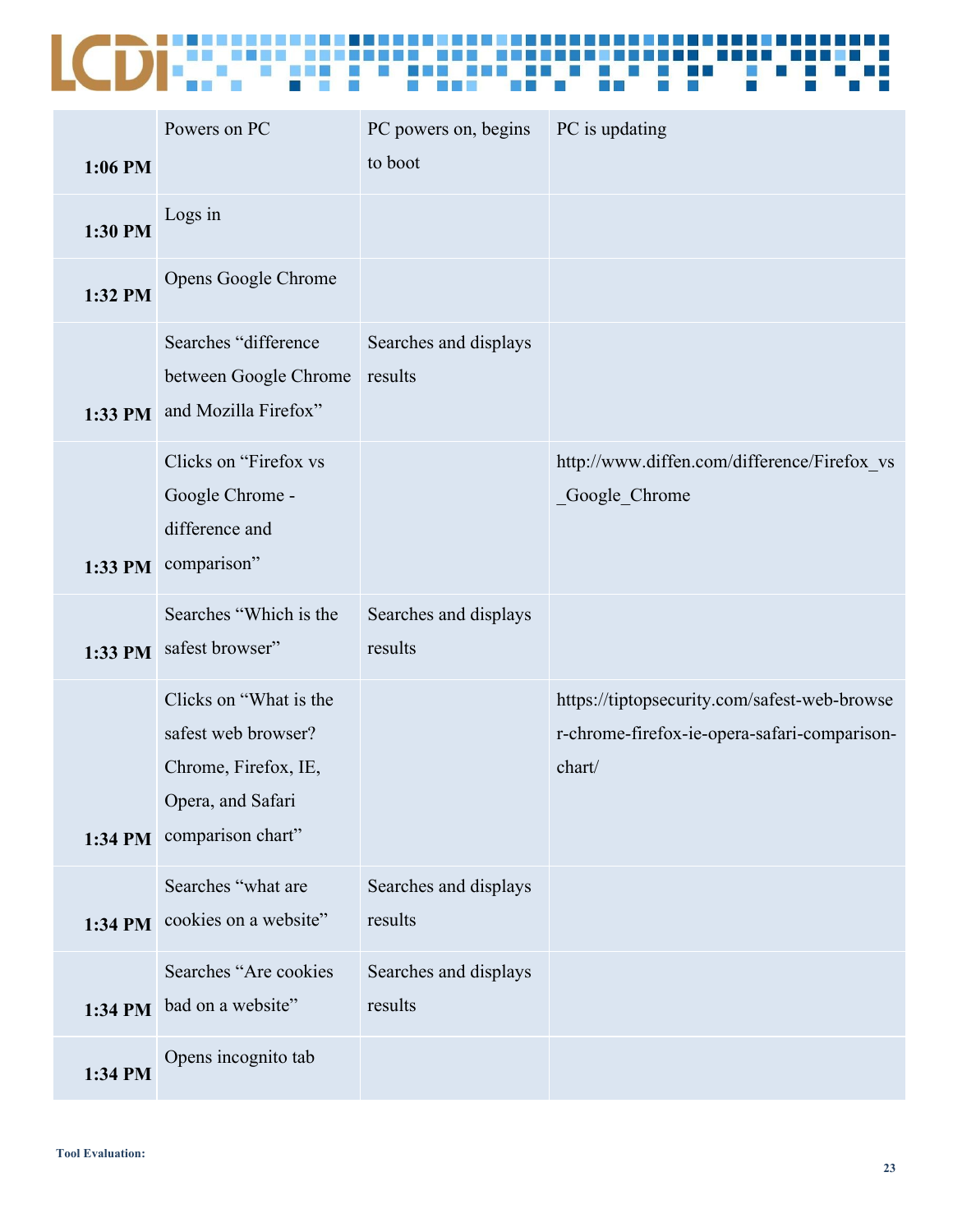|         | Searches "world's best<br>1:35 PM golf courses"                               | Searches and displays<br>result  |                                                                                                             |
|---------|-------------------------------------------------------------------------------|----------------------------------|-------------------------------------------------------------------------------------------------------------|
| 1:35 PM | Clicks on "Ranking:<br>World's 100 Greatest<br>Golf Courses - Golf<br>Digest" |                                  | https://www.golfdigest.com/story/worlds-10<br>0-greatest-golf-courses-2016-ranking                          |
| 1:35 PM | Searches "Air fare to<br>Scotland"                                            | Searches and displays<br>results |                                                                                                             |
| 1:35 PM | Clicks on "Flights to"<br>Scotland - Boston to<br>Scotland - icelandair.us"   |                                  | http://www.icelandair.us/destinations/?gclid=<br>EAIaIQobChMIrqeYmo7V1gIVG57ACh0D<br>Q7AEAAYBCAAEgInIvD BwE |
| 1:37 PM | Closes incognito tab                                                          |                                  |                                                                                                             |
| 1:37 PM | Searches "2016<br>chemistry Nobel prize"                                      | Searches and displays<br>results |                                                                                                             |
| 1:37 PM | Clicks on "The Nobel<br>Prize in Chemistry<br>2016"                           |                                  | https://www.nobelprize.org/nobel prizes/che<br>mistry/laureates/2016/                                       |
| 1:38 PM | Opens "The Nobel Prize<br>in Chemistry 2016" PDF                              |                                  | https://www.nobelprize.org/nobel prizes/che<br>mistry/laureates/2016/press.pdf                              |
| 1:40 PM | Saves PDF to Desktop                                                          |                                  |                                                                                                             |
|         | Searches "who is the<br>1:40 PM best classical composer"                      | Searches and displays<br>results |                                                                                                             |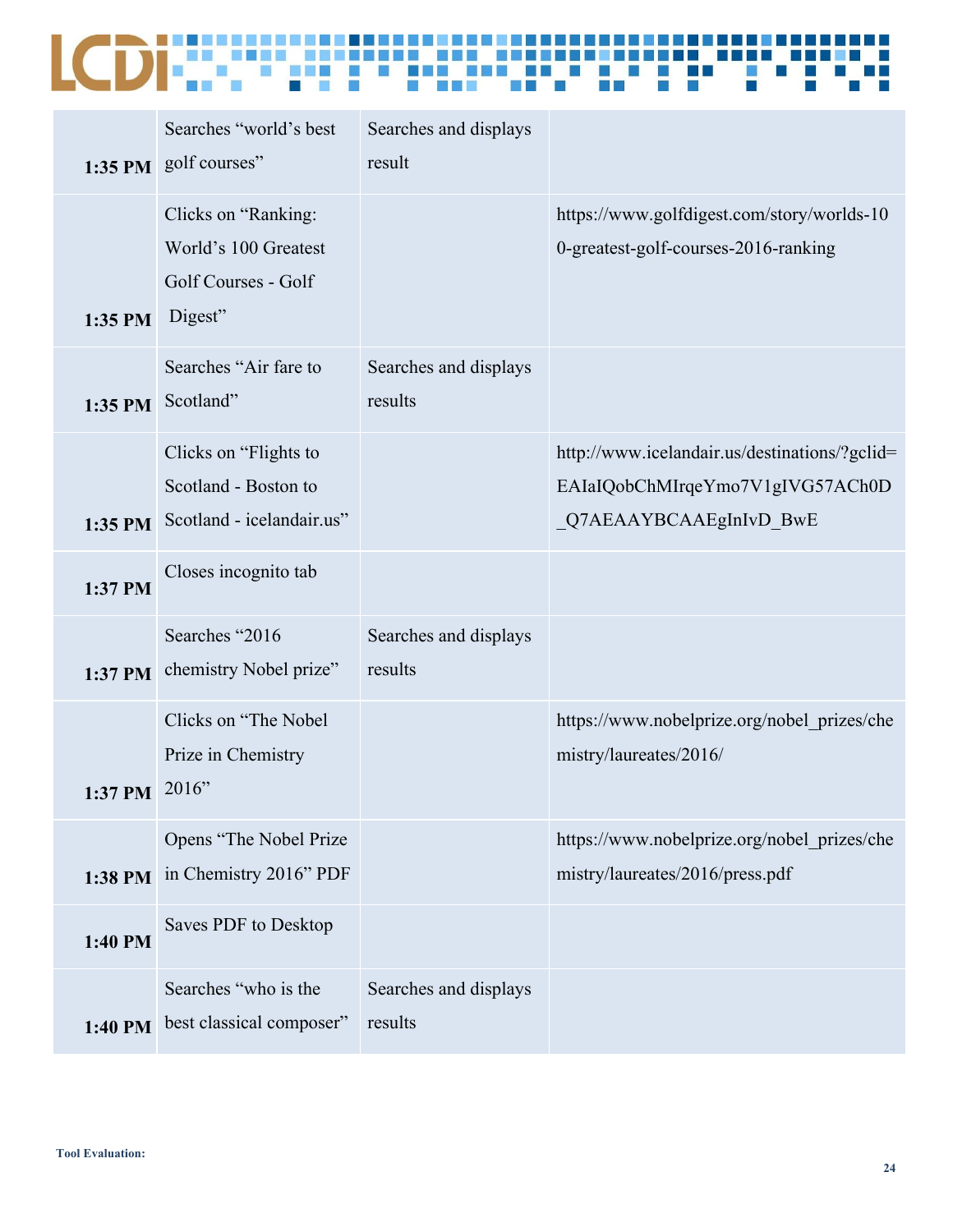| 1:40 PM          | Clicks on "Top 15<br>Greatest Composers of<br>All Time"    |                                  | http://listverse.com/2009/12/17/top-15-greate<br>st-composers-of-all-time/ |
|------------------|------------------------------------------------------------|----------------------------------|----------------------------------------------------------------------------|
| 1:45 PM          | Opens new tab                                              |                                  |                                                                            |
| 1:45 PM video"   | Searches "The Best of<br>Johann Sebastian Bach             | Searches and displays<br>results |                                                                            |
| 1:45 PM          | Clicks on "The Best of<br>Bach - YouTube"                  |                                  | https://www.youtube.com/watch?v=vwp9Jka<br>ESdg                            |
| 1:52 PM          | Searches "The Best of<br>Wolfgang Amadeus<br>Mozart video" | Searches and displays<br>results |                                                                            |
| $1:52$ PM        | Clicks on "The Best of<br>Mozart"                          |                                  | https://www.youtube.com/watch?v=Rb0Umr<br><b>CXxVA</b>                     |
| $1:57$ PM video" | Searches "The Best of<br>Ludwig Van Beethoven              | Searches and displays<br>results |                                                                            |
| 1:57 PM          | Clicks on "Ludwig Van<br>Beethoven - The Best of"          |                                  | https://www.youtube.com/watch?v=ZjjXGd<br>QwRac                            |
| 2:02 PM          | Closes Google Chrome                                       |                                  |                                                                            |
| 2:02 PM          | Logs off PC                                                |                                  |                                                                            |
| 2:03 PM          | Powers down PC                                             | PC Powers off                    |                                                                            |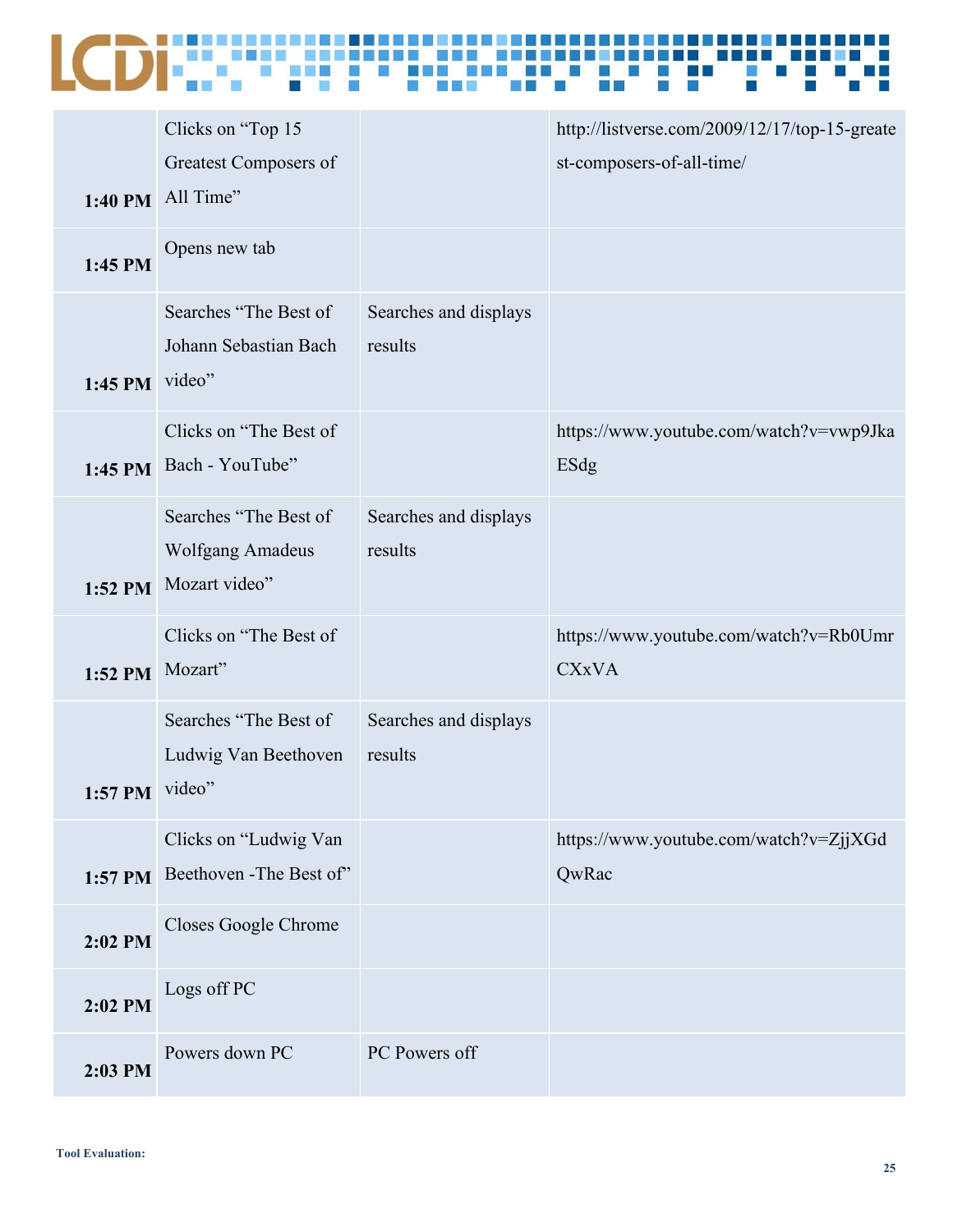| 06/10/17  |                                     |                                  |                                                                                                                                                                            |
|-----------|-------------------------------------|----------------------------------|----------------------------------------------------------------------------------------------------------------------------------------------------------------------------|
| 8:04 AM   | Powers on PC                        |                                  |                                                                                                                                                                            |
| 8:06 AM   | Logs on to PC                       |                                  |                                                                                                                                                                            |
| 8:06 AM   | Opens Google Chrome                 |                                  |                                                                                                                                                                            |
| $8:07$ AM | Searches "Walter<br>White"          | Searches and displays<br>results |                                                                                                                                                                            |
| 8:08 AM   | Clicks on eighth image              |                                  | https://www.google.com/search?q=walter+w<br>hite&source=lnms&tbm=isch&sa=X&ved=0<br>ahUKEwi5pJ2rqbfWAhUk34MKHe2RCSw<br>Q_AUICigB&biw=987&bih=954#imgrc=kq<br>5ppwbZLgjS2M: |
| 8:08 AM   | Saves image to desktop              | Saves image to<br>desktop        |                                                                                                                                                                            |
| 8:09 AM   | Sets image as desktop<br>background |                                  |                                                                                                                                                                            |
| 8:21 AM   | Searches<br>"mail.google.com"       |                                  |                                                                                                                                                                            |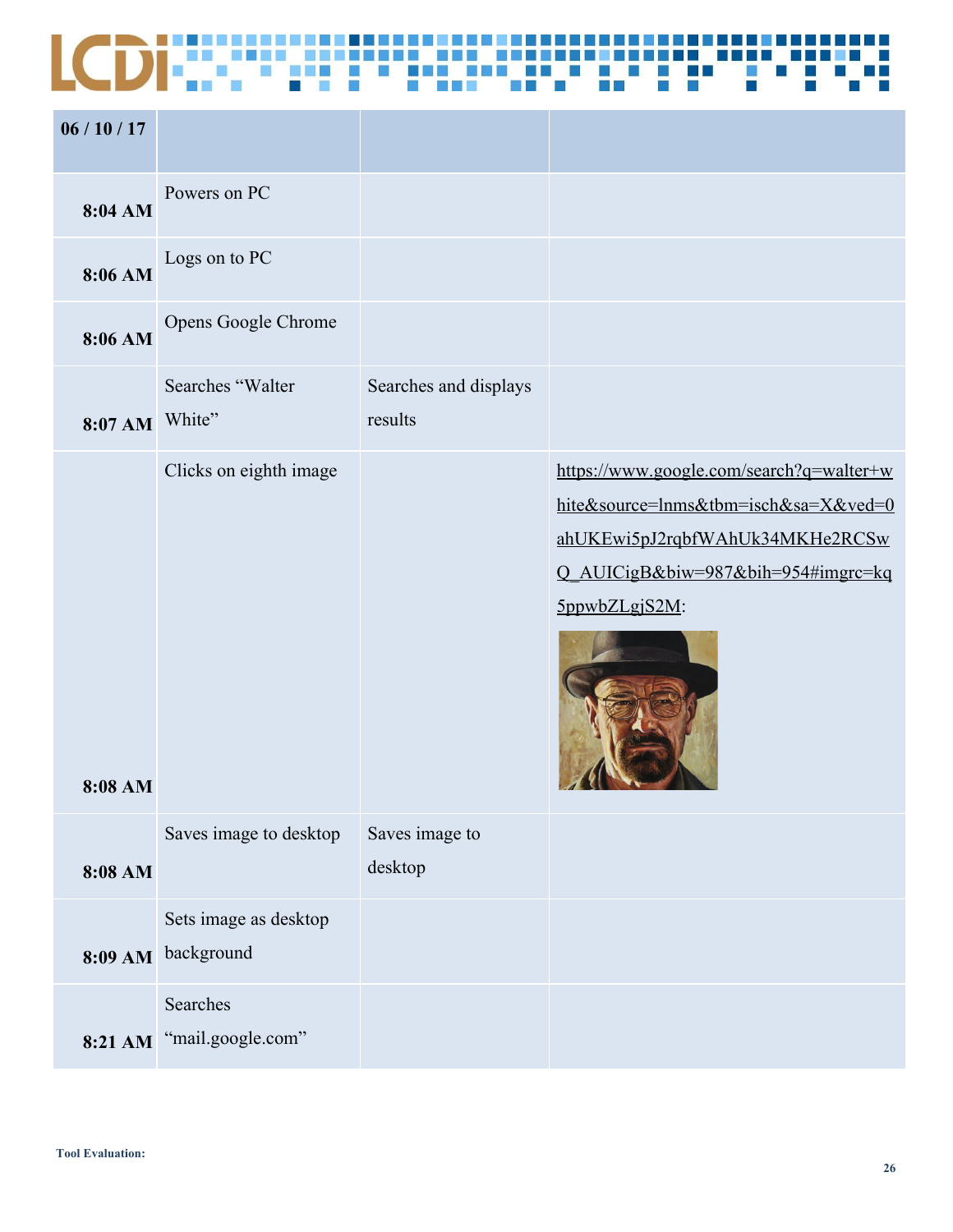

|         | Logs into email and        |                       | "Dear Professor Plum,                                |
|---------|----------------------------|-----------------------|------------------------------------------------------|
|         | reads email from Prof.     |                       | You'll never guess what just happened to me today. I |
|         | White                      |                       | got tenure!!!!! I never thought I would get tenure   |
|         |                            |                       | before you. Guess that makes me the better teacher.  |
|         |                            |                       | HOW WAS YOUR<br><b>SPRING BREAK?</b>                 |
|         |                            |                       |                                                      |
|         |                            |                       |                                                      |
|         |                            |                       |                                                      |
|         |                            |                       | Your friend,                                         |
| 8:25 AM |                            |                       | White"                                               |
|         |                            |                       |                                                      |
|         | Reads emails from          |                       | Two emails containing mock homework                  |
|         | students and clicks        |                       |                                                      |
|         |                            |                       |                                                      |
|         | "Saver to Drive" on        |                       |                                                      |
| 8:25 AM | documents                  |                       |                                                      |
|         |                            |                       |                                                      |
|         | Opens new tab              |                       |                                                      |
| 8:26 AM |                            |                       |                                                      |
|         | Searches "youtube.com"     |                       |                                                      |
| 8:26 AM |                            |                       |                                                      |
|         | Searches "sodium           |                       |                                                      |
|         |                            | Searches and displays |                                                      |
| 8:26 AM | cyanide" on YouTube        | results               |                                                      |
|         |                            |                       |                                                      |
|         | Clicks on "Synthesis of    |                       | https://www.youtube.com/watch?v=xz7i11X              |
|         | 8:27 AM Sodium Cyanide"    |                       | C9wk                                                 |
|         |                            |                       |                                                      |
|         | Comments "Thanks for       |                       |                                                      |
|         | $8:29$ AM the info!"       |                       |                                                      |
|         |                            |                       |                                                      |
| 8:29 AM | Opens new tab              |                       |                                                      |
|         |                            |                       |                                                      |
|         | Searches                   |                       |                                                      |
|         | 8:29 AM "drive.google.com" |                       |                                                      |
|         |                            |                       |                                                      |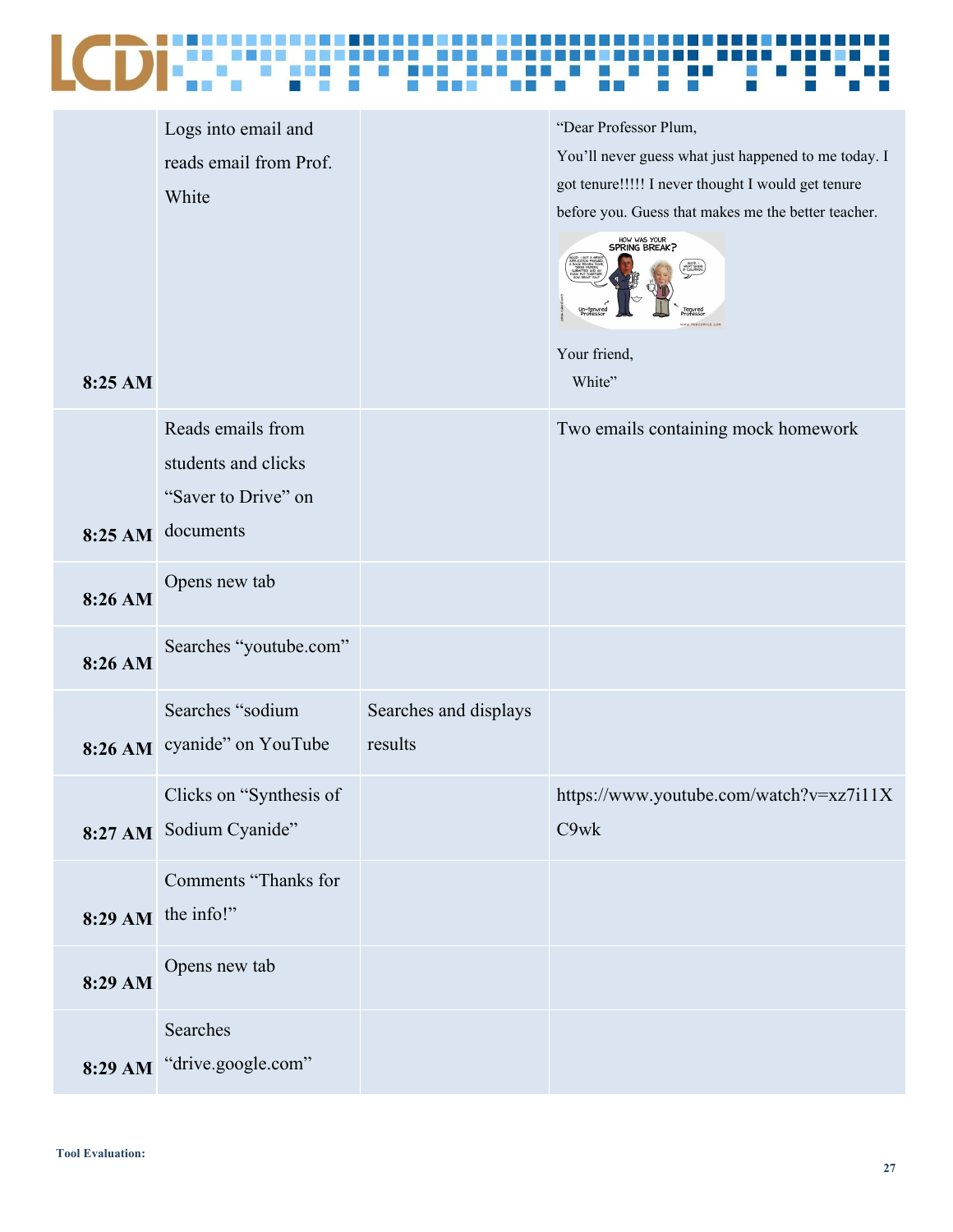### a E

|                  | Views homework on<br>8:30 AM Google Drive                                                       |                                  |                                                                                                                                |
|------------------|-------------------------------------------------------------------------------------------------|----------------------------------|--------------------------------------------------------------------------------------------------------------------------------|
| 8:30 AM          | Open new tab                                                                                    |                                  |                                                                                                                                |
| 8:31 AM cyanide" | Searches "sodium                                                                                | Searches and displays<br>results |                                                                                                                                |
|                  | Clicks on "SODIUM<br><b>CYANIDE</b> - Centers for<br>Disease Control and<br>8:31 AM Prevention" |                                  | https://www.cdc.gov/niosh/ershdb/emergenc<br>yresponsecard_29750036.html                                                       |
| 8:39 AM          | Returns to search results                                                                       |                                  |                                                                                                                                |
| 8:40 AM          | Clicks on an image                                                                              |                                  | https://upload.wikimedia.org/wikipedia/com<br>mons/thumb/8/83/Sodium_cyanide.svg/1200<br>px-Sodium_cyanide.svg.png<br>$Na + C$ |
| 8:40 AM          | Saves image                                                                                     | Saves image to hard<br>drive     |                                                                                                                                |
|                  | Searches "sodium<br>8:41 AM cyanide ingredients"                                                | Searches and displays<br>results |                                                                                                                                |
| 8:42 AM          | Clicks on "toxicological<br>profile for cyanide"                                                |                                  | https://www.atsdr.cdc.gov/toxprofiles/tp8-c4.<br>pdf                                                                           |
| 8:42 AM          | Opens OpenOffice                                                                                | Launches OpenOffice              |                                                                                                                                |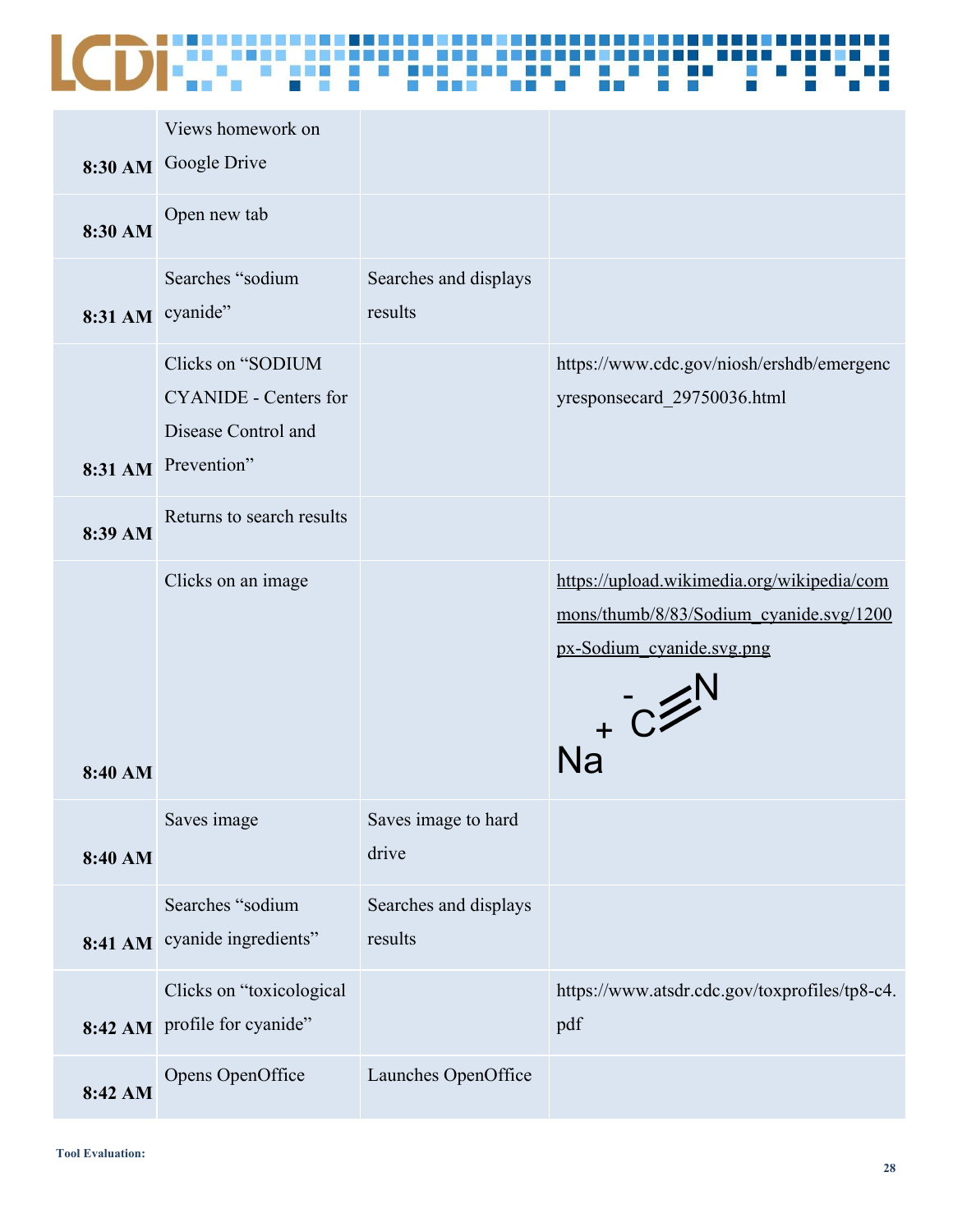

|              | Writes a recipe for                   | Saves file on hard | File named "instructions.odt"                                                                                                                                                                                                             |
|--------------|---------------------------------------|--------------------|-------------------------------------------------------------------------------------------------------------------------------------------------------------------------------------------------------------------------------------------|
| 8:53 AM file | sodium cyanide in a new               | drive              |                                                                                                                                                                                                                                           |
| 8:53 AM      | Closes OpenOffice                     |                    |                                                                                                                                                                                                                                           |
| 8:53 AM      | Closes Google Chrome                  |                    |                                                                                                                                                                                                                                           |
| 8:54 AM      | Logs off PC                           |                    |                                                                                                                                                                                                                                           |
| 8:54 AM      | Powers off PC                         | PC Powers off      |                                                                                                                                                                                                                                           |
| 9:55 AM      | Powers on PC                          | PC Powers on       |                                                                                                                                                                                                                                           |
| 9:56 AM      | Logs on PC                            |                    |                                                                                                                                                                                                                                           |
| 9:56 AM      | Opens Mozilla Firefox                 |                    |                                                                                                                                                                                                                                           |
|              | Searches<br>9:57 AM "mail.google.com" |                    |                                                                                                                                                                                                                                           |
| 9:59 AM      | Logs in to email                      |                    |                                                                                                                                                                                                                                           |
| 10:02 AM     | Replies to Professor<br>White's email |                    | To Professor White:<br>"Congratulations on getting tenure. I still remember<br>your first day here you were so lost. I'm so happy for<br>you we should celebrate! Would you like to come to<br>my house for a celebratory dinner at 6pm?" |
| 10:02 AM     | Opens new tab                         |                    |                                                                                                                                                                                                                                           |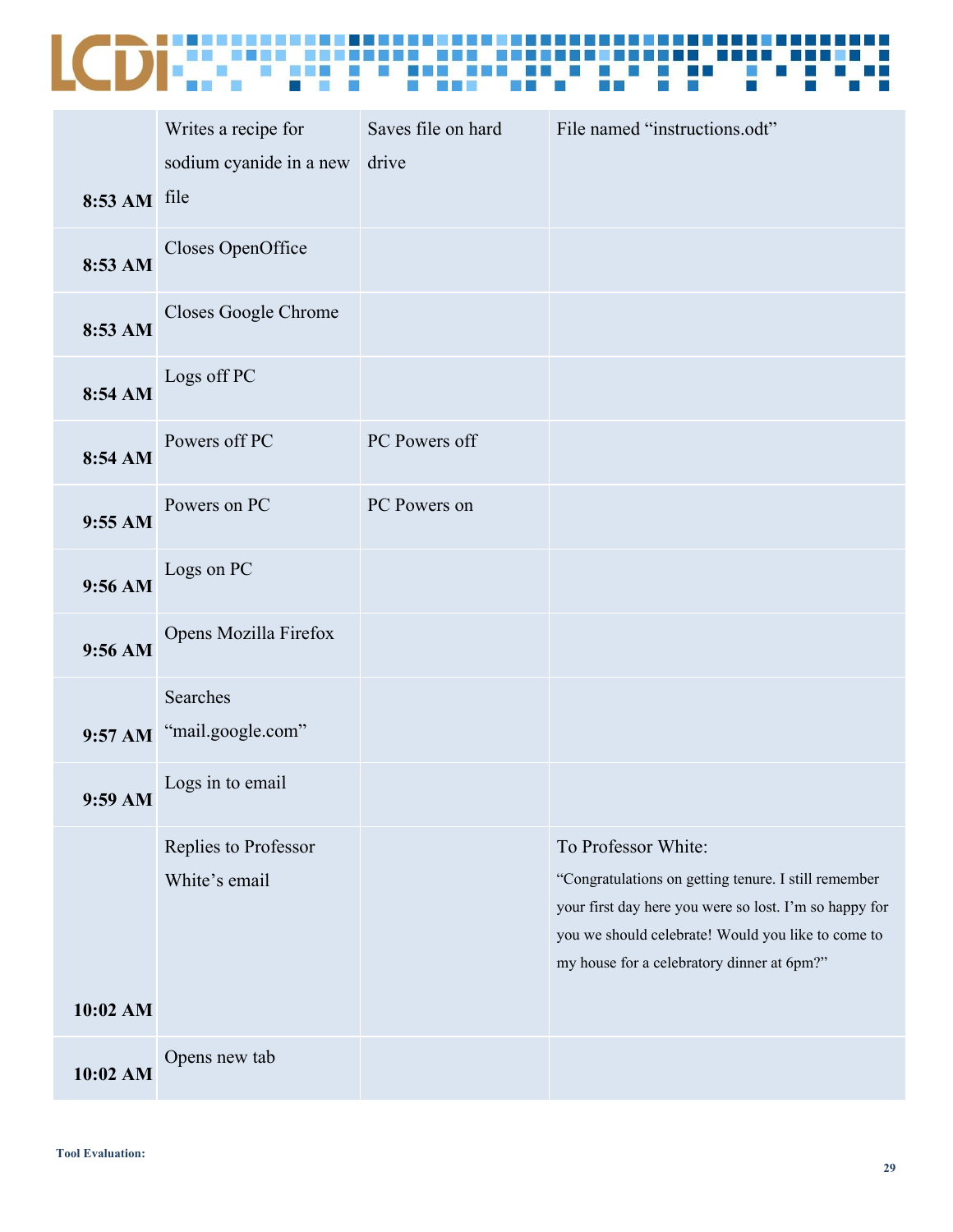| 10:02 AM        | Searches "Golf Course"                              | Searches and displays<br>results |                                                                                                                                                  |
|-----------------|-----------------------------------------------------|----------------------------------|--------------------------------------------------------------------------------------------------------------------------------------------------|
| 10:03 AM        | Clicks on an image                                  |                                  | https://www.poipubaygolf.com/wp-content/u<br>ploads/2017/02/Kauai-Oceanfront-Golf-Cour<br>se.jpg                                                 |
| 10:04 AM        | Saves image                                         |                                  |                                                                                                                                                  |
| 10:04 AM        | Searches "golf balls"                               | Searches and displays<br>results |                                                                                                                                                  |
| 10:05 AM Goods" | Clicks on 'Golf Balls for<br>Sale   Dick's Sporting |                                  | https://www.dickssportinggoods.com/produc<br>ts/golf-balls.jsp                                                                                   |
| 10:05 AM        | Clicks on first result                              |                                  | https://www.dickssportinggoods.com/p/top-fl<br>ite-xl-7000-super-straight-golf-balls-16tflmtf<br>2016x1700gbl/16tflmtf2016x1700gbl               |
| 10:06 AM        | Closes tab                                          |                                  |                                                                                                                                                  |
| 10:07 AM        | Searches "nat king cole"                            |                                  |                                                                                                                                                  |
| 10:07 AM        | Clicks on videos                                    |                                  | https://www.google.com/search?q=nat+king<br>+cole&source=lnms&tbm=vid&sa=X&ved=<br>0ahUKEwjqy6mLpfjWAhVq4YMKHYO-D<br>uMQ_AUICigB&biw=958&bih=969 |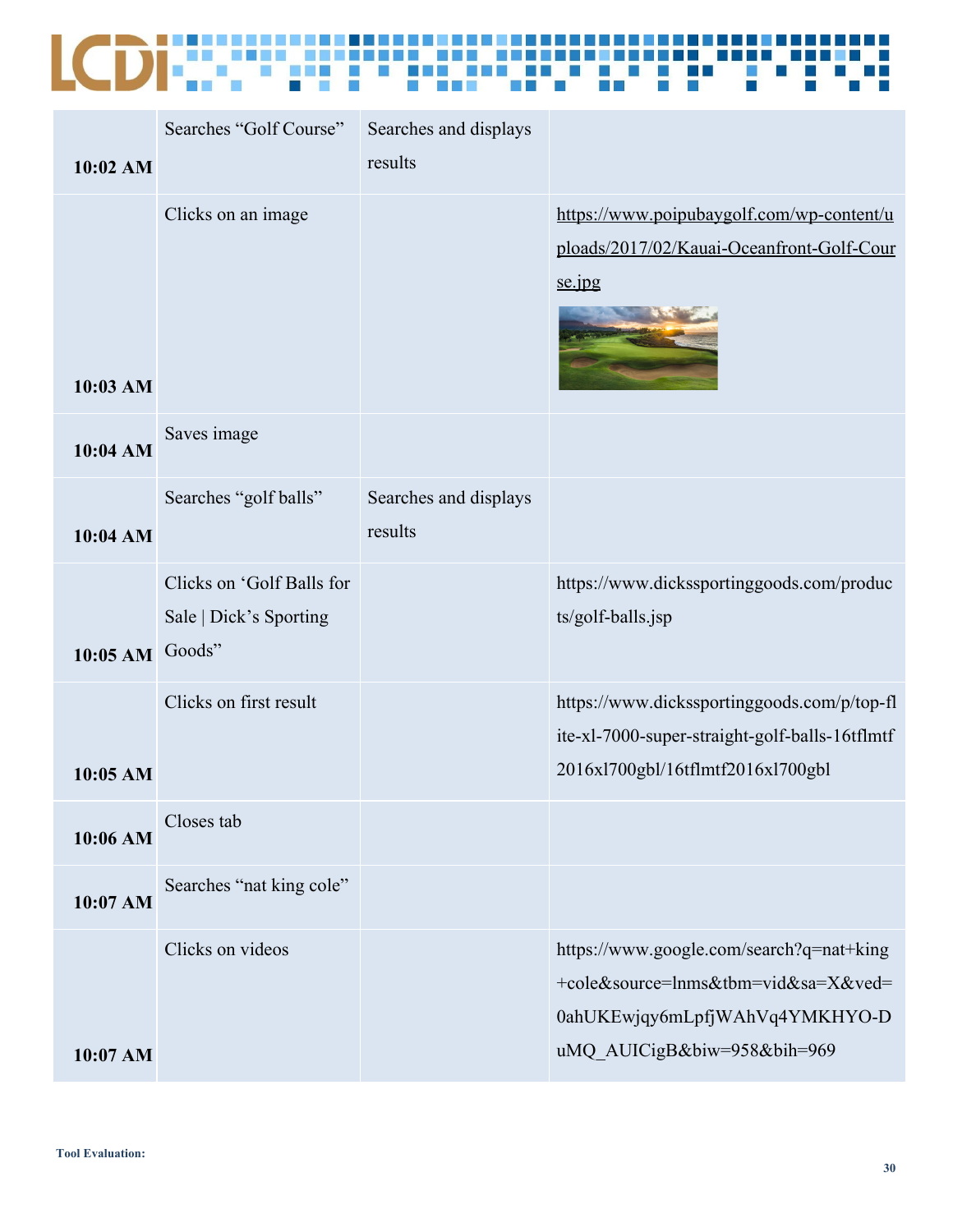|              | Clicks on "Nat King<br>10:08 AM Cole, Unforgettable" |              | https://www.youtube.com/watch?v=Fy_JRGj<br>c1To                                                                         |
|--------------|------------------------------------------------------|--------------|-------------------------------------------------------------------------------------------------------------------------|
| 10:09 AM     | Opens new tab                                        |              |                                                                                                                         |
| $10:09$ AM   | Searches<br>"drive.google.com"                       |              |                                                                                                                         |
|              | Corrects saved<br>10:09 AM homework                  |              |                                                                                                                         |
| 10:19 AM     | Clicks on email tab                                  |              |                                                                                                                         |
| 10:19 AM     | Reads email from<br>Professor White                  |              | From Prof. White:<br>"I would love to come over for dinner. It's not<br>everyday someone gets tenure. You should know." |
| 10:19 AM     | Clicks on homework tab                               |              |                                                                                                                         |
| $10:20$ AM   | Continues correcting<br>homework on email            |              |                                                                                                                         |
| 10:24 AM     | Closes Mozilla Firefox                               |              |                                                                                                                         |
| 10:25 AM     | Logs off PC                                          |              |                                                                                                                         |
| 10:25 AM     | Powers off PC                                        |              |                                                                                                                         |
| 12 / 10 / 17 |                                                      |              |                                                                                                                         |
| 8:04 AM      | Powers on PC                                         | PC powers on |                                                                                                                         |
| 8:04 AM      | Logs on to PC                                        |              |                                                                                                                         |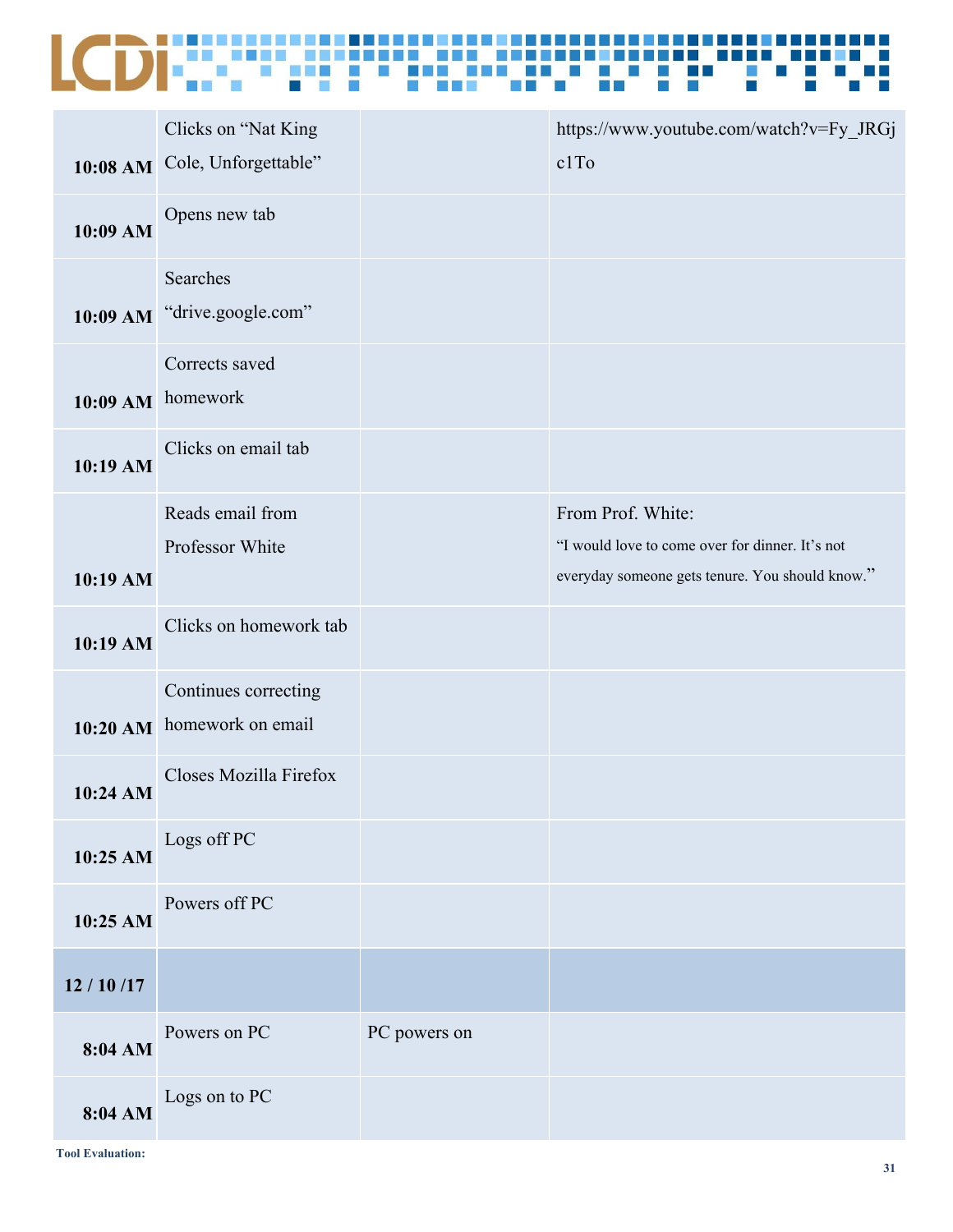| 8:04 AM             | Opens Google Chrome                                                 |                                  |                                                                                                               |
|---------------------|---------------------------------------------------------------------|----------------------------------|---------------------------------------------------------------------------------------------------------------|
|                     | Searches<br>8:04 AM "homedepot.com"                                 |                                  | http://www.homedepot.com                                                                                      |
| 8:05 AM             | Searches "Charcoal" on<br>Home Depot                                |                                  |                                                                                                               |
|                     | Searches "Lye" on<br>8:05 AM Home Depot                             |                                  |                                                                                                               |
| 8:06 AM Depot       | Searches "Chlorine<br>Stabilizer" on Home                           |                                  |                                                                                                               |
| 8:07 AM             | Opens new tab                                                       |                                  |                                                                                                               |
| 8:07 AM             | Searches "the three<br>degrees of murder"                           | Searches and displays<br>results |                                                                                                               |
| 8:07 AM Tropes"     | Clicks on "Three<br>Degrees of Murder /<br><b>Useful Notes - TV</b> |                                  | http://tvtropes.org/pmwiki/pmwiki.php/Usef<br>ulNotes/ThreeDegreesOfMurder?from=Main<br>.ThreeDegreesOfMurder |
| 8:10 AM             | Opens new tab                                                       |                                  |                                                                                                               |
| 8:10 AM VT"         | Searches "sentencing for<br>first degree murder in                  | Searches and displays<br>results |                                                                                                               |
| <b>8:10 AM</b> link | Clicks on vermont.gov                                               |                                  |                                                                                                               |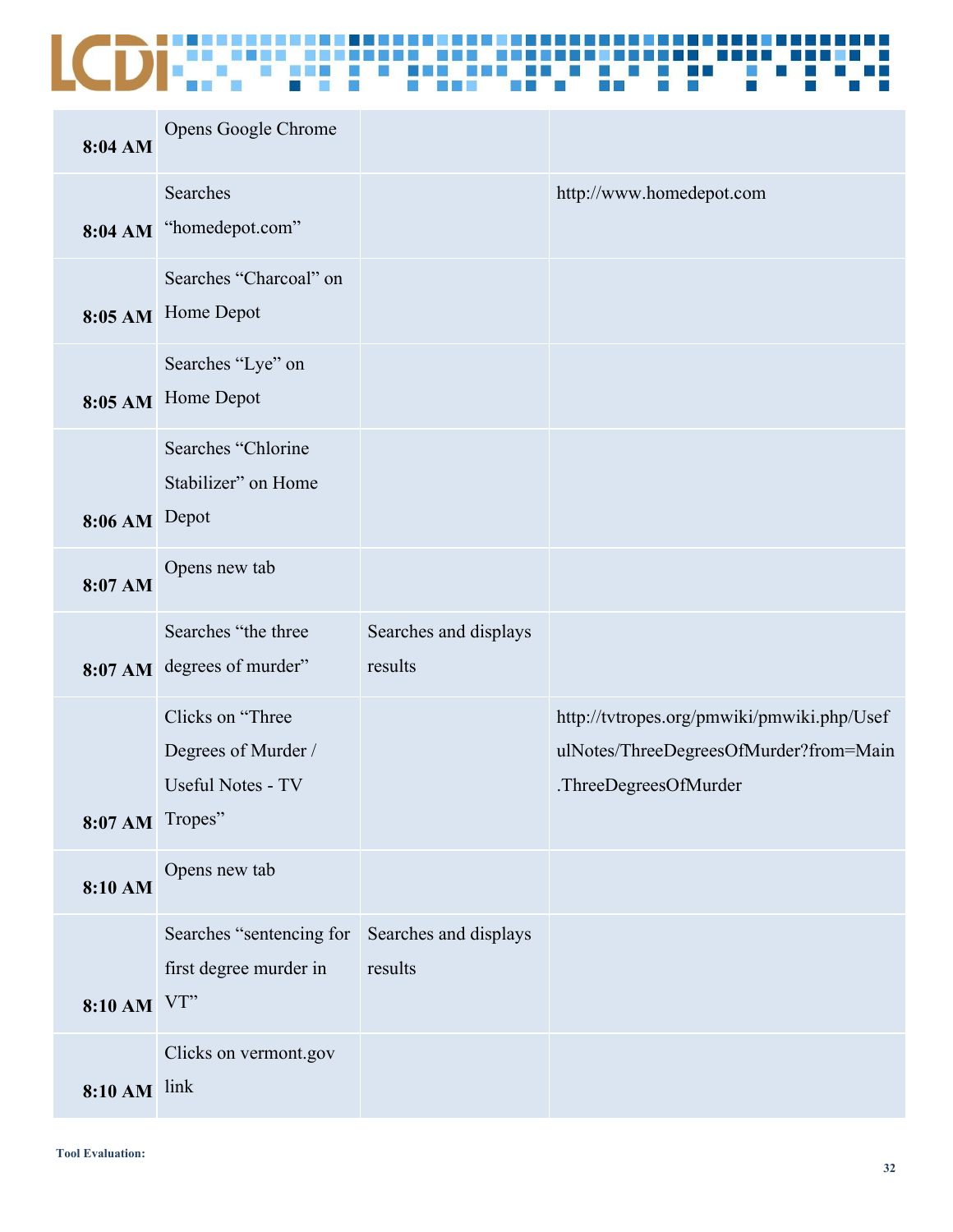| 8:12 AM        | Opens new tab                                                                   |                              |                                                 |
|----------------|---------------------------------------------------------------------------------|------------------------------|-------------------------------------------------|
| 8:12 AM        | Searches "YouTube"                                                              |                              |                                                 |
| 8:12 AM        | Clicks on "YouTube"                                                             |                              | https://www.youtube.com                         |
|                | Searches "Easy Mac and<br>Cheese Recipe" on<br>8:12 AM YouTube                  |                              |                                                 |
|                | Clicks on "SUPER<br><b>EASY MAC</b><br>N'CHEESE!!! 4Minute<br>8:13 AM Recipe!!" |                              | https://www.youtube.com/watch?v=PvfS1wi<br>R4QM |
| 8:14 AM file   | Creates new OpenOffice                                                          |                              |                                                 |
| 8:17 AM cheese | Writes new file with<br>recipe for mac and                                      | Saves file to the<br>desktop | Mac and Cheese Recipe.odt                       |
| 8:18 AM        | Closes OpenOffice                                                               |                              |                                                 |
| 8:18 AM        | Closes Chrome                                                                   |                              |                                                 |
| 8:18 AM        | Logs off PC                                                                     |                              |                                                 |
| 8:19 AM        | Powers off PC                                                                   | PC Powers off                |                                                 |
| 10:01 AM       | Powers on PC                                                                    | PC Powers on                 |                                                 |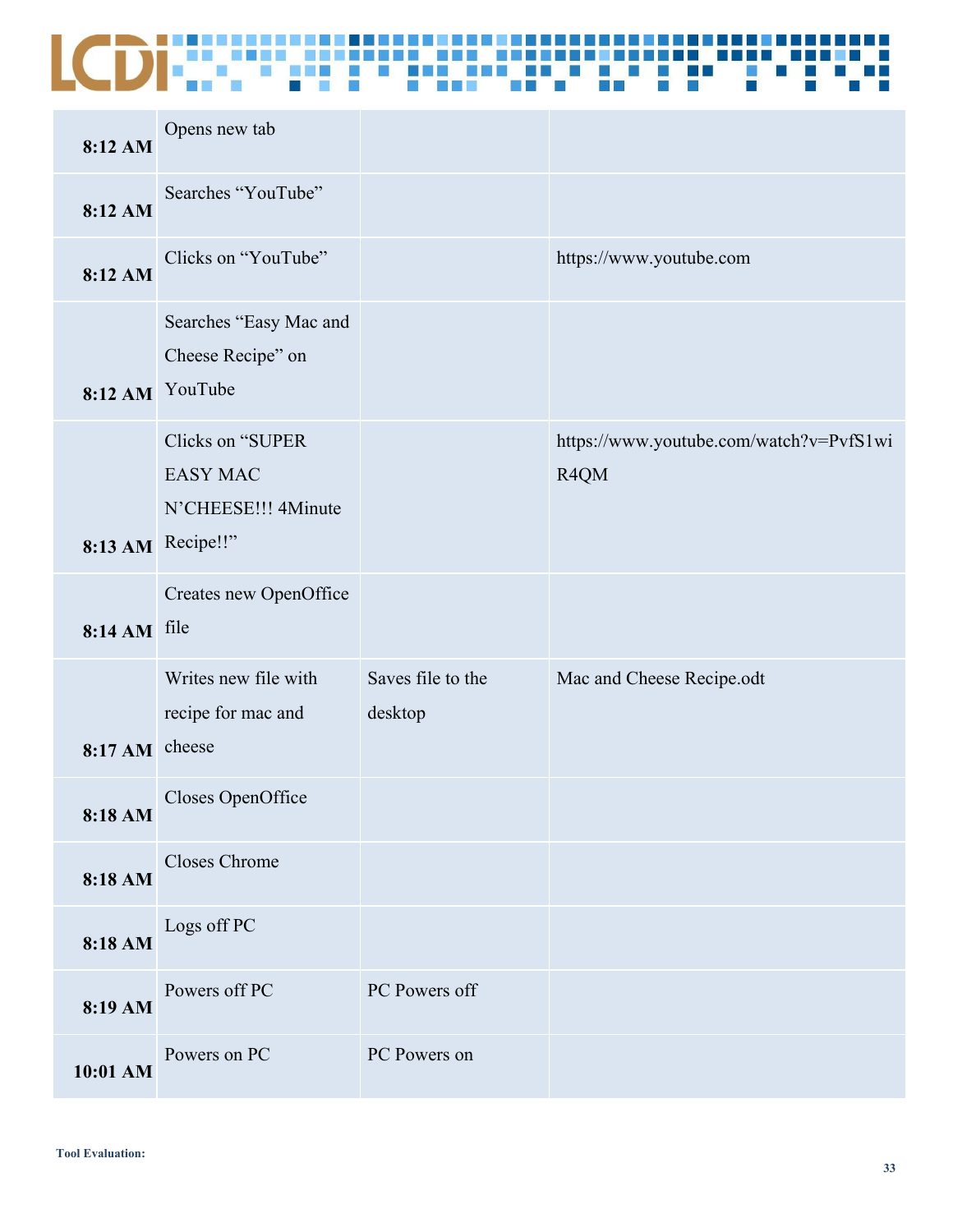| 10:01 AM       | Logs on to PC                                                                                          |                                  |                                                                                                                                                     |
|----------------|--------------------------------------------------------------------------------------------------------|----------------------------------|-----------------------------------------------------------------------------------------------------------------------------------------------------|
| 10:02 AM       | Opens Google Chrome                                                                                    |                                  |                                                                                                                                                     |
| $10:02$ AM     | Searches "food<br>allergies"                                                                           | Searches and displays<br>results |                                                                                                                                                     |
|                | Opens "Food Allergies  <br>Causes, symptoms $\&$<br>Treatment   ACAAI<br>Public Website" in new<br>tab |                                  | http://acaai.org/allergies/types/food-allergy                                                                                                       |
| 10:03 AM       |                                                                                                        |                                  |                                                                                                                                                     |
| 10:04 AM ACAAI | Clicks on "Milk" on                                                                                    |                                  | http://acaai.org/allergies/types-allergies/food-<br>allergy/types-food-allergy/milk-dairy-allergy                                                   |
| 10:07 AM       | Closes tab                                                                                             |                                  |                                                                                                                                                     |
| 10:07 AM       | Opens new tab                                                                                          |                                  |                                                                                                                                                     |
|                | Searches "Jazz<br>10:08 AM documentary"                                                                | Searches and displays<br>results |                                                                                                                                                     |
| 10:08 AM       | Clicks on videos                                                                                       |                                  | https://www.google.com/search?q=jazz+doc<br>umentary&source=lnms&tbm=vid&sa=X&v<br>ed=0ahUKEwiJr7y1sPjWAhUW24MKHSK<br>4AP4Q AUICigB&biw=958&bih=969 |
|                | Clicks on "1959 The<br>Year that Changed Jazz<br>10:08 AM - YouTube"                                   |                                  | https://www.youtube.com/watch?v=dou3aSZ<br>mEg0                                                                                                     |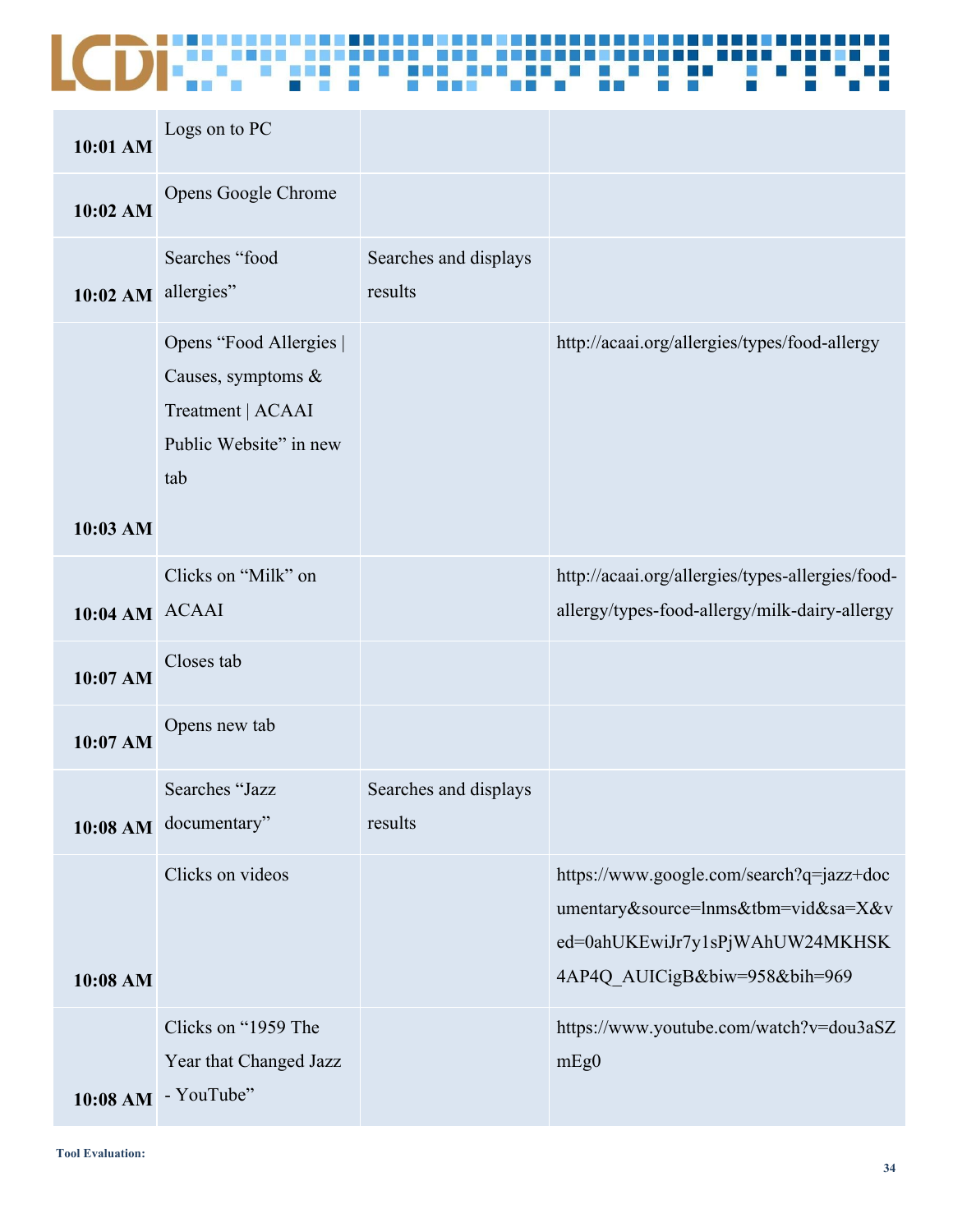| 10:09 AM | Bookmarks page                                                                                                           |                                  |                                                 |
|----------|--------------------------------------------------------------------------------------------------------------------------|----------------------------------|-------------------------------------------------|
|          | Searches "how to play<br>beethoven 5th<br>10:09 AM symphony on piano"                                                    | Searches and displays<br>results |                                                 |
|          | Clicks on "Beethoven<br>Symphony 5 - Piano<br>Tutorial EASY SLOW -<br>5th Symphony - No. 5<br>How To Play<br>(Synthesia) |                                  | https://www.youtube.com/watch?v=OTHHi<br>mZrCF4 |
| 10:10 AM |                                                                                                                          |                                  |                                                 |
| 10:13 AM | Refreshes page                                                                                                           |                                  | To replay video                                 |
| 10:17 AM | Closes Google Chrome                                                                                                     |                                  |                                                 |
| 10:17 AM | Logs off PC                                                                                                              |                                  |                                                 |
| 10:18 AM | Powers off PC                                                                                                            | PC Powers off                    |                                                 |
| 1:02 PM  | Powers on PC                                                                                                             | PC Powers on                     |                                                 |
| 1:03 PM  | Logs on to PC                                                                                                            |                                  |                                                 |
| 1:04 PM  | Opens Chrome                                                                                                             |                                  |                                                 |
| 1:04 PM  | Searches "How long<br>does it take to master                                                                             | Searches and displays<br>results |                                                 |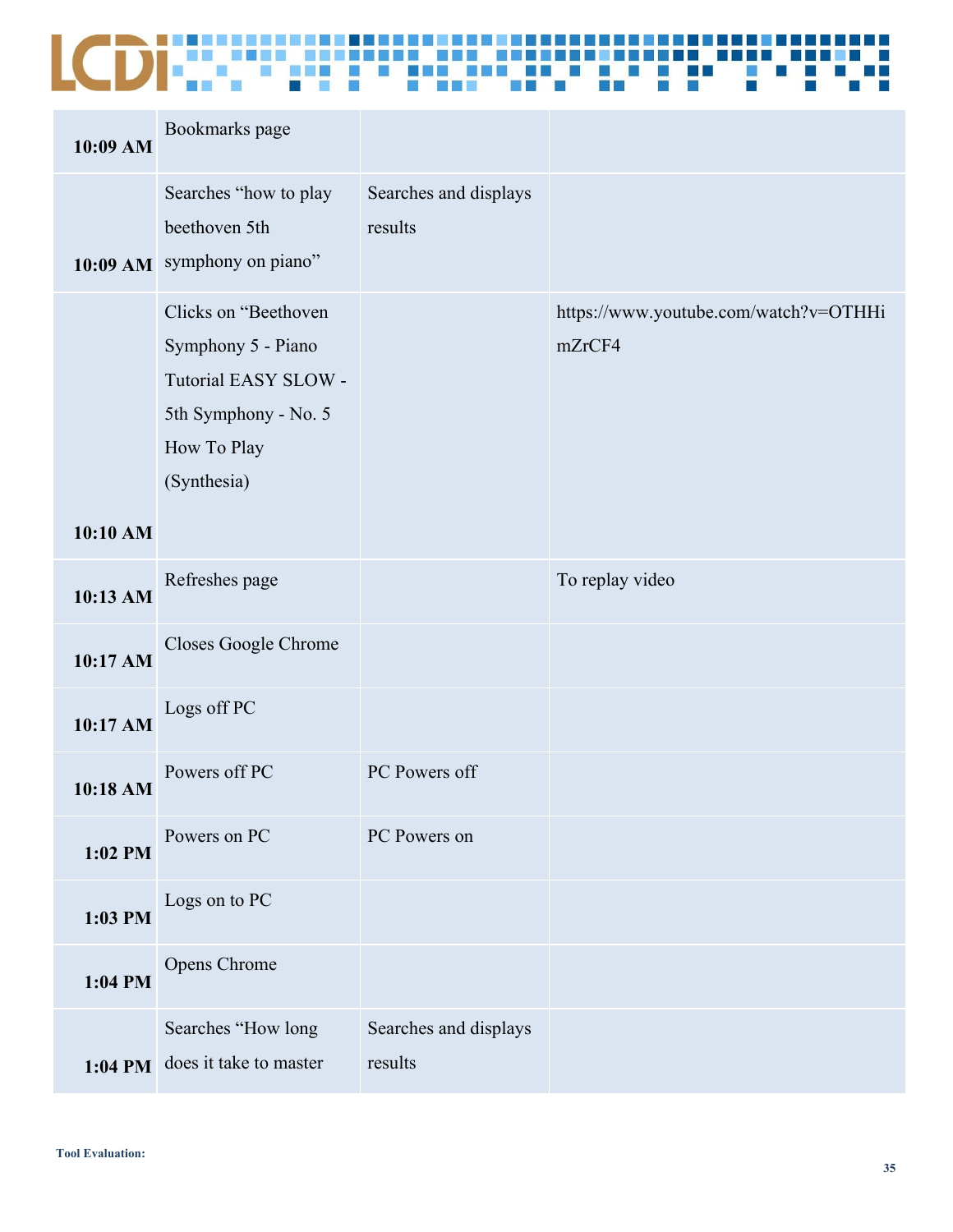|                 | Beethoven 5th<br>Symphony"                                                                 |                                  |                                                                                                          |
|-----------------|--------------------------------------------------------------------------------------------|----------------------------------|----------------------------------------------------------------------------------------------------------|
| $1:04$ PM       | Closes tab                                                                                 |                                  |                                                                                                          |
| $1:05$ PM       | Opens Google Chrome                                                                        |                                  |                                                                                                          |
|                 | Searches "When did<br>1:05 PM Beethoven die"                                               | Searches and displays<br>results |                                                                                                          |
|                 | Searches "Was<br>1:05 PM Beethoven deaf"                                                   | Searches and displays<br>results |                                                                                                          |
| $1:06$ PM       | Clicks on "Beethoven's<br>deafness - Ludwig Van<br>Beethoven Website"                      |                                  | http://www.lvbeethoven.com/Bio/Biography<br>Deafness.html                                                |
| $1:14$ PM       | Returns to results                                                                         |                                  |                                                                                                          |
| 1:14 PM Mozart" | Searches "Who was<br>better Beethoven or                                                   | Searches and displays<br>results |                                                                                                          |
|                 | Searches "How old was<br>1:14 PM Mozart when he died"                                      | Searches and displays<br>results |                                                                                                          |
| $1:15$ PM       | Clicks on "Cause of<br>Mozart's death revealed<br>- 128 years late -<br>Houston Chronicle" |                                  | http://www.chron.com/news/bizarre/article/C<br>ause-of-Mozart-s-death-revealed-218-years-1<br>735278.php |
| 1:18 PM         | Returns to results                                                                         |                                  |                                                                                                          |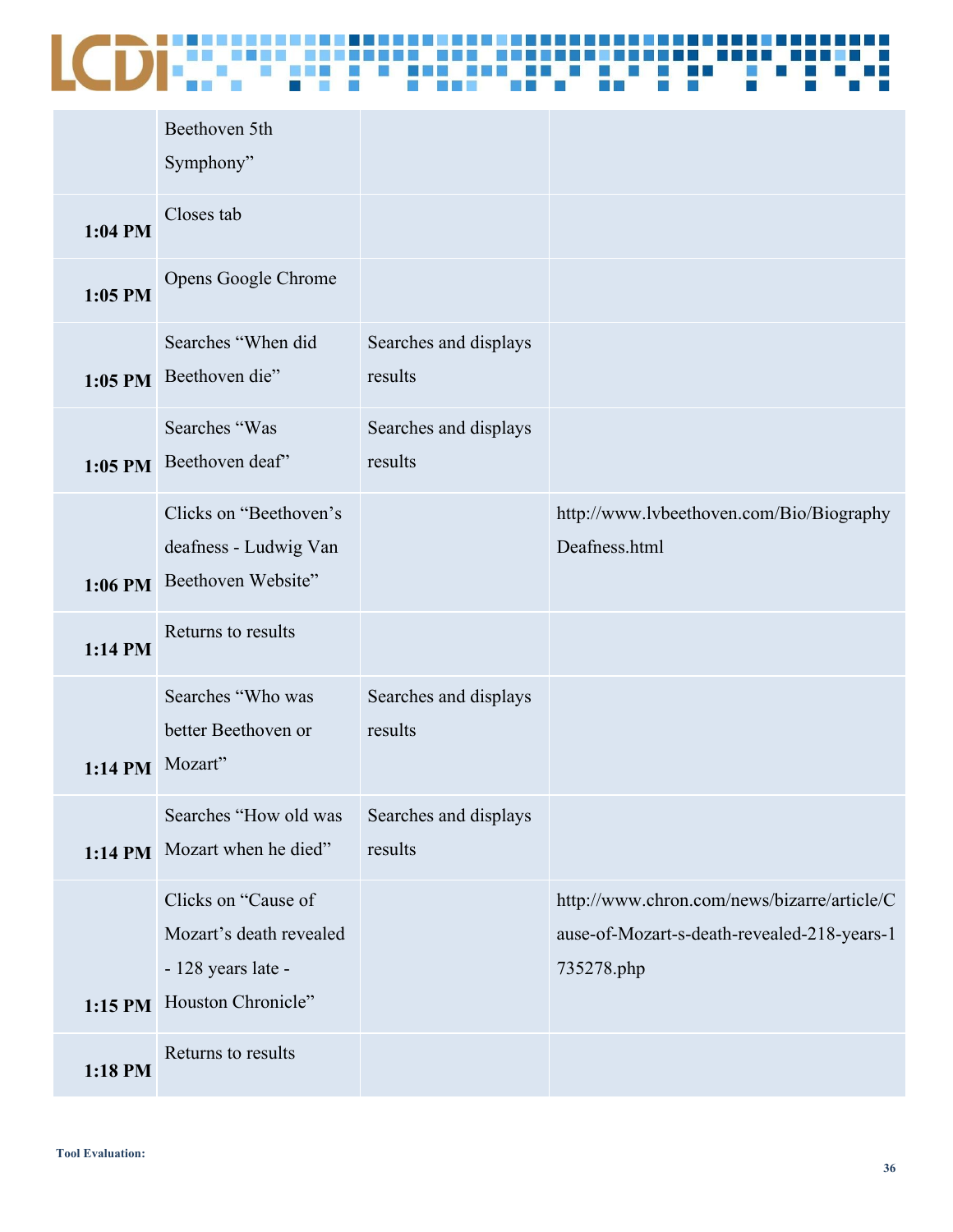|         | Searches "Why did                                                                 | Searches and displays            |  |
|---------|-----------------------------------------------------------------------------------|----------------------------------|--|
|         | 1:18 PM mozart die so young"                                                      | results                          |  |
| 1:18 PM | Closes tab                                                                        |                                  |  |
| 1:18 PM | Closes Google Chrome                                                              |                                  |  |
| 1:18 PM | Logs Off PC                                                                       |                                  |  |
| 1:19 PM | Powers off PC                                                                     | PC Powers off                    |  |
| 1:28 PM | Powers on PC                                                                      | PC Powers on                     |  |
| 1:28 PM | Logs on to PC                                                                     |                                  |  |
| 1:28 PM | Opens Google Chrome                                                               |                                  |  |
| 1:29 PM | Searches "CNN"                                                                    | Searches and displays<br>results |  |
| 1:29 PM | Clicks on "CNN"                                                                   |                                  |  |
|         | Reads daily news<br>1:29 PM headlines                                             |                                  |  |
| 1:30 PM | Opens new tab                                                                     |                                  |  |
|         | Clicks on bookmarked<br>"1959 The Year that<br>Changed Jazz -<br>1:30 PM YouTube" |                                  |  |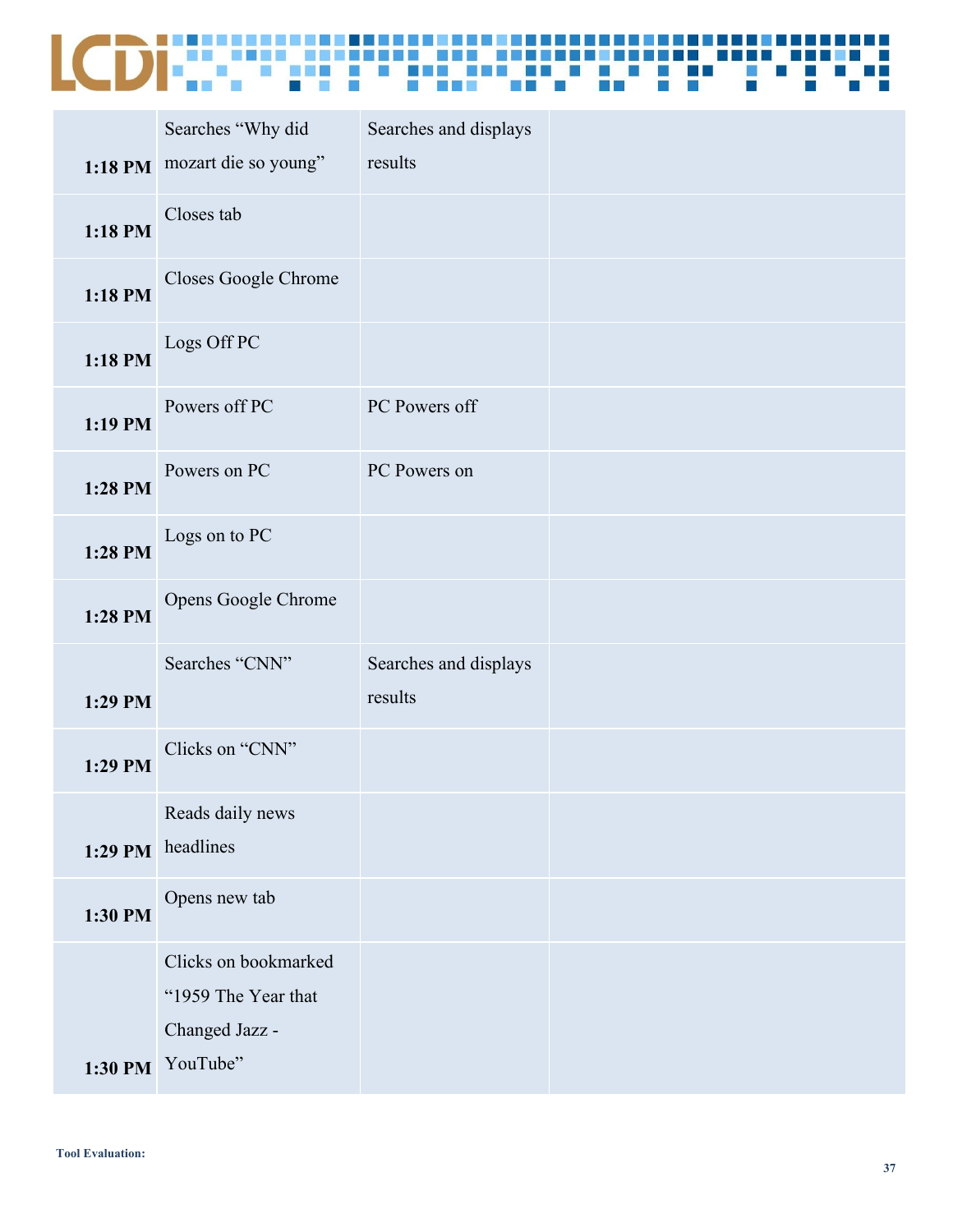| 2:00 PM | Closes Google Chrome                                   |                                     |                                                                 |
|---------|--------------------------------------------------------|-------------------------------------|-----------------------------------------------------------------|
| 2:00 PM | Moves instructions.odt<br>to recycling bin             | Changes file location               |                                                                 |
| 2:00 PM | Moves Mac and Cheese<br>Recipe odt to recycling<br>bin | Changes file location               |                                                                 |
| 2:01 PM | Empties recycling bin                                  | Deletes files from<br>recycling bin |                                                                 |
| 2:01 PM | Opens Google Chrome                                    |                                     |                                                                 |
| 2:01 PM | Searches<br>"Molview.com"                              | Searches and displays<br>results    |                                                                 |
| 2:01 PM | Searches "ptable.com"                                  | Searches and displays<br>results    |                                                                 |
| 2:06 PM | Searches "Chemistry<br>Professor Website"              | Searches and displays<br>results    |                                                                 |
|         | Clicks on "Chemistry<br>2:06 PM Professor"             |                                     | www.chemistryprofessor.com                                      |
|         | Searches "Chemistry<br>2:12 PM practice websites"      | Searches and displays<br>results    |                                                                 |
|         | 2:12 PM Clicks on the first link                       |                                     | http://www.sciencegeek.net/Chemistry/taters/direc<br>tory.shtml |
|         | 2:14 PM Opens Openoffice                               | Launches open office                |                                                                 |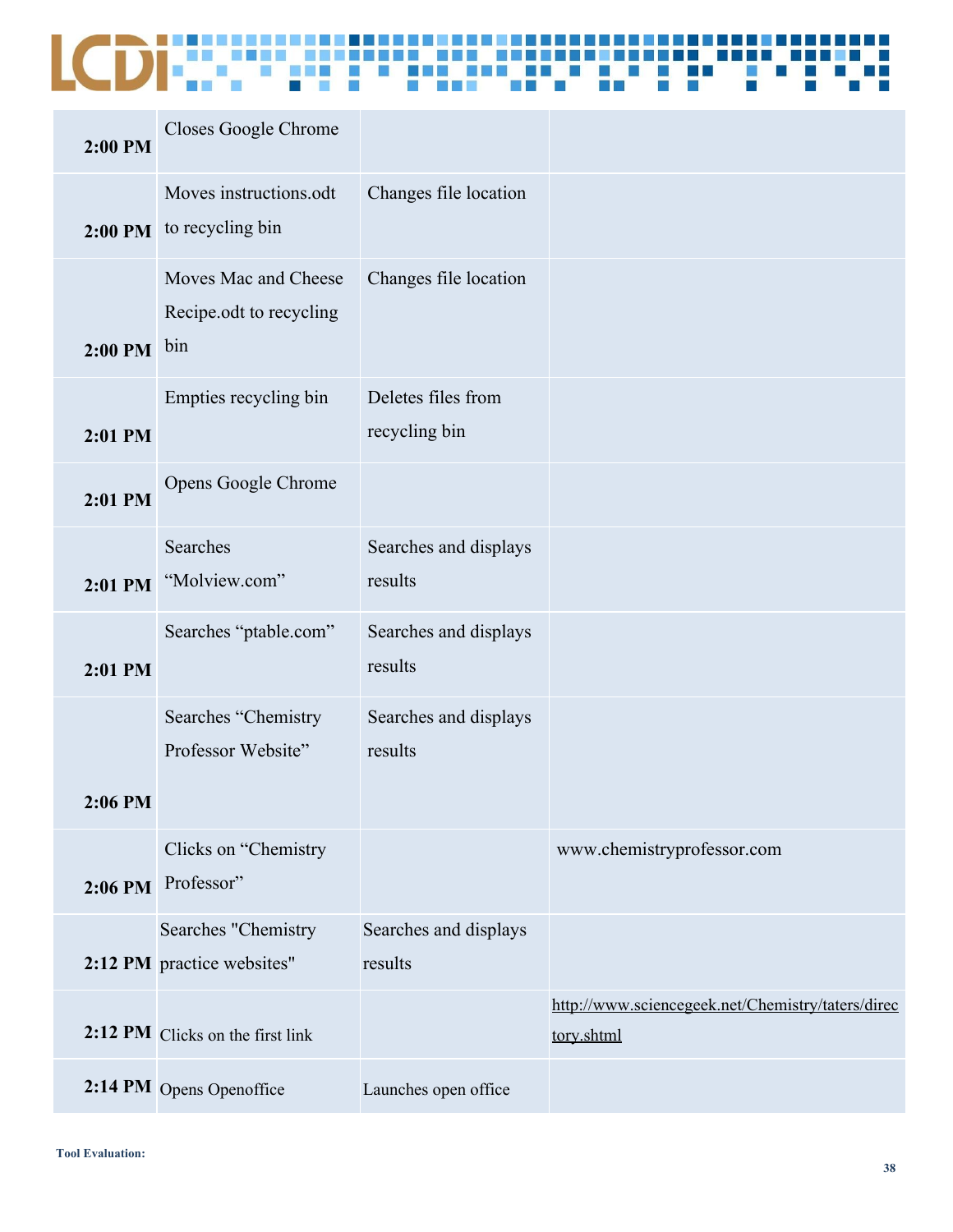### Ŧ

|                 | Writes file containing                                        |                                  |                                                                                     |
|-----------------|---------------------------------------------------------------|----------------------------------|-------------------------------------------------------------------------------------|
|                 | links followed by a brief                                     |                                  |                                                                                     |
|                 | 2:14 PM description of each link                              |                                  | Saves file on hard drive to be saved as student Link odt                            |
|                 | 2:17 PM Closes Open Office                                    |                                  |                                                                                     |
|                 | Searches "Interesting<br>2:18 PM things in chemistry"         | Searches and displays<br>results |                                                                                     |
|                 | Clicks on the first link<br>2:19 PM and reads through article |                                  | https://www.thoughtco.com/fun-and-interestin<br>g-chemistry-facts-604321            |
|                 | Searches "Chemistry<br>2:19 PM breakthroughs"                 | Searches and displays<br>results |                                                                                     |
|                 | 2:20 PM Clicks link                                           |                                  | https://phys.org/chemistry-news/                                                    |
|                 | Clicks first link under<br>2:24 PM "Chemistry News"           |                                  | https://phys.org/news/2017-09-hybrid-indiuml<br>ithium-anodes-fast-interfacial.html |
|                 | 2:24 PM Returns to previous page                              |                                  |                                                                                     |
|                 | Clicks second link under<br>2:24 PM "Chemistry News"          |                                  | https://phys.org/news/2017-09-precisely-poly<br>mer-chains-reality.html             |
|                 | 2:26 PM Returns to previous page                              |                                  |                                                                                     |
|                 | Clicks third link under<br>2:27 PM "Chemistry News"           |                                  | https://phys.org/news/2017-09-self-healing-cat<br>alysts-easier-solar-energy.html   |
| 2:29 PM stress" | Searches "How to handle Searches and displays"                | results                          |                                                                                     |
|                 | 2:29 PM Clicks on the first link                              |                                  | https://www.helpguide.org/articles/stress/stres<br>s-management.htm                 |
| 2:31 PM regret" | Searches "How to handle Searches and displays                 | results                          |                                                                                     |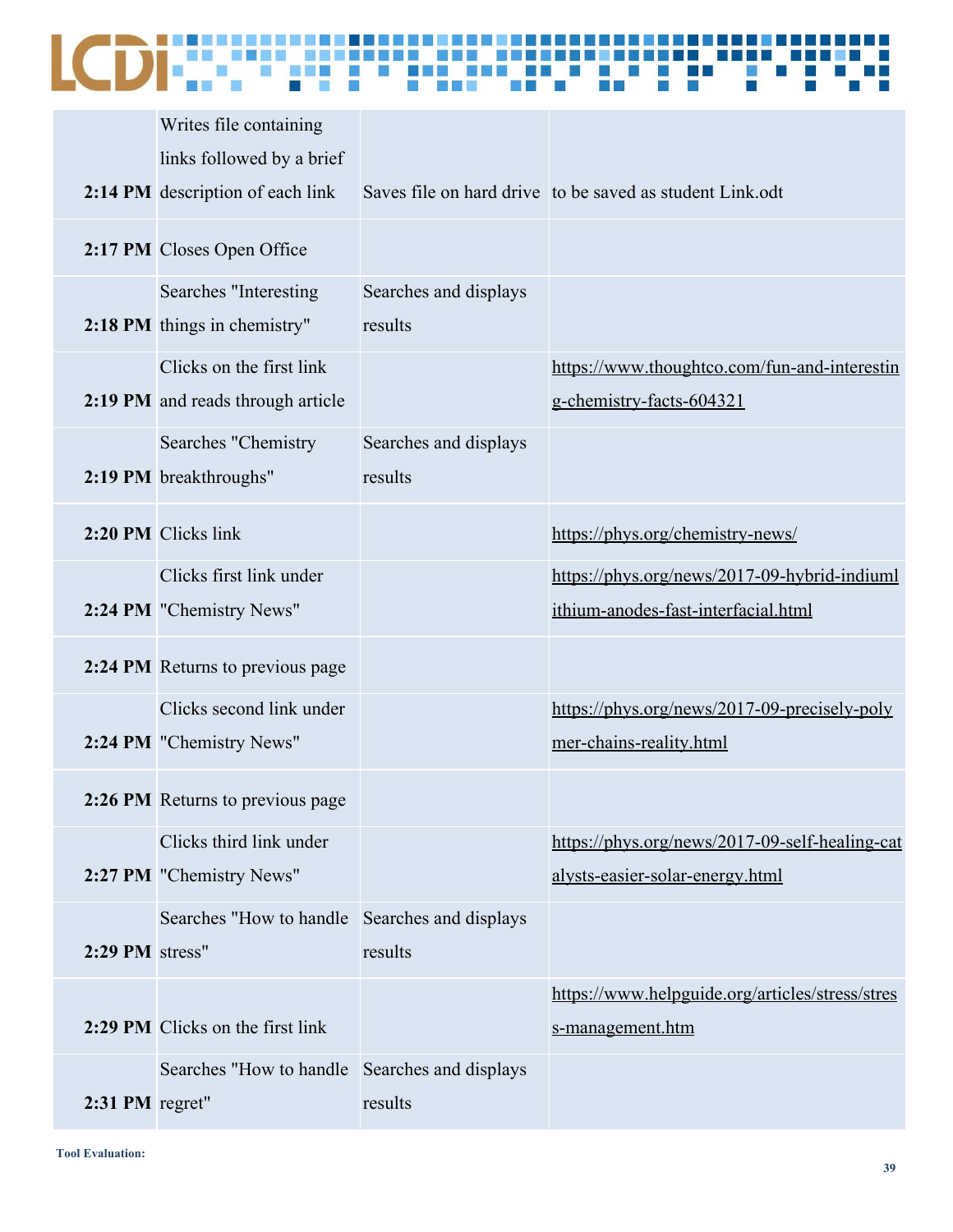|              |                                                |                     | http://www.huffingtonpost.com/christine-hassl |
|--------------|------------------------------------------------|---------------------|-----------------------------------------------|
|              | 2:31 PM Clicks on the first link               |                     | er/dealing-with-regret_b_2265065.html         |
|              | Searches "Periodic Table Searches and displays |                     |                                               |
|              | 2:25 PM Song Video"                            | results             |                                               |
|              |                                                |                     | https://www.youtube.com/watch?v=VgVQKC        |
|              | 2:35 PM Click first link                       |                     | cfwnU                                         |
|              | Deletes picture of                             |                     |                                               |
|              | 2:38 PM chemical structure                     |                     |                                               |
|              | 2:38 PM Closes Chrome                          |                     |                                               |
|              |                                                |                     |                                               |
|              | 2:41 PM Logs off PC                            |                     |                                               |
|              | 2:41 PM Powers off PC                          | PC powers down      |                                               |
|              | 2:41 PM Time Passes                            |                     |                                               |
|              |                                                | PC turns on, begins |                                               |
|              | 2:41 PM Powers on PC                           | boot                |                                               |
|              | 3:31 PM Logs on PC                             |                     |                                               |
|              | 3:31 PM Opens chrome                           |                     |                                               |
|              | Searches "police reports                       |                     |                                               |
|              | 3:31 PM Burlington Vermont"                    |                     |                                               |
|              | Searches "woman found                          |                     |                                               |
|              | dead burlington in last 24                     |                     |                                               |
| 3:32 PM hrs" |                                                |                     |                                               |
|              | 3:32 PM Closes tab                             |                     |                                               |
|              | 3:32 PM Opens new tab                          |                     |                                               |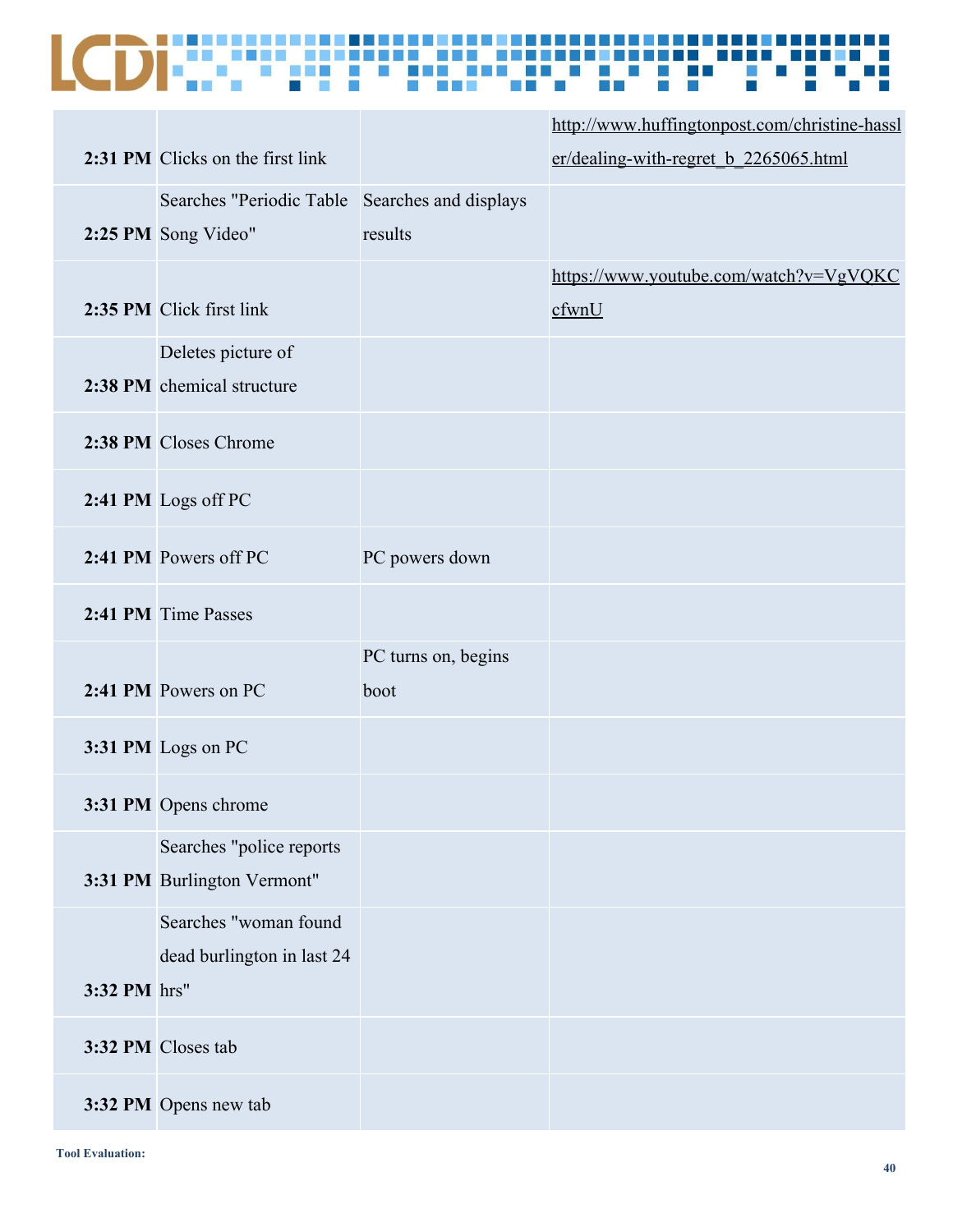| Searches "How long do<br>3:32 PM autopsies take police"             |                                                                                       |
|---------------------------------------------------------------------|---------------------------------------------------------------------------------------|
| 3:32 PM Closes tab                                                  |                                                                                       |
| 3:32 PM Closes chrome                                               |                                                                                       |
| 3:32 PM Opens Google chrome                                         |                                                                                       |
| 3:33 PM Searches "Gmail"                                            |                                                                                       |
| 3:33 PM Clicks on first link                                        |                                                                                       |
| Opens email from<br>3:33 PM "(someone)"                             |                                                                                       |
| 3:34 PM Opens new tab                                               |                                                                                       |
| 3:34 PM Closes (other) tab                                          |                                                                                       |
| Searches "Things you<br>should have on your<br>3:34 PM bucket list" |                                                                                       |
| 3:34 PM Clicks on first link                                        | https://daringtolivefully.com/bucket-list-ideas                                       |
| 3:34 PM Clicks back button                                          |                                                                                       |
| Searches "trip to Machu<br>3:38 PM Picchu cost"                     |                                                                                       |
| 3:39 PM Clicks on link                                              | https://www.whereverwriter.com/trip-machu-<br>picchu-part-2-breakdown-costs-schedule/ |
| 3:39 PM Clicks back button                                          |                                                                                       |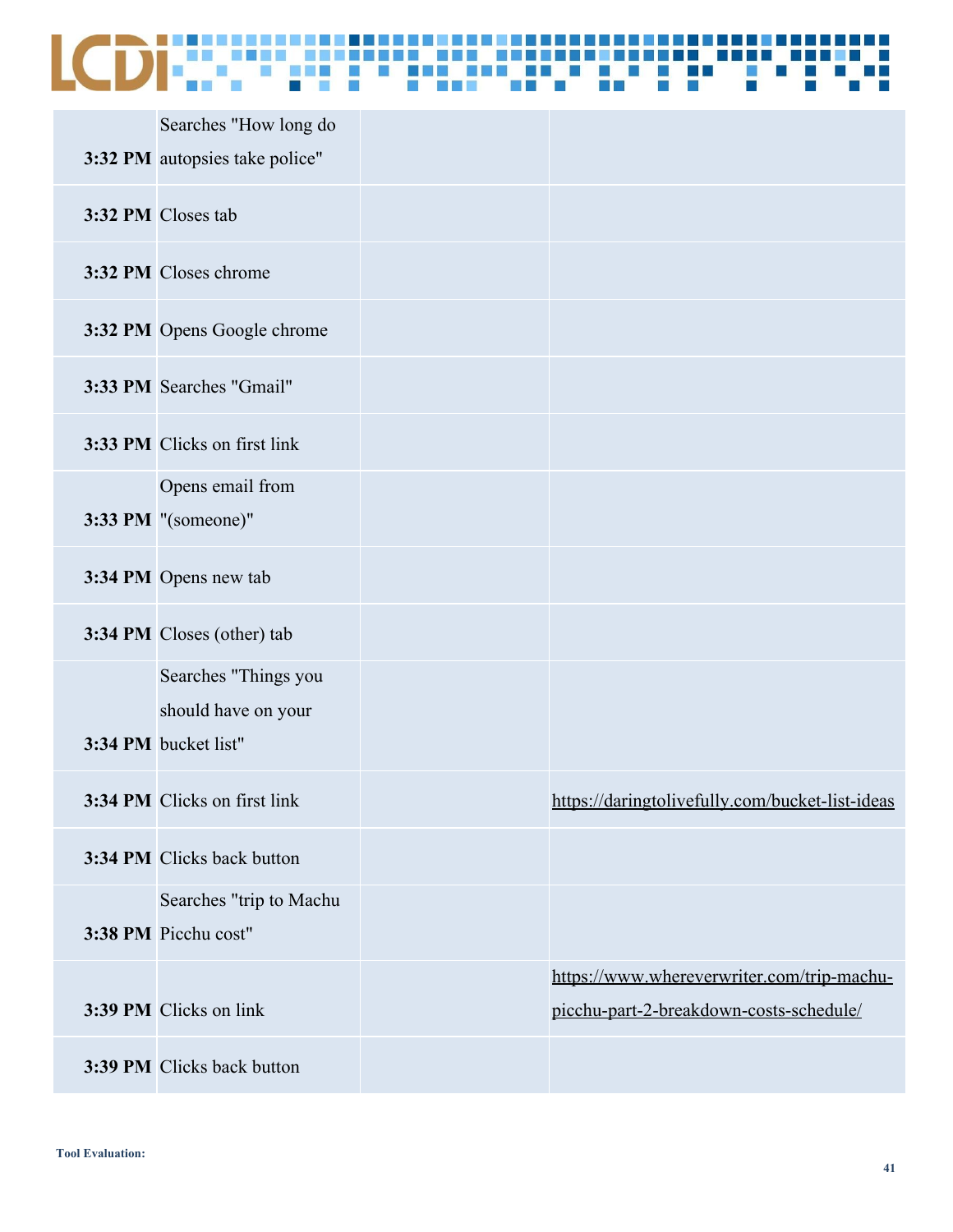### a E

| Searches "How much do    |                                                                                                                                                                                                                                                                                                                                                                                      |                                              |
|--------------------------|--------------------------------------------------------------------------------------------------------------------------------------------------------------------------------------------------------------------------------------------------------------------------------------------------------------------------------------------------------------------------------------|----------------------------------------------|
|                          |                                                                                                                                                                                                                                                                                                                                                                                      |                                              |
|                          |                                                                                                                                                                                                                                                                                                                                                                                      | https://www.techopedia.com/definition/4805/v |
|                          |                                                                                                                                                                                                                                                                                                                                                                                      | irtual-machine-vm                            |
| Searches "What to do if" |                                                                                                                                                                                                                                                                                                                                                                                      |                                              |
|                          |                                                                                                                                                                                                                                                                                                                                                                                      |                                              |
|                          |                                                                                                                                                                                                                                                                                                                                                                                      | https://www.quora.com/If-today-were-the-last |
|                          |                                                                                                                                                                                                                                                                                                                                                                                      | -day-of-your-life-would-you-want-to-do-what  |
|                          |                                                                                                                                                                                                                                                                                                                                                                                      | -you-are-about-to-do-today                   |
|                          |                                                                                                                                                                                                                                                                                                                                                                                      |                                              |
| Search "How many         |                                                                                                                                                                                                                                                                                                                                                                                      |                                              |
|                          |                                                                                                                                                                                                                                                                                                                                                                                      |                                              |
|                          |                                                                                                                                                                                                                                                                                                                                                                                      | http://www.npr.org/2015/03/30/395069137/op   |
|                          |                                                                                                                                                                                                                                                                                                                                                                                      | en-cases-why-one-third-of-murders-in-americ  |
|                          |                                                                                                                                                                                                                                                                                                                                                                                      | a-go-unresolved                              |
| Search "burlington       |                                                                                                                                                                                                                                                                                                                                                                                      |                                              |
|                          |                                                                                                                                                                                                                                                                                                                                                                                      |                                              |
|                          |                                                                                                                                                                                                                                                                                                                                                                                      |                                              |
|                          |                                                                                                                                                                                                                                                                                                                                                                                      |                                              |
|                          |                                                                                                                                                                                                                                                                                                                                                                                      |                                              |
|                          | PC powers down                                                                                                                                                                                                                                                                                                                                                                       |                                              |
|                          |                                                                                                                                                                                                                                                                                                                                                                                      |                                              |
|                          |                                                                                                                                                                                                                                                                                                                                                                                      |                                              |
|                          |                                                                                                                                                                                                                                                                                                                                                                                      |                                              |
|                          |                                                                                                                                                                                                                                                                                                                                                                                      |                                              |
|                          |                                                                                                                                                                                                                                                                                                                                                                                      |                                              |
|                          | 3:40 PM people travel"<br>3:40 PM Clicks on link<br>3:41 PM this was your last day"<br>3:41 PM Clicks on link<br>3:42 PM Clicks on back button<br>3:44 PM murders go unsolved"<br>3:44 PM Clicks on first result<br>3:44 PM vermont news"<br>3:51 PM Closes Chrome<br>3:51 PM Logs off PC<br>3:52 PM Shutdown PC<br><b>Time Passes</b><br>4:51 PM Powers on PC<br>4:52 PM Logs on PC | PC turns on, begins<br>boot                  |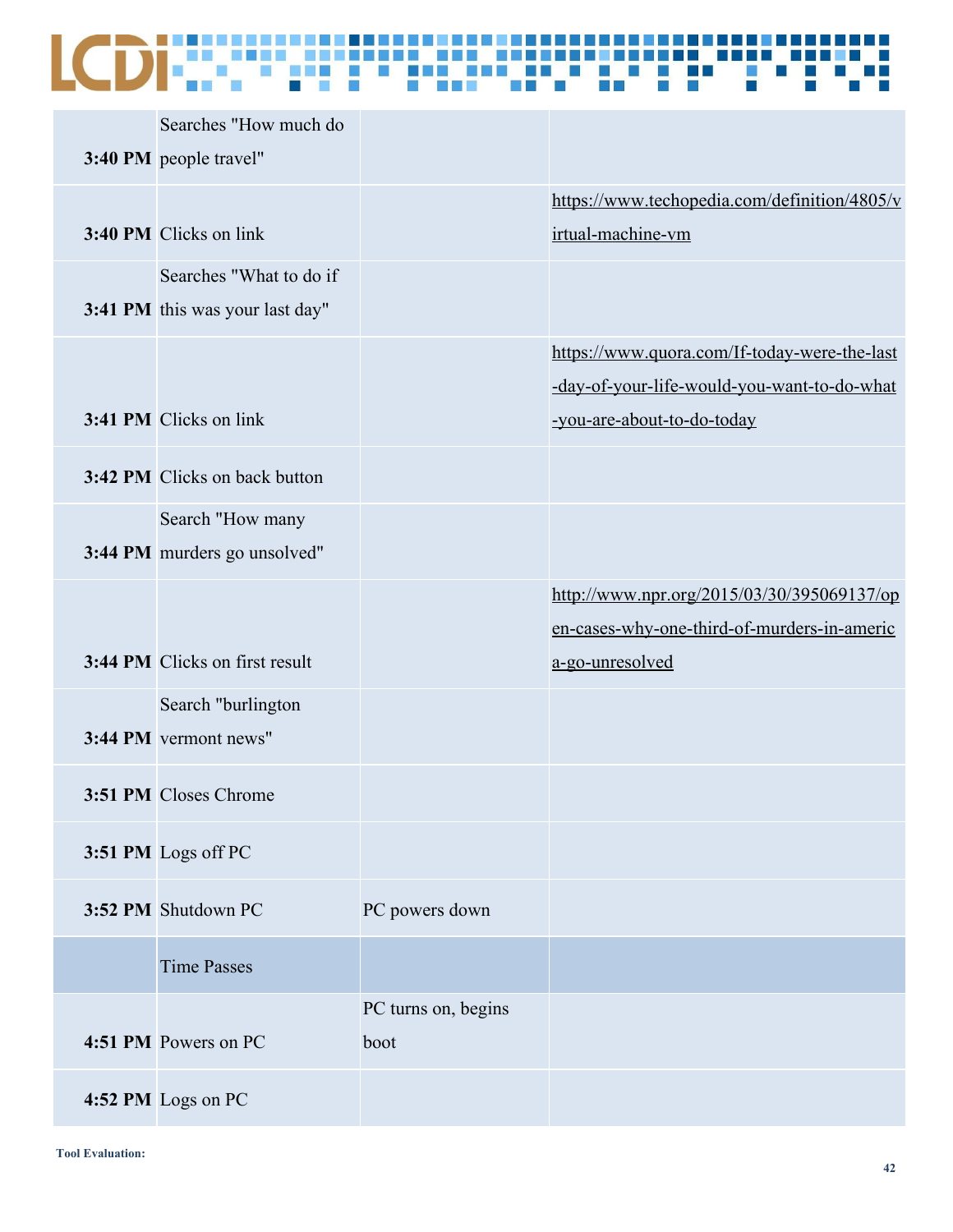|                    | 4:52 PM Opens Google Chrome                               |                         |                                                |
|--------------------|-----------------------------------------------------------|-------------------------|------------------------------------------------|
|                    | 4:52 PM Goes to gmail.com                                 | Brings directly to site | Plum goes through his emails for a while       |
|                    | 4:53 PM Opens new tab                                     |                         |                                                |
|                    | 4:54 PM Goes to pandora.com                               | Plays classical station |                                                |
|                    | 4:55 PM Goes back to gmail tab                            |                         |                                                |
| 4:55 PM website    | Goes to Martha Stewart's                                  |                         | http://www.marthastewart.com/                  |
|                    | <b>Clicks WHAT'S FOR</b><br><b>4:55 PM DINNER TONIGHT</b> |                         |                                                |
| 4:59 PM first item | Clicks on link below the                                  |                         |                                                |
|                    | 5:00 PM Opens Openoffice                                  |                         |                                                |
|                    | Copies the recipe into<br>5:10 PM Open Office             |                         | saves on desktop as dinner.odt                 |
|                    | 5:10 PM Closes Open Office                                |                         |                                                |
|                    | 5:10 PM Clicks on Google Chrome                           |                         |                                                |
| 5:11 PM jail?"     | Searches "Why did<br>Martha Stewart go to                 |                         |                                                |
|                    |                                                           |                         | http://biography.yourdictionary.com/articles/w |
|                    | <b>5:11 PM</b> Clicks on second link                      |                         | hy-did-martha-stewart-go-to-jail.html          |
|                    | <b>5:16 PM</b> Clicks the back button                     |                         |                                                |
|                    | 5:16 PM Clicks on the next link                           | the wiki page           | https://en.wikipedia.org/wiki/Martha Stewart   |

**Tool Evaluation:**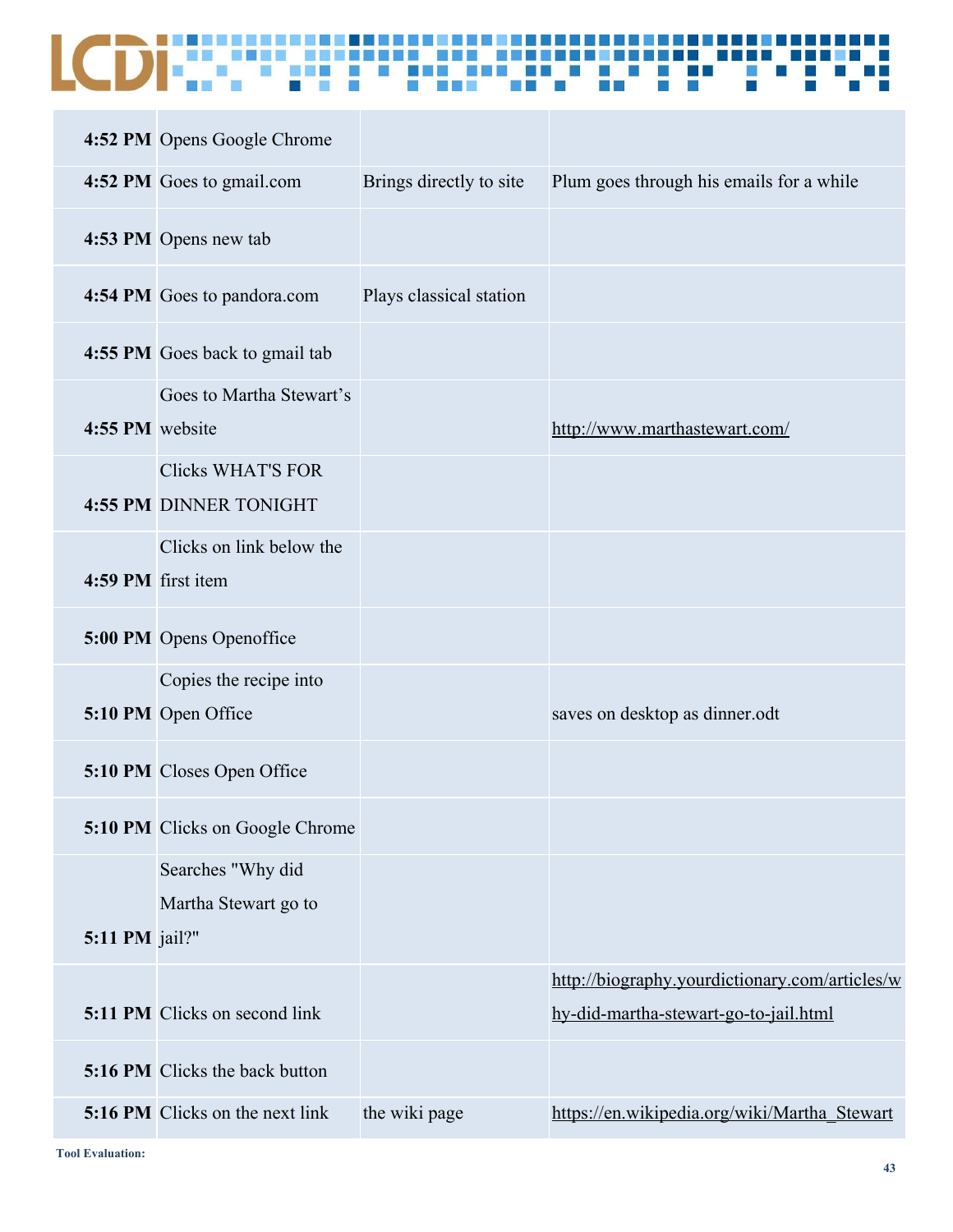| 5:17 PM Chrome | Clears history on Google                          |                |  |
|----------------|---------------------------------------------------|----------------|--|
|                | <b>5:17 PM</b> Closes Google Chrome               |                |  |
|                | Moves studentLink.odt to<br>5:17 PM recycling bin |                |  |
|                | <b>5:17 PM</b> Clear the recycling bin            |                |  |
|                | 5:18 PM Logs off PC                               |                |  |
|                | 5:18 PM Shutdown PC                               | PC powers down |  |